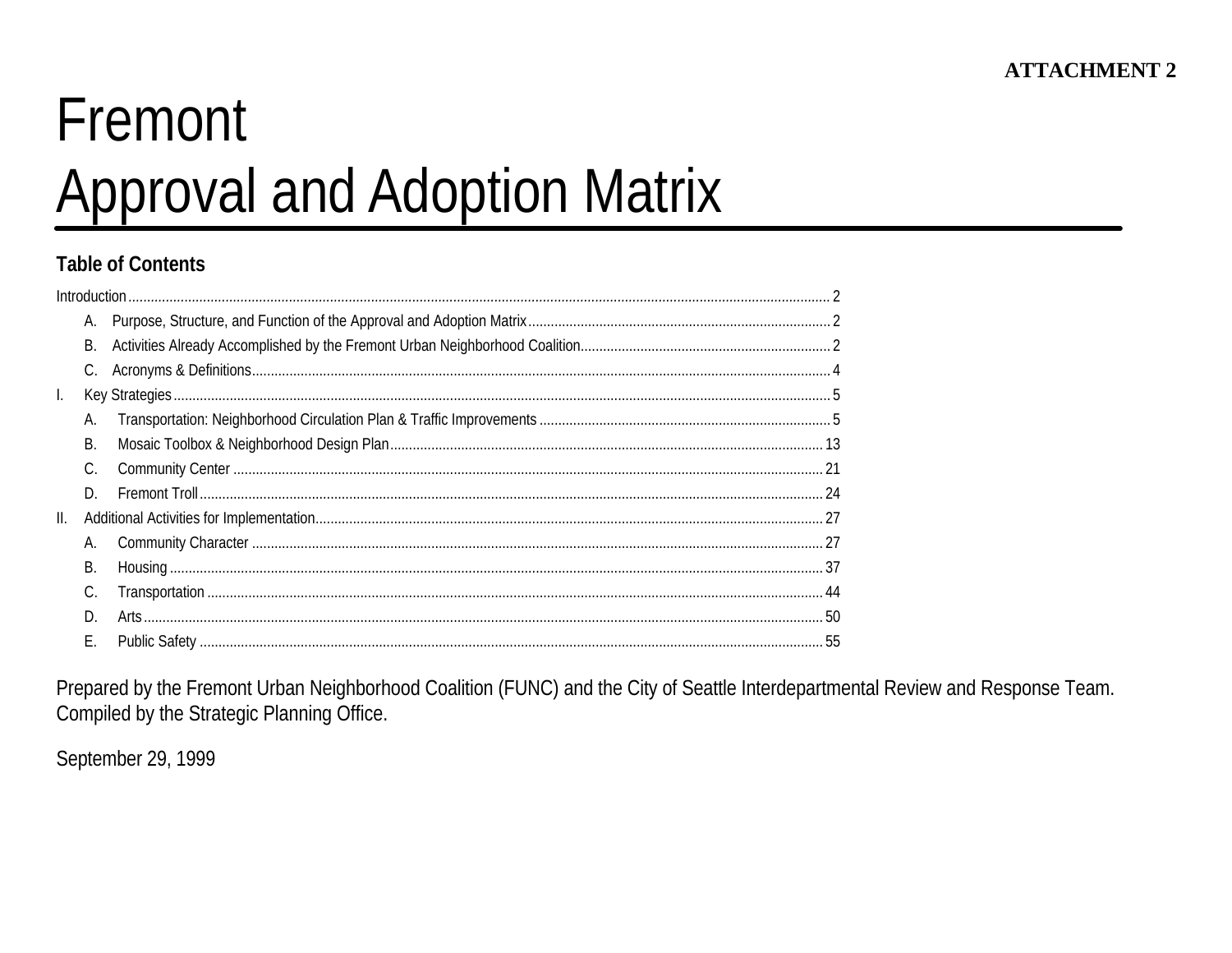# **A. PURPOSE, STRUCTURE, AND FUNCTION OF THE APPROVAL AND ADOPTION MATRIX**

Through the City of Seattle's Neighborhood Planning Program, 37 neighborhoods all over Seattle are preparing neighborhood plans. These plans enable people in neighborhoods to articulate a collective vision for growth and change over the next 20 years and identify activities to help them achieve that vision. The plans are also intended to flesh out the City's Comprehensive Plan. Because each plan is unique, this Approval and Adoption Matrix has been designed as a standard format for the City to establish its work program in response to the recommended activities proposed in the specific neighborhood plan and to identify implementation actions to be factored into future work plans and tracked over time. The development of the sector work programs and a central database will be the primary tools to track implementation of the activities in all the neighborhood plan matrices over time.

The matrix is divided into two sections:

- Key Strategies: usually complex projects or related activities that the neighborhood considers critical to the successful implementation of the neighborhood plan.
- II. *Additional Activities for Implementation:* activities that are not directly associated with a Key Strategy, ranging from high to low in priority and from immediate to very long range in anticipated timing.

The neighborhood planning group or its consultant generally fill in the Activity, Priority, Time Frame, Cost Estimate and Implementor columns. The City Response column reflects City department comments as compiled by the Strategic Planning Office. The City Action column in Section II and the narrative response to each Key Strategy are initially filled in by City departments and then reviewed, changed if appropriate, and finalized by City Council. Staff from almost every City department have participated in these planning efforts and in the preparation of this Matrix. Ultimately, the City Council will approve the Matrix and recognize the neighborhood plan by resolution.

Some neighborhood recommendations may need to be examined on a city-wide basis before the City can provide an appropriate response. This is usually because similar recommendations are being pursued in many neighborhoods and the City will need clear policy direction to ensure a consistent city-wide response. Such recommendations are being referred to the "Policy Docket", a list of policy issues that will be presented to City Council, for further discussion and action.

# **B. ACTIVITIES ALREADY ACCOMPLISHED BY THE FREMONT URBAN NEIGHBORHOOD COALITION**

## *Wick Property (Slippery Slope) Acquisition*

The site known as the Wick Property, or Slippery Slope, just west of the Fremont branch of the Seattle Public Library, was purchased by the City of Seattle Department of Parks and Recreation in the Fall of 1998 for future development of public open space for the Fremont neighborhood.

## *Burke Gilman Trail Extension*

The Burke Gilman Trail for pedestrians and bicycles has been extended along the Ship Canal shoreline of the Quadrant/Adobe site east of the Fremont Bridge.

## *Canal Park Improvements*

The Department of Parks and Recreation allocated \$36,000 in 1998 for park improvements including erosion control along Canal Park shoreline, several points of access to the water and a drinking fountain.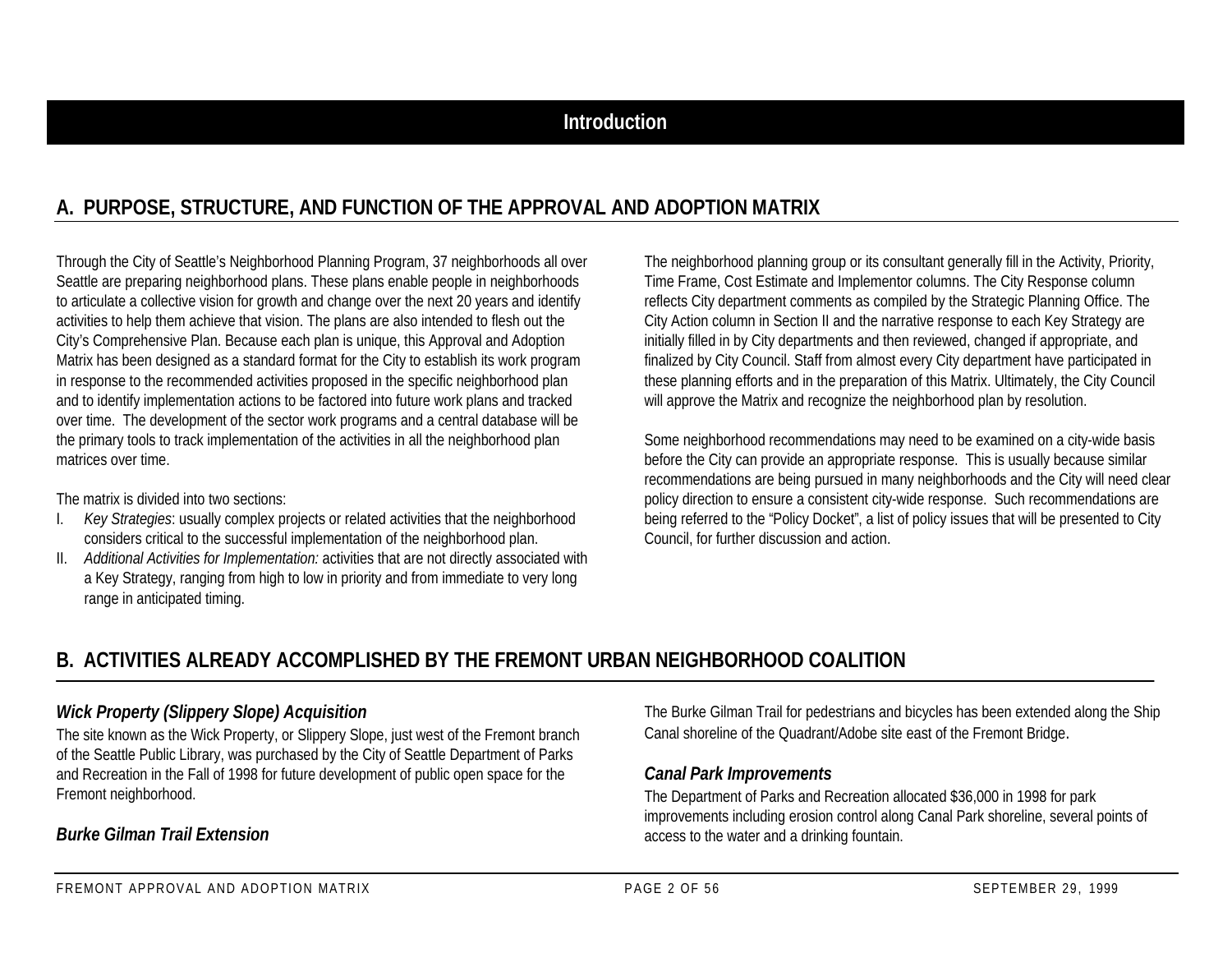## *Topiary Dinosaurs*

The Fremont neighborhood acquired several topiary dinosaurs in Spring, 1998 from the Pacific Science Center. They appeared in the 1998 Solstice Parade and are now sited near the intersection of N. 34th Street and Phinney Avenue N. A Neighborhood Matching Fund grant of \$10,000 was awarded to the neighborhood for improving the irrigation system and other repairs on the dinosaurs.

## *Troll Park Space*

With grant money from the Environmental Protection Agency, Treemendous Seattle will continue to work with the Fremont community to create a native plant garden on the east side of the Fremont Troll and the Aurora Avenue Bridge. A beautification permit allowed clearing and grubbing of the site to occur in early April, 1999 and the neighborhood planted a portion of the native plant garden to coincide with Earth Day, 1999 in late April.

## *Pedestrian Amenities*

A new sidewalk has been installed along NW 43rd Street between 3rd Avenue NW and Baker Avenue NW through the Neighborhood Street Fund.

## *Traffic Circles*

A new traffic circle has been installed at the intersection of Linden Avenue N. and N. Allen Place.

## *Tree Plantings*

In the Fall of 1998, street trees were planted by community members on Linden Avenue N., south of N. 43rd Street. In the Spring of 1999, additional street trees were planted on Linden Avenue N., south of N. 43rd Street. Support for both tree planting efforts by community members was provided by the Neighborhood Tree Fund.

## *Economic Impact of the Arts in Fremont*

The Fremont Urban Neighborhood Coalition completed a preliminary report on the economic impact of the arts in Fremont for the purpose of recognizing the important and unique role these activities have for this area and the need to support and enhance this aspect of the neighborhood.

## *Fremont Aurora Wallingford Neighbors (FAWN)*

Community members from Fremont, Aurora Avenue, and Wallingford formed the Fremont Aurora Wallingford Neighbors (FAWN) to jointly promote public safety efforts in the neighborhoods. FAWN is working to increase neighborhood block watch and business watch efforts in the area, and is responsible for a citizens patrol and neighborhood cleanups. The organization recently adopted Aurora Avenue N. for future clean-ups. FAWN also publishes a newsletter and maintains a web site.

## *Fremont Highlanders Business Group*

The Fremont Highlanders business group was formed to increase visibility and outreach for the business community in the north Fremont Area. The Fremont Highlanders business group has recently become a committee of the Fremont Chamber of Commerce.

## *Stone Way Merchants Association*

The Stone Way Merchants Association was formed to assure the viability of the business community along the Stone Way N. corridor. The Stone Way Merchants Association works closely with the Fremont Chamber of Commerce as well as other community organizations to address business related concerns.

## *BINMIC-Ross Community Liaison*

Representatives from BINMIC and the Ross Community met on several occasions to discuss issues related to both areas including land use and zoning regulations and enforcement. Both groups agreed to meet periodically in the future.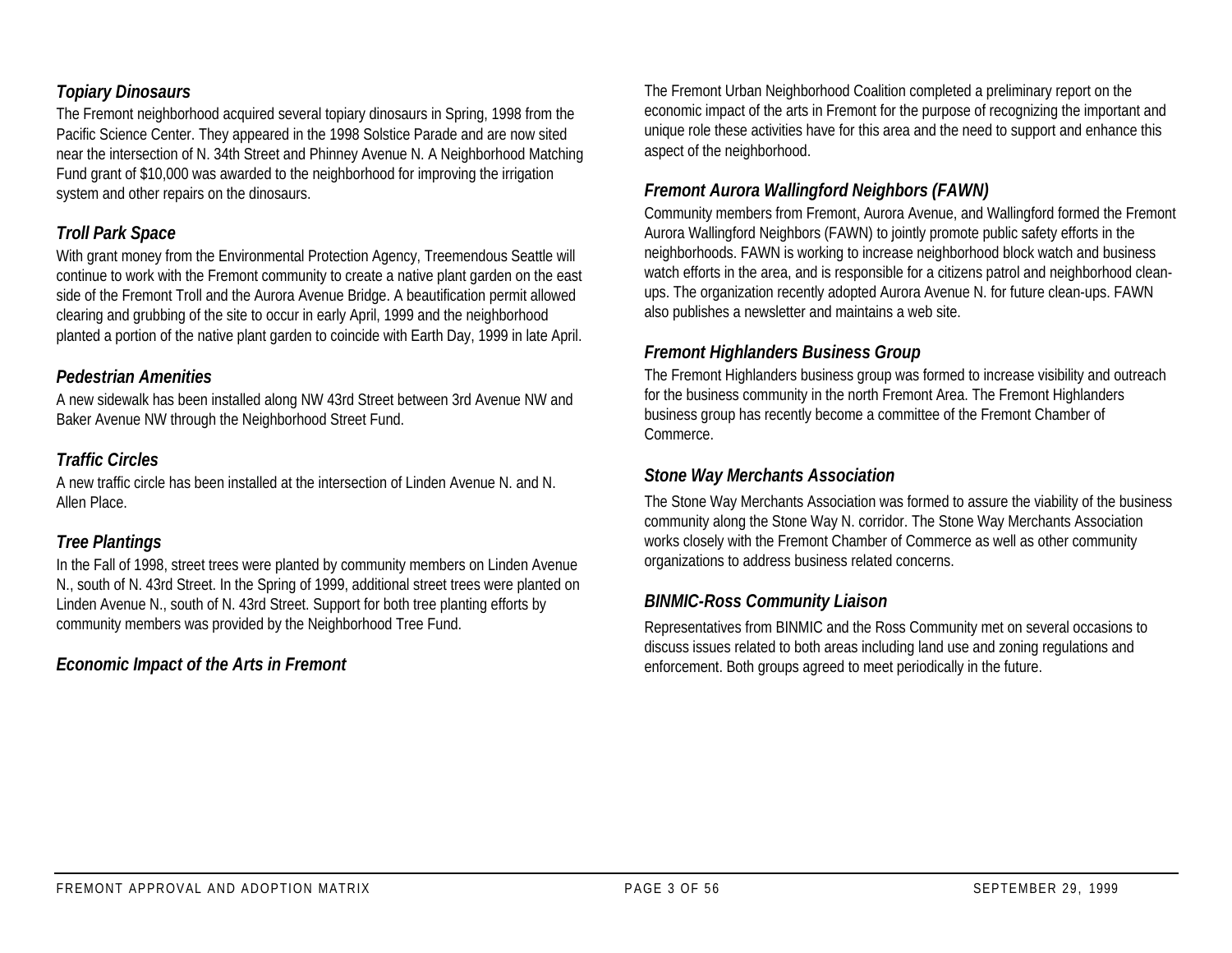# **C. ACRONYMS AND DEFINITIONS**

|                                                                               | <b>OFE</b> Office for Education (City of Seattle, Strategic Planning Office)                                      |  |  |  |
|-------------------------------------------------------------------------------|-------------------------------------------------------------------------------------------------------------------|--|--|--|
| <b>ADA</b> Americans with Disabilities Act                                    | <b>OH</b> Office of Housing (City of Seattle)                                                                     |  |  |  |
| <b>BINMIC</b> Ballard Interbay Northend Manufacturing and Industrial Center   | <b>OIR</b> Office of Intergovernmental Relations (City of Seattle)                                                |  |  |  |
| <b>CPTED</b> Crime Prevention through Environmental Design                    | <b>OUC</b> Office of Urban Conservation (City of Seattle, Department of Neighborhoods)                            |  |  |  |
| <b>DCLU</b> Department of Design, Construction and Land Use (City of Seattle) | <b>ROW</b> Right-of-way                                                                                           |  |  |  |
| <b>DON</b> Department of Neighborhoods (City of Seattle)                      | <b>SAC</b> Seattle Arts Commission (City of Seattle)                                                              |  |  |  |
| <b>DPR</b> Department of Parks and Recreation (City of Seattle)               | <b>SCL</b> Seattle City Light                                                                                     |  |  |  |
| <b>EIF</b> Early Implementation Fund                                          | <b>SEATRAN</b> Seattle Transportation Department (Formerly part of the Seattle Engineering                        |  |  |  |
| <b>ESD</b> Executive Services Department (City of Seattle)                    | Department [SED]) (City of Seattle)                                                                               |  |  |  |
| <b>ETC</b> Elevated Transportation Company                                    | <b>Sound Transit</b> (Formerly Regional Transit Authority [RTA])                                                  |  |  |  |
| <b>FAWN</b> Fremont Aurora Wallingford Neighbors                              | <b>SPD</b> Seattle Police Department (City of Seattle)                                                            |  |  |  |
| <b>FUNC</b> Fremont Urban Neighborhood Coalition                              | <b>SPL</b> Seattle Public Library (City of Seattle)                                                               |  |  |  |
| <b>HSD</b> Human Services Department (City of Seattle)                        | SPO Strategic Planning Office (Formerly part of the Office of Management and Planning<br>[OMP]) (City of Seattle) |  |  |  |
| <b>KC Metro</b> King County Metro Transit Division                            |                                                                                                                   |  |  |  |
| <b>NDM</b> Neighborhood Development Manager                                   | <b>SPU</b> Seattle Public Utilities (City of Seattle)                                                             |  |  |  |
| <b>NEA</b> National Endowment for the Arts                                    | <b>SSD</b> Seattle School District                                                                                |  |  |  |
| <b>NMF</b> Neighborhood Matching Fund (Department of Neighborhoods)           | <b>TSP</b> Transportation Strategic Plan                                                                          |  |  |  |
| NPO Neighborhood Planning Office (City of Seattle)                            | <b>WSDOT</b> Washington State Department of Transportation                                                        |  |  |  |

## **KEY FOR NOTATIONS RELATING TO ACTIVITY NUMBER COLUMN IN MATRIX** (FOR CONSISTENCY WITH NEIGHBORHOOD PLAN SECTIONS ONLY):

**U** Urban Village

**F** Fremont Planning Area

**RC** Retail Core

**FL** Fre-loops

**OED** Office of Economic Development (City of Seattle)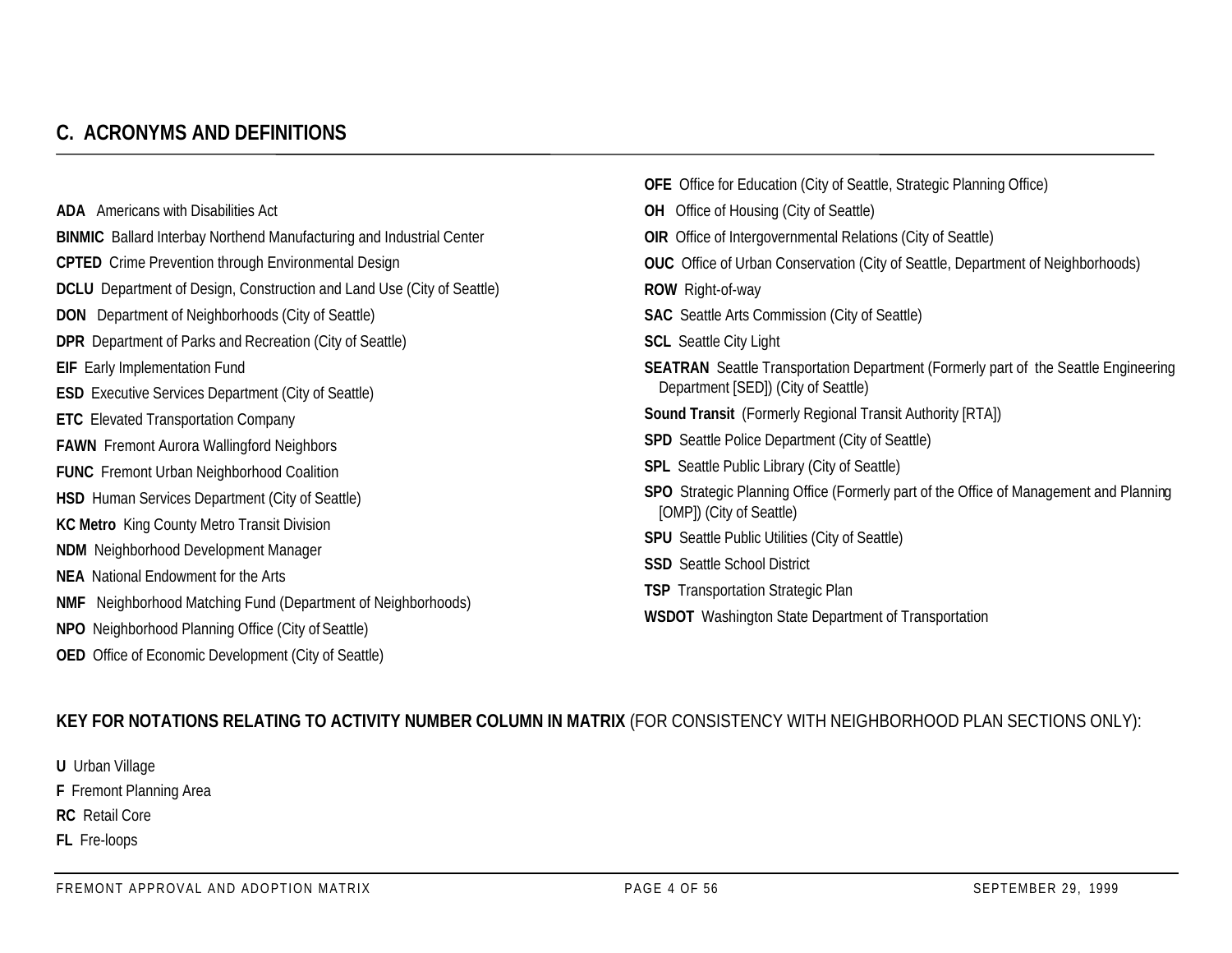# **I. Key Strategies**

Each Key Strategy consists of activities for a single complex project or theme that the neighborhood considers critical to achieving its vision for the future. While the Key Strategies are high priorities for the neighborhood, they are also part of a twenty-year plan, so the specific activities within each Key Strategy may be implemented over the span of many years.

The Executive recognizes the importance of the Key Strategies to the neighborhood that developed them. Given the number of Key Strategies that will be proposed from the 37 planning areas, priorities will have to be set and projects phased over time. The Executive will coordinate efforts to sort through the Key Strategies. During this sorting process, the departments will work together to create a sector work program which includes evaluation of Key Strategy activities. This may include developing rough cost estimates for the activities within each Key Strategy; identifying potential funding sources

and mechanisms; establishing priorities for the Key Strategies within each plan, as well as priorities among plans; and developing phased implementation and funding strategies. The City will involve neighborhoods in a public process so that neighborhoods can help to establish city-wide priorities. Activities identified in this, and other sections will be included in the City's tracking database for monitoring neighborhood plan implementation.

The department most involved with the activities for a Key Strategy is designated as the lead. Otherwise, DON is designated as the lead. Other participating departments are also identified.

The Integrated City Response lists activities already underway, and other tasks that the City has committed to commence during 1999-2000.

# **A. TRANSPORTATION: NEIGHBORHOOD CIRCULATION PLAN AND TRAFFIC IMPROVEMENTS**

## **Description**

Fremont needs a Neighborhood Circulation Plan within which to plan and execute needed transportation improvements throughout the planning area. The neighborhood provides a major urban crossroads with many competing uses traversing the neighborhood's streets. This key strategy is intended to help remedy existing congestion and improve pedestrian circulation. It is a two-tier strategy: 1) fund and prepare, with an open public process, a comprehensive neighborhood circulation plan, and 2) consider each of the following preliminary suggestions for improvements within the context of that plan. The objective of this Key Strategy is to enhance street life, pedestrian experience and vehicular circulation in Fremont in a way that will create a truly integrated circulation system, including Fremont Bridge operations and street use, that accommodates multiple uses while fostering community livability.

# **Integrated City Response**

This strategy is consistent with the Comprehensive Plan, which calls for improvements to all transportation modes. The neighborhood's proposal to create a specific neighborhood circulation plan will help to develop an integrated network of transportation systems, which will help to create a safer, easier and more pleasant multi-modal transportation network. SPO has already forwarded recommendations relating to Aurora Avenue to WSDOT for consideration in the Aurora Multi-Modal study. SEATRAN will continue to work with WSDOT on this study which will start this year.

The Executive supports Fremont's desire to complete a neighborhood circulation plan. The neighborhood has requested to use all (\$50,000) of their Early Implementation

Funds (EIF) to begin the Neighborhood Circulation Plan. This plan will evaluate existing traffic conditions, propose preliminary design and other strategies, and coordinate concurrent transportation planning efforts related to the downtown Fremont area (west of Fremont Avenue N. and south of N. 40th Street), Aurora Avenue N. (State Highway 99), and vicinity. The Fremont Neighborhood Plan's stewardship organization, Fremont Works, Ink. will work with SEATRAN, other government agencies, developers and the Fremont community in the development of the Neighborhood Circulation Plan. The project is scheduled for completion by September, 2000. SEATRAN will assist the community in developing an appropriate scope for the circulation plan, and selecting a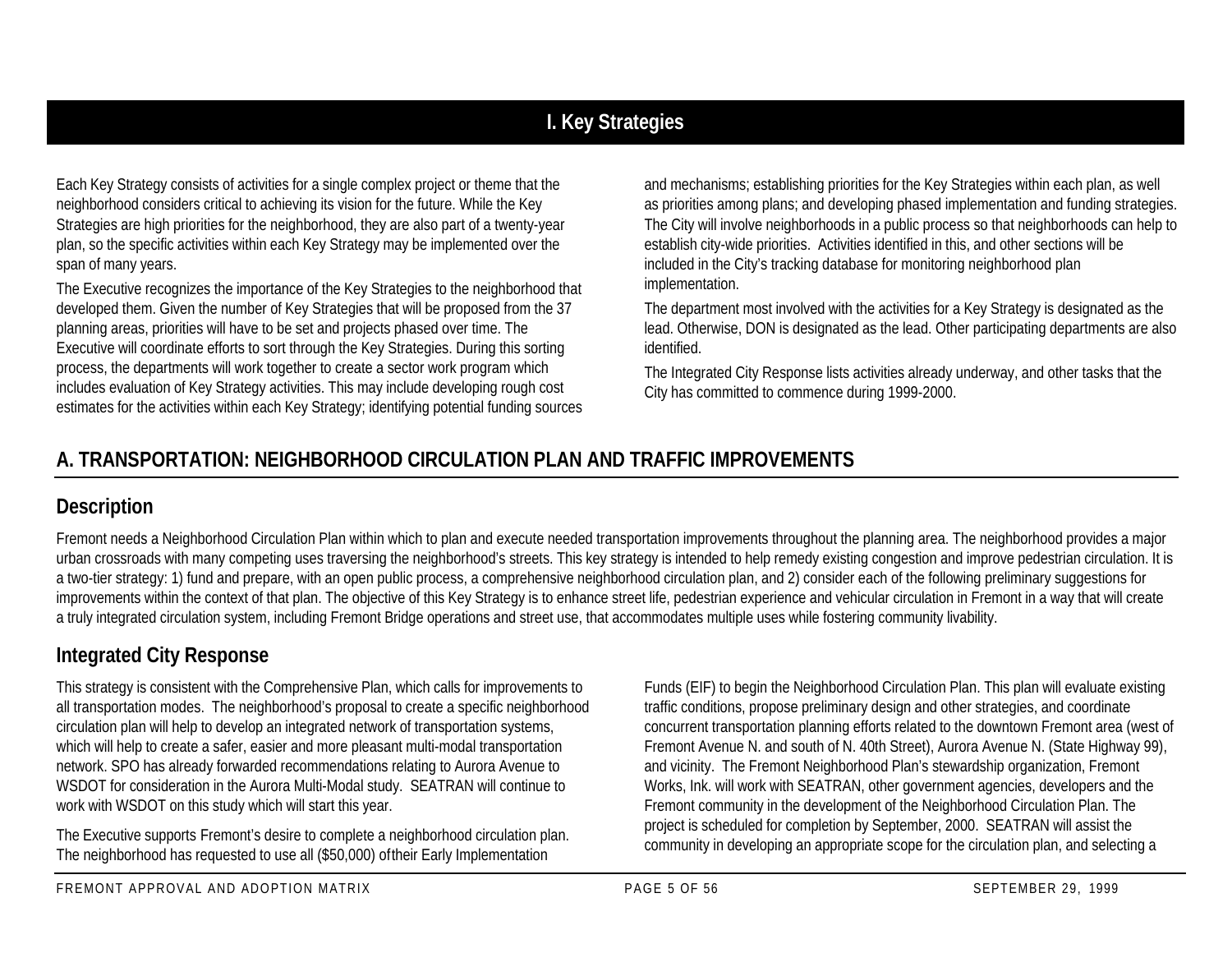consultant, and will provide technical assistance regarding specific proposed plan elements.

SEATRAN has also committed to work with the neighborhood to identify spot location improvements within the village.

The next step for this key strategy is to prioritize these recommendations and pursue funding for the circulation plan.

#### **Lead Department:** SEATRAN

#### **Participating Departments:** DCLU

## *Activities Already Underway*

1. SPO has already forwarded Fremont's recommendations relating to access onto Aurora Ave. N. to WSDOT for consideration in the Aurora Multi-Modal study. SEATRAN will continue to work with WSDOT on this study.

## *Tasks to be Undertaken in 1999-2000*

- 1. The Neighborhood Circulation Plan described above.
- 2. As part of Activity #1, SEATRAN will assist the community in developing an appropriate scope for the circulation plan, selecting a consultant, and will provide technical assistance regarding specific proposed plan elements when the project proceeds. SEATRAN will also work with the community to refine potential elements for inclusion in the circulation plan.
- 3. SEATRAN's Neighborhood Traffic Engineering Section will work with the community to identify possible traffic calming measures at spot locations identified in the plan.
- 4. SEATRAN will work with the community to identify potential improvements to pedestrian crossings. The Community will need to identify and prioritize specific crossing locations in the plan.
- 5. Identify those activities in this key strategy that are good candidates for next steps for implementation considering priorities, possible funding sources and departmental staffing capabilities through the Northwest Sector work program.
- 6. Identify next steps for continued implementation.

|    | A. Transportation: Neignbornood Circulation Plan and Traffic Improvements                                                                                                                                                                                                                                                                                                                                                                                                                                                                                                                    |          |                      |                  |                                            |                                                                                                                                                                                                                                                                                                                                                                                                                                                                                                                                                                                                                                                                                                                                                                                                                                                                                        |  |  |  |  |  |
|----|----------------------------------------------------------------------------------------------------------------------------------------------------------------------------------------------------------------------------------------------------------------------------------------------------------------------------------------------------------------------------------------------------------------------------------------------------------------------------------------------------------------------------------------------------------------------------------------------|----------|----------------------|------------------|--------------------------------------------|----------------------------------------------------------------------------------------------------------------------------------------------------------------------------------------------------------------------------------------------------------------------------------------------------------------------------------------------------------------------------------------------------------------------------------------------------------------------------------------------------------------------------------------------------------------------------------------------------------------------------------------------------------------------------------------------------------------------------------------------------------------------------------------------------------------------------------------------------------------------------------------|--|--|--|--|--|
| #  | <b>Activity</b>                                                                                                                                                                                                                                                                                                                                                                                                                                                                                                                                                                              | Priority | <b>Time</b><br>Frame | Cost<br>Estimate | Implementor                                | <b>City Response</b>                                                                                                                                                                                                                                                                                                                                                                                                                                                                                                                                                                                                                                                                                                                                                                                                                                                                   |  |  |  |  |  |
| A1 | Prepare Fremont Neighborhood Circulation Plan that will address,<br>but may not be limited to, the following issue areas:<br>Fremont Bridge operations;<br>Downtown Fremont access and circulation;<br>Arterial corridor pedestrian improvements;<br>Bicycle improvements;<br>Traffic management and calming, spot improvements;<br>Car-sharing strategies;<br>Local destination, commercial and commuter traffic; and<br>Other identified issue areas.<br>The intent of the Fremont Circulation Plan is ensure adequate<br>circulation while meeting the livability needs of the community. | High     | Near                 |                  | SEATRAN,<br>Fremont<br>Community<br>Groups | The community is planning to use all (\$50,000) of their<br>Early Implementation Funding (EIF) to begin this<br>transportation planning effort. The money will be used to<br>hire a consultant to study existing traffic conditions,<br>propose preliminary design and other strategies, and<br>coordinate concurrent transportation planning efforts<br>related to the downtown Fremont area (west of Fremont<br>Avenue N. and south of N. 40th Street), Aurora Avenue N.<br>(State Highway 99), and vicinity. The Fremont<br>Neighborhood Plan's stewardship organization, Fremont<br>Works, Ink. will work with SEATRAN, other governmental<br>agencies, private developers and the Fremont community<br>in the development of the neighborhood circulation plan.<br>The project is scheduled for completion by September,<br>2000. Neighborhood Matching Fund grants may also be a |  |  |  |  |  |

# **A. Transportation: Neighborhood Circulation Plan and Traffic Improvements**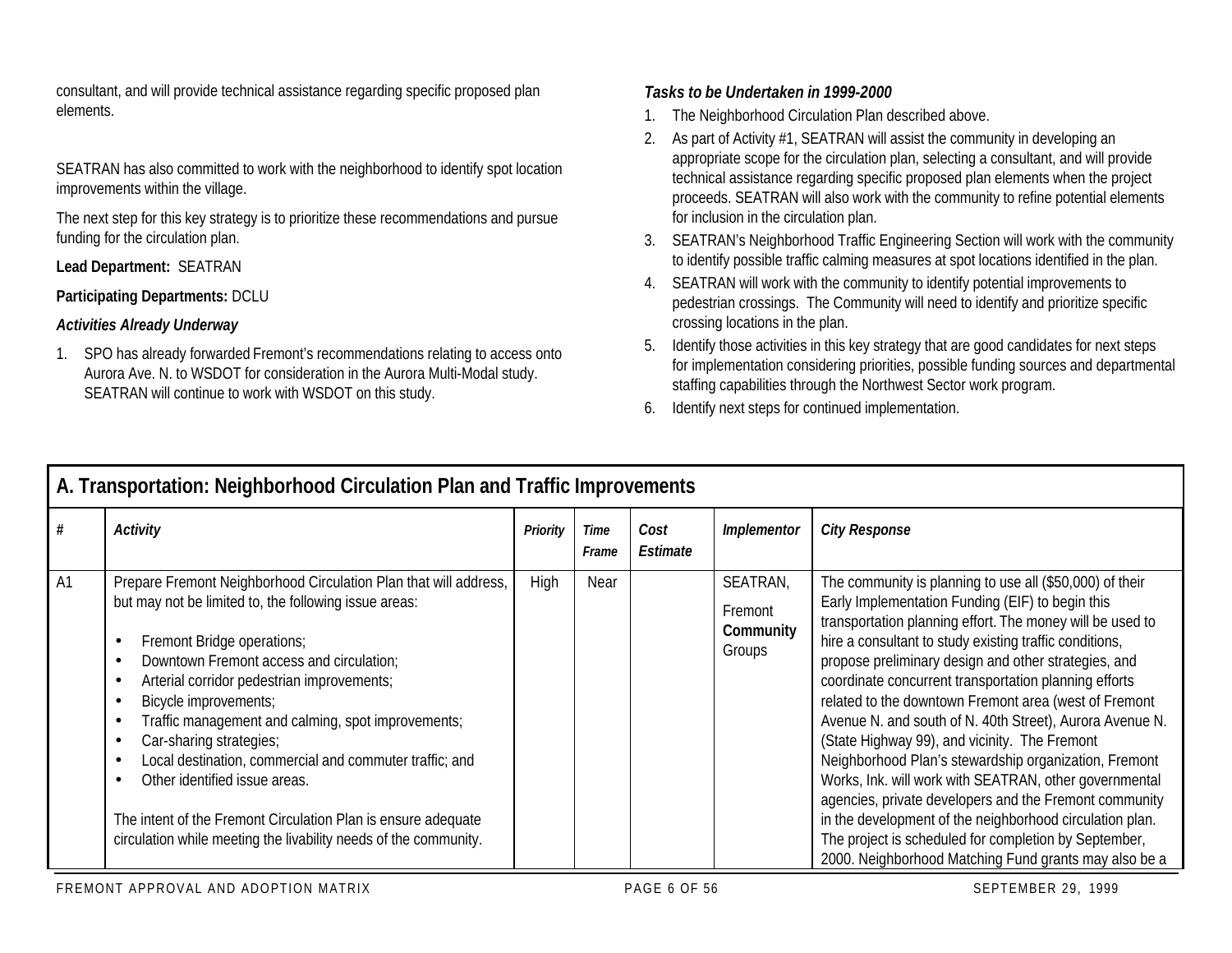|                       | A. Transportation: Neighborhood Circulation Plan and Traffic Improvements                                                                                                                                                                                                                                                                                                   |          |               |                  |                                                   |                                                                                                                                                                                                                                                                                                                                                                                                                                                                                                                                                                                                                                                                                  |  |  |  |  |
|-----------------------|-----------------------------------------------------------------------------------------------------------------------------------------------------------------------------------------------------------------------------------------------------------------------------------------------------------------------------------------------------------------------------|----------|---------------|------------------|---------------------------------------------------|----------------------------------------------------------------------------------------------------------------------------------------------------------------------------------------------------------------------------------------------------------------------------------------------------------------------------------------------------------------------------------------------------------------------------------------------------------------------------------------------------------------------------------------------------------------------------------------------------------------------------------------------------------------------------------|--|--|--|--|
| #                     | <b>Activity</b>                                                                                                                                                                                                                                                                                                                                                             | Priority | Time<br>Frame | Cost<br>Estimate | Implementor                                       | <b>City Response</b>                                                                                                                                                                                                                                                                                                                                                                                                                                                                                                                                                                                                                                                             |  |  |  |  |
|                       |                                                                                                                                                                                                                                                                                                                                                                             |          |               |                  |                                                   | source of additional funding. SEATRAN will assist the<br>community in developing an appropriate scope, selecting a<br>consultant, and providing technical assistance.                                                                                                                                                                                                                                                                                                                                                                                                                                                                                                            |  |  |  |  |
|                       |                                                                                                                                                                                                                                                                                                                                                                             |          |               |                  |                                                   | Preliminary responses to proposed parts of the circulation<br>plan are included in A1a through A1m. These responses<br>are meant to assist the community/consultant in further<br>developing the vision of the circulation plan. Some<br>activities proposed within this preliminary circulation plan<br>scope are already being implemented as part of existing<br>work programs, others need additional information before<br>SEATRAN can give detailed input, and some are not<br>supported by the City. SEATRAN does not have funding for<br>this type of activity, except to give assistance as described<br>above and in the City Response column for each issue<br>below. |  |  |  |  |
|                       | The following are issues to be considered as part of the Neighborhood Circulation Plan. These are not intended to be discrete actions.                                                                                                                                                                                                                                      |          |               |                  |                                                   |                                                                                                                                                                                                                                                                                                                                                                                                                                                                                                                                                                                                                                                                                  |  |  |  |  |
| A <sub>1</sub> a<br>U | Evaluate closing N. 35th Street between Evanston and Fremont<br>Avenues to through traffic. Consider keeping the parking and<br>delivery use of the street. Extend sidewalk and plaza to cross<br>existing drive lane. This is an urban design recommendation<br>intended to test the feasibility of making this roadway into a plaza-<br>like amenity in downtown Fremont. | High     | Mid           |                  | <b>SEATRAN</b><br>Fremont<br>Community<br>Groups  | See A1 for response to circulation study.<br>SEATRAN can evaluate closing N. 35th St. independent of<br>the plan if there is strong support from the affected<br>businesses in the area. However, if one end is closed so<br>that there is only one entrance to the street, there may not<br>be sufficient room for maneuvering into and out of parking<br>areas. Consequently it may be difficult to maintain parking<br>and delivery access.                                                                                                                                                                                                                                   |  |  |  |  |
| A <sub>1</sub> b<br>F | Improve northbound "ramp" connections to/from Aurora Avenue<br>to the interchanges with N. 38th Street, N. 46th Street, and N.<br>50th Street:<br>Provide/improve/extend acceleration and deceleration lanes;<br>Improve lane configuration, geometry, traffic control, and<br>2.<br>bike/ped. facilities at ramphead intersections; and perhaps<br>underpass widening;     | High     | Near          |                  | <b>SEATRAN</b><br><b>WSDOT</b><br>SP <sub>O</sub> | See A1 for response to circulation study.<br>SPO has already forwarded these recommendations to<br>WSDOT for consideration in the Aurora Multi-Modal study.<br>SEATRAN will continue to work with WSDOT on this study.                                                                                                                                                                                                                                                                                                                                                                                                                                                           |  |  |  |  |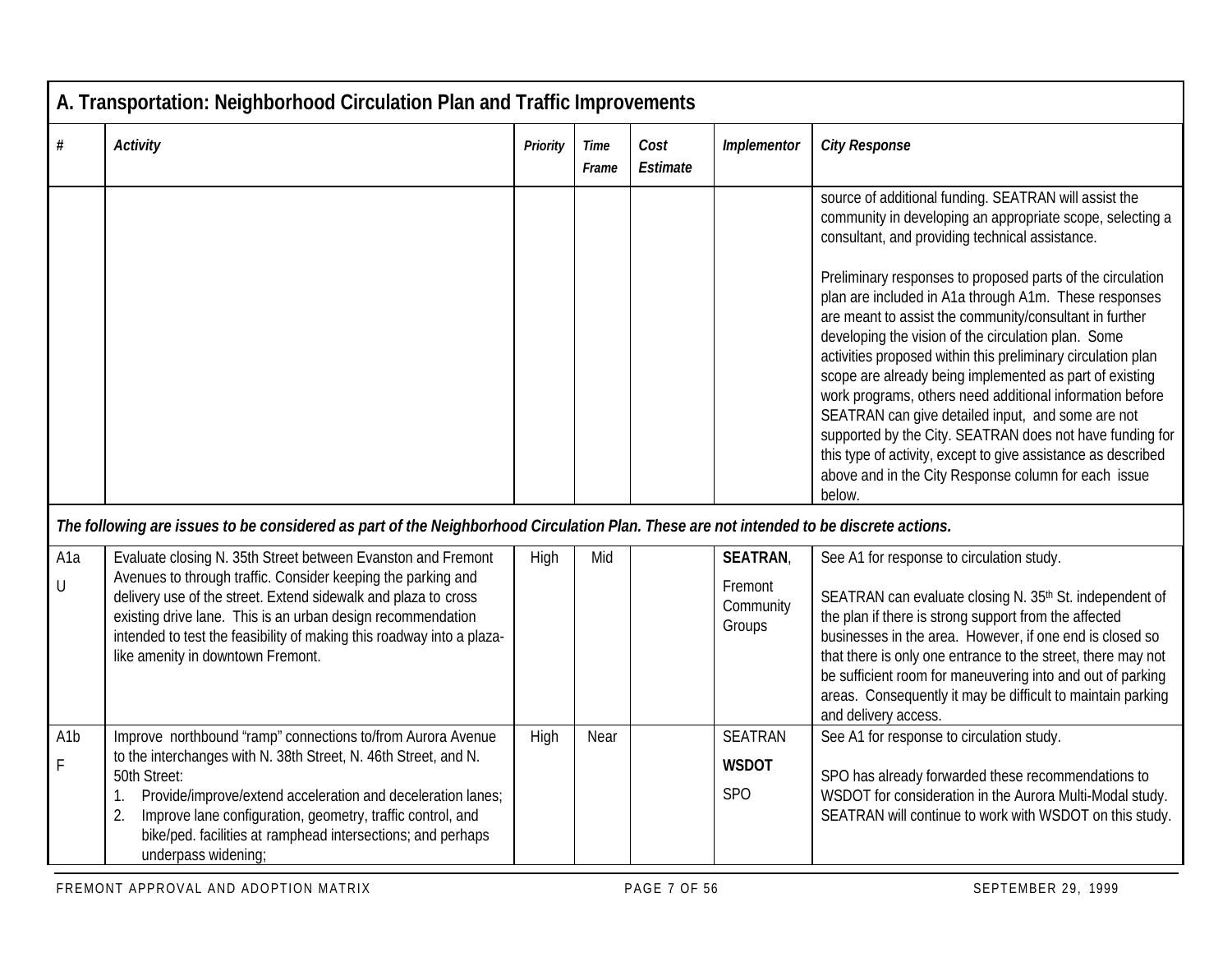|                           | A. Transportation: Neighborhood Circulation Plan and Traffic Improvements                                                                                                                                                                                                                                                                                                                                                                                                                                                |                 |               |                  |                         |                                                                                                                                                                                                                                                                                                                                                                                                                                                                                                                                                                                                                                                                                                           |
|---------------------------|--------------------------------------------------------------------------------------------------------------------------------------------------------------------------------------------------------------------------------------------------------------------------------------------------------------------------------------------------------------------------------------------------------------------------------------------------------------------------------------------------------------------------|-----------------|---------------|------------------|-------------------------|-----------------------------------------------------------------------------------------------------------------------------------------------------------------------------------------------------------------------------------------------------------------------------------------------------------------------------------------------------------------------------------------------------------------------------------------------------------------------------------------------------------------------------------------------------------------------------------------------------------------------------------------------------------------------------------------------------------|
| #                         | <b>Activity</b>                                                                                                                                                                                                                                                                                                                                                                                                                                                                                                          | <b>Priority</b> | Time<br>Frame | Cost<br>Estimate | Implementor             | <b>City Response</b>                                                                                                                                                                                                                                                                                                                                                                                                                                                                                                                                                                                                                                                                                      |
|                           | Install traffic calming measures on the local residential<br>3.<br>streets that serve as part of the interchanges (i.e., the<br>sidewalks that link Aurora Ave. to N. 38th St., N. 46th St., N.<br>50th St. in lieu of ramps for vehicles only); and<br>4. Add directional signage between downtown Fremont and<br>Aurora.                                                                                                                                                                                               |                 |               |                  |                         |                                                                                                                                                                                                                                                                                                                                                                                                                                                                                                                                                                                                                                                                                                           |
| A <sub>1</sub> c<br>F.    | Eliminate Aurora Avenue access traffic from local residential<br>streets.<br>Close unneeded side street connections to Aurora Avenue;<br>1.<br>Install traffic control and/or traffic calming measures to<br>2.<br>prevent use of Linden Avenue and Whitman Avenue (and<br>other north-south streets parallel to Aurora Avenue) as<br>'frontage roads" between the main interchanges; and<br>Install traffic calming measures on any local residential<br>3.<br>streets that will continue to be used for Aurora access. | High            | Near          |                  | <b>SEATRAN</b><br>WSDOT | See A1 for response to circulation study.<br>1. SEATRAN could support this activity provided strong<br>support from the affected residents is demonstrated during<br>development of the circulation study, and it is evaluated as<br>part of WSDOT's Multi-Modal project for Aurora. This<br>recommendation has already been forwarded to WSDOT<br>for consideration in the Aurora Multi-Modal study.<br>2 and 3. SEATRAN's Neighborhood Traffic Engineering<br>Section is willing to work with the community to identify<br>possible traffic calming measures at spot locations.                                                                                                                         |
| A <sub>1</sub> d<br>F     | Develop an exclusive bicycle/pedestrian crossing of Aurora;<br>Avenue in the vicinity of N. 43rd Street and link the new crossing<br>with Wallingford's proposed N. 46th Street-N.47th Street bicycle/<br>pedestrian corridor.                                                                                                                                                                                                                                                                                           | High            | Near          |                  | <b>SEATRAN</b><br>WSDOT | See A1 for response to circulation study.<br>A new overpass must conform with guidelines identified in<br>the Americans with Disabilities Act, requiring a wheelchair<br>accessible ramp. Due to existing site characteristics and<br>limited right-of-way, an accessible ramp would be difficult to<br>construct. In addition, the cost for a new bike / pedestrian<br>overpass at N. 43rd Street would be very high. Because of<br>the site characteristics, high cost and the lack of funding for<br>this type of work, SEATRAN does not believe that this<br>project is feasible at this time. A final determination of the<br>feasibly of this option will be made in the circulation plan<br>study. |
| A <sub>1e</sub><br>$\cup$ | Consider modifying street configuration and traffic control to<br>improve traffic circulation and minimize traffic and pedestrian<br>conflicts:                                                                                                                                                                                                                                                                                                                                                                          | Med             | Mid           |                  | <b>SEATRAN</b>          | See A1 for response to circulation study.<br>SEATRAN will work with the community to refine these                                                                                                                                                                                                                                                                                                                                                                                                                                                                                                                                                                                                         |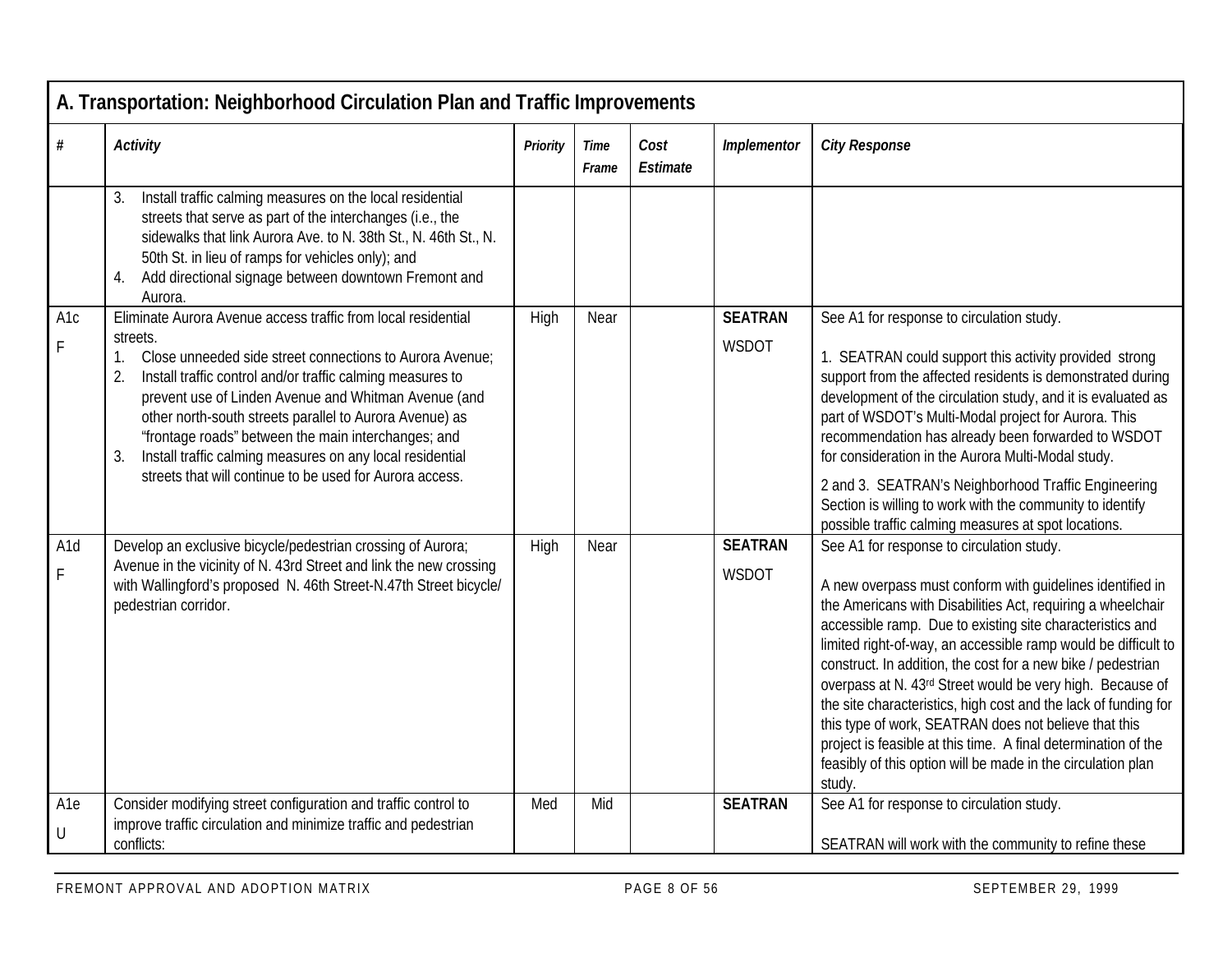|   | A. Transportation: Neighborhood Circulation Plan and Traffic Improvements                                                                                                                                                                                                                                                                                                                                                                                                                                                                                                                                                                                                                                                                                                                                                                                                                                                                                                                                                                                                                                                                                                                                                                                                                                                                                                                                                                                                                                                                                                                                                                                                                          |          |               |                  |             |                                                                                                                                                                                                                                                                                                                                                                                                                                                                                                                                                                                                                                                                                                                                                                                                                                                                                                                                                                                                                                                                                                                                                                                                      |
|---|----------------------------------------------------------------------------------------------------------------------------------------------------------------------------------------------------------------------------------------------------------------------------------------------------------------------------------------------------------------------------------------------------------------------------------------------------------------------------------------------------------------------------------------------------------------------------------------------------------------------------------------------------------------------------------------------------------------------------------------------------------------------------------------------------------------------------------------------------------------------------------------------------------------------------------------------------------------------------------------------------------------------------------------------------------------------------------------------------------------------------------------------------------------------------------------------------------------------------------------------------------------------------------------------------------------------------------------------------------------------------------------------------------------------------------------------------------------------------------------------------------------------------------------------------------------------------------------------------------------------------------------------------------------------------------------------------|----------|---------------|------------------|-------------|------------------------------------------------------------------------------------------------------------------------------------------------------------------------------------------------------------------------------------------------------------------------------------------------------------------------------------------------------------------------------------------------------------------------------------------------------------------------------------------------------------------------------------------------------------------------------------------------------------------------------------------------------------------------------------------------------------------------------------------------------------------------------------------------------------------------------------------------------------------------------------------------------------------------------------------------------------------------------------------------------------------------------------------------------------------------------------------------------------------------------------------------------------------------------------------------------|
| # | <b>Activity</b>                                                                                                                                                                                                                                                                                                                                                                                                                                                                                                                                                                                                                                                                                                                                                                                                                                                                                                                                                                                                                                                                                                                                                                                                                                                                                                                                                                                                                                                                                                                                                                                                                                                                                    | Priority | Time<br>Frame | Cost<br>Estimate | Implementor | <b>City Response</b>                                                                                                                                                                                                                                                                                                                                                                                                                                                                                                                                                                                                                                                                                                                                                                                                                                                                                                                                                                                                                                                                                                                                                                                 |
|   | Return some or all one-way street segments to two-way<br>operation (N. 34th Street, Evanston-Fremont Avenue; 35th<br>Street, Evanston-Fremont Avenue; Evanston Avenue, N.<br>36th Street - 35th Street);<br>Request that SEATRAN identify a way to reduce awkward<br>2.<br>truck movements in downtown Fremont:<br>Modify channelization and traffic control at N. 34th<br>3.<br>Street/Fremont Avenue, N. 35th Street/Fremont<br>Avenue/Fremont Place, N. 36th Street/Dayton Avenue, and<br>N. 36th Street/Evanston Avenue:<br>Remove existing turn signs at Phinney Avenue N. at N. 36th<br>4.<br>Street to allow through movements.<br>Item #4 is included in the plan with the following caveat:<br>There is disagreement in the community about the potential<br>removal of the existing turn signs at this intersection. The<br>majority of residents on Phinney Avenue N. between N. 36th<br>Street and N. 39th Street have stated that this section of<br>Phinney Avenue N. is already subject to heavy traffic, safety<br>issues, and delays and that removal of the existing turning<br>pattern will exacerbate the traffic conditions in the residential<br>area. On the other hand, during the community validation<br>process, the majority of businesses and employees south of<br>N. 39th Street indicated a desire to have the signs removed<br>for the following reasons: the existing turning pattern creates<br>a traffic hazard due to drivers disregarding the signs,<br>improving access to businesses in the vicinity, and improving<br>traffic flow to and from N. 36th Street and N. 39th Street.<br>Adjust lights near Fremont Bridge to clear traffic when bridge<br>5. |          |               |                  |             | issues for inclusion in the circulation plan.<br>1. SEATRAN worked extensively with Fremont businesses<br>several years ago to develop and implement the current<br>one-way street configuration. SEATRAN has concerns that<br>the current request to return these streets to two way<br>operations may be contrary to work previously done.<br>SEATRAN will work with the community and consider<br>changes. Strong support from the various neighborhood<br>groups will be important to the outcome.<br>2 and 3. SEATRAN needs clarification on specific<br>problems but will work with the community on spot<br>improvements.<br>4. SEATRAN understands that there are conflicting<br>opinions regarding the turn signs at Phinney Ave. N. and N.<br>36th St. SEATRAN will consider changes to the current<br>restrictions. Support or lack of support from both residents<br>and businesses in the area (particularly those on Phinney<br>Ave N) will be an important consideration.<br>5. Traffic signals are currently set to help clear traffic after<br>the bridge reopens. SEATRAN will consider changes if the<br>community specifies locations and the problems they are<br>experiencing. |
|   | reopens (after traffic stops).                                                                                                                                                                                                                                                                                                                                                                                                                                                                                                                                                                                                                                                                                                                                                                                                                                                                                                                                                                                                                                                                                                                                                                                                                                                                                                                                                                                                                                                                                                                                                                                                                                                                     |          |               |                  |             |                                                                                                                                                                                                                                                                                                                                                                                                                                                                                                                                                                                                                                                                                                                                                                                                                                                                                                                                                                                                                                                                                                                                                                                                      |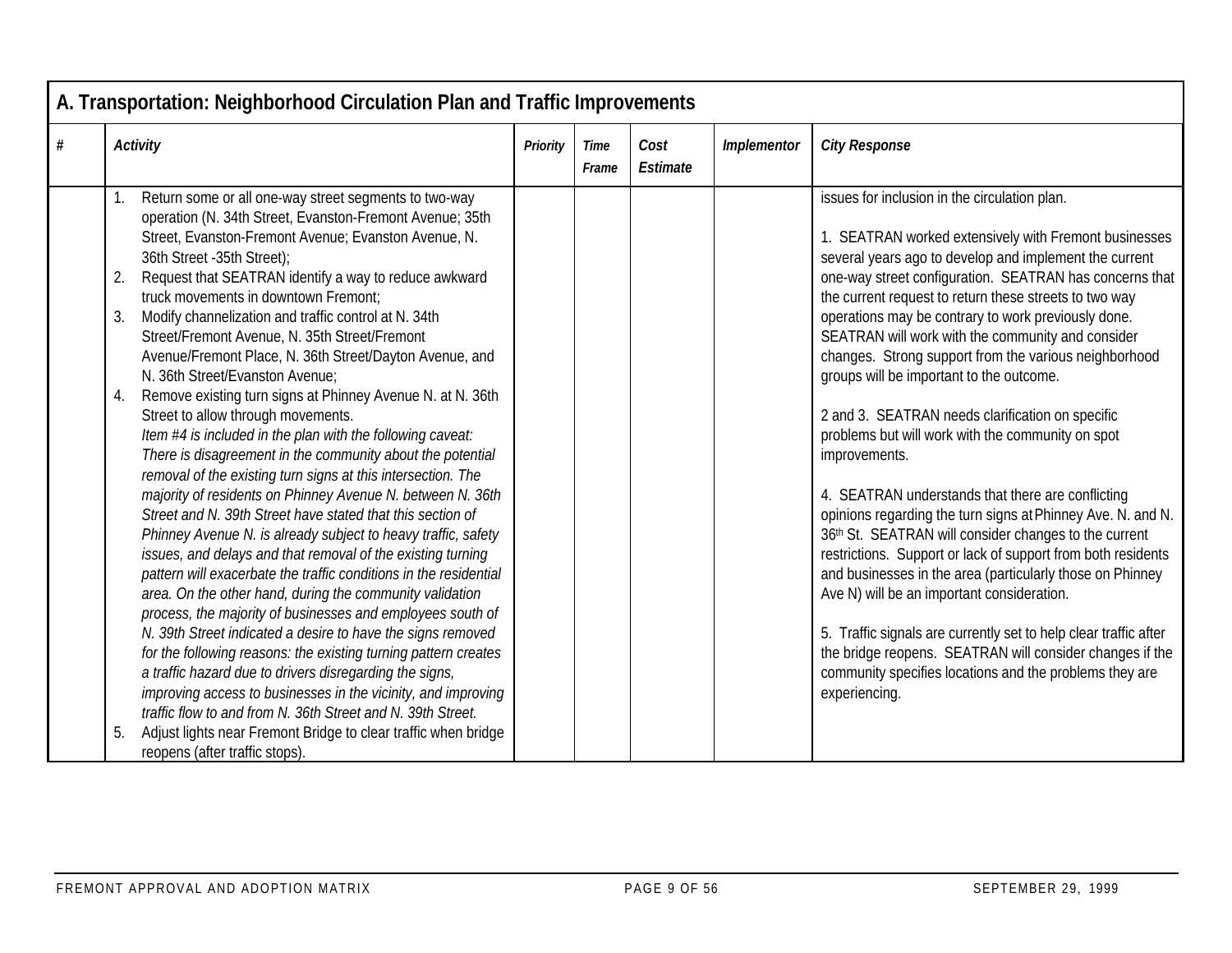|                  | A. Transportation: Neighborhood Circulation Plan and Traffic Improvements                                                           |                 |               |                  |                |                                                                                                                                                                                                                                                                                                                                                                                                                                                                                                                                                                                                                                                                                                                                                                                                                                                                                                                                                                                                                                                                                                                                                                                                                                                                                                            |  |  |  |  |
|------------------|-------------------------------------------------------------------------------------------------------------------------------------|-----------------|---------------|------------------|----------------|------------------------------------------------------------------------------------------------------------------------------------------------------------------------------------------------------------------------------------------------------------------------------------------------------------------------------------------------------------------------------------------------------------------------------------------------------------------------------------------------------------------------------------------------------------------------------------------------------------------------------------------------------------------------------------------------------------------------------------------------------------------------------------------------------------------------------------------------------------------------------------------------------------------------------------------------------------------------------------------------------------------------------------------------------------------------------------------------------------------------------------------------------------------------------------------------------------------------------------------------------------------------------------------------------------|--|--|--|--|
| $\#$             | <b>Activity</b>                                                                                                                     | <b>Priority</b> | Time<br>Frame | Cost<br>Estimate | Implementor    | <b>City Response</b>                                                                                                                                                                                                                                                                                                                                                                                                                                                                                                                                                                                                                                                                                                                                                                                                                                                                                                                                                                                                                                                                                                                                                                                                                                                                                       |  |  |  |  |
| A1f              | Prepare "Aurora Avenue Diversion/Detour Plan" that identifies the                                                                   | High            | Near          |                  | <b>SEATRAN</b> | See A1 for response to circulation study.                                                                                                                                                                                                                                                                                                                                                                                                                                                                                                                                                                                                                                                                                                                                                                                                                                                                                                                                                                                                                                                                                                                                                                                                                                                                  |  |  |  |  |
| F                | street and traffic control improvements needed to better<br>accommodate traffic diversions during Fremont Bridge repair<br>periods. |                 |               |                  | WSDOT          | SEATRAN will work with the community on this activity<br>when developing the circulation plan.                                                                                                                                                                                                                                                                                                                                                                                                                                                                                                                                                                                                                                                                                                                                                                                                                                                                                                                                                                                                                                                                                                                                                                                                             |  |  |  |  |
|                  |                                                                                                                                     |                 |               |                  |                | Traffic diversion plans are a standard course of business<br>for the seismic upgrade work planned for the Fremont<br>Bridge.                                                                                                                                                                                                                                                                                                                                                                                                                                                                                                                                                                                                                                                                                                                                                                                                                                                                                                                                                                                                                                                                                                                                                                               |  |  |  |  |
| A1g<br>F         | Prepare a Stone Way corridor vehicle circulation plan along the<br>Greenlake Way/Stone Way corridor.                                | Med             | Near          |                  | <b>SEATRAN</b> | See A1 for response to circulation study.<br>SEATRAN recognizes that there may be conflicting desires<br>and recommendations for Stone Way between various<br>neighborhood planning groups. Because Stone Way is the<br>border between the Wallingford and Fremont<br>Neighborhood Planning areas, it is important that the two<br>neighborhoods work together to develop recommendations<br>that are consistent with both plans. The Neighborhood<br>Development Manager and the NW Sector Team will work<br>with the neighborhoods to coordinate implementation of the<br>Fremont, Wallingford, BINMIC and Green Lake plans for<br>the Green Lake Way, Stone Way corridor.<br>Due to the coordination needed between Wallingford and<br>Fremont, both communities may want to work together to<br>hire a consultant to prepare this subplan independent of the<br>overall circulation plan. The Neighborhood Matching Fund<br>or Early Implementation Fund may be good potential<br>funding sources. If the communities undertake a joint<br>study, SEATRAN will assist them in developing an<br>appropriate scope, and selecting a consultant, and will<br>provide technical assistance. SEATRAN does not have<br>funding for this type of activity except to provide assistance<br>as described above. |  |  |  |  |
| A <sub>1</sub> h | Modify/improve channelization and traffic control at key Stone                                                                      | High            | Mid           |                  | <b>SEATRAN</b> | See A1 for response to circulation study.                                                                                                                                                                                                                                                                                                                                                                                                                                                                                                                                                                                                                                                                                                                                                                                                                                                                                                                                                                                                                                                                                                                                                                                                                                                                  |  |  |  |  |
|                  |                                                                                                                                     |                 |               |                  |                |                                                                                                                                                                                                                                                                                                                                                                                                                                                                                                                                                                                                                                                                                                                                                                                                                                                                                                                                                                                                                                                                                                                                                                                                                                                                                                            |  |  |  |  |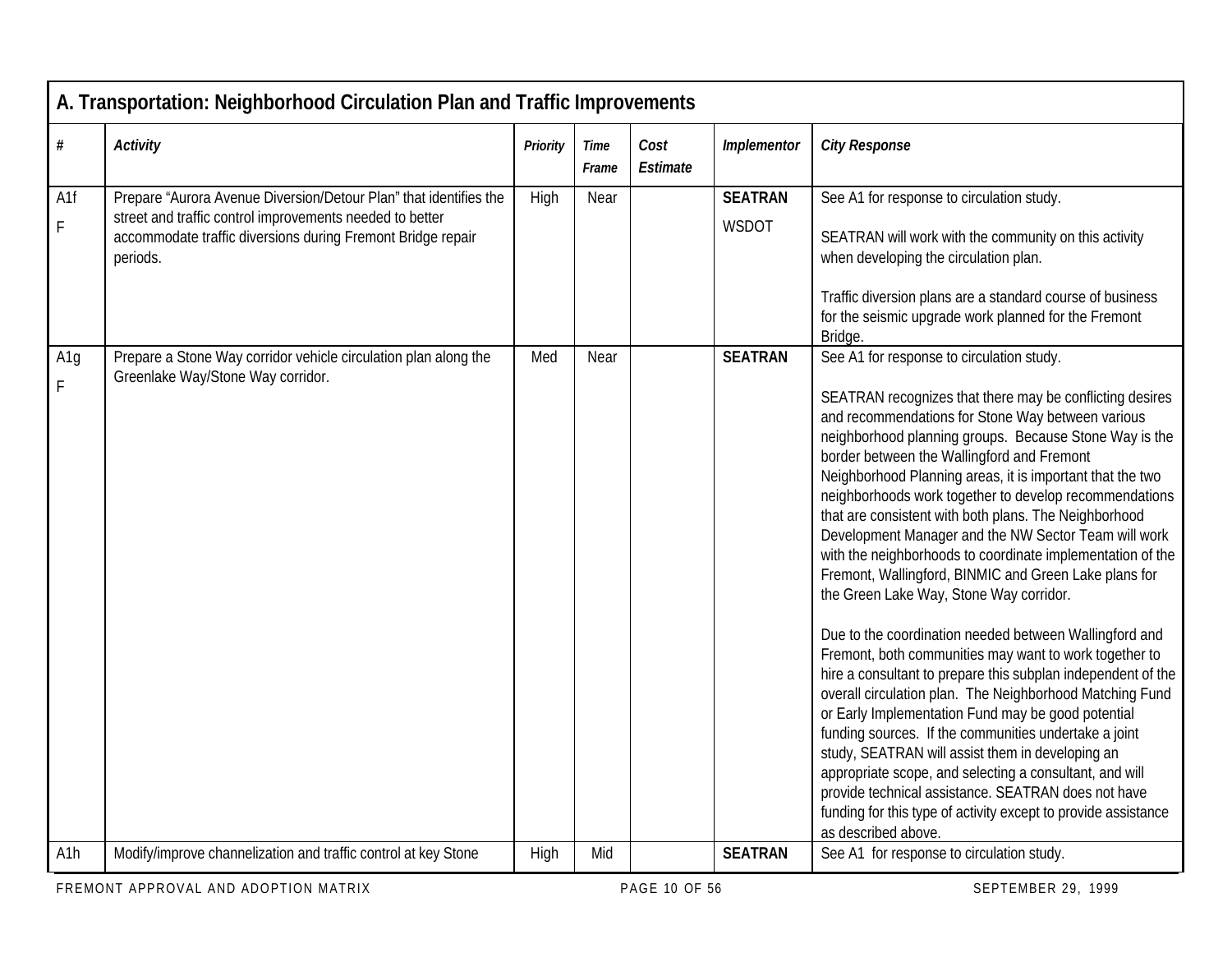|                       | A. Transportation: Neighborhood Circulation Plan and Traffic Improvements                                                                                                                                                                                                                                                                                                                                                                                                                                                                                                                                                                                                                                                                                                                                                            |          |               |                  |                |                                                                                                                                                                                                                                                                                                                                                                                                                           |  |  |  |  |
|-----------------------|--------------------------------------------------------------------------------------------------------------------------------------------------------------------------------------------------------------------------------------------------------------------------------------------------------------------------------------------------------------------------------------------------------------------------------------------------------------------------------------------------------------------------------------------------------------------------------------------------------------------------------------------------------------------------------------------------------------------------------------------------------------------------------------------------------------------------------------|----------|---------------|------------------|----------------|---------------------------------------------------------------------------------------------------------------------------------------------------------------------------------------------------------------------------------------------------------------------------------------------------------------------------------------------------------------------------------------------------------------------------|--|--|--|--|
| #                     | <b>Activity</b>                                                                                                                                                                                                                                                                                                                                                                                                                                                                                                                                                                                                                                                                                                                                                                                                                      | Priority | Time<br>Frame | Cost<br>Estimate | Implementor    | <b>City Response</b>                                                                                                                                                                                                                                                                                                                                                                                                      |  |  |  |  |
| F                     | Way intersections:<br>1. N. 34th Street/Stone Way/Northlake Way/Woodland Park<br>Avenue N. - including Northlake Way to/from the west.<br>Fremont considers this a major intersection in their<br>neighborhood;<br>Consider means of reducing/discouraging use of Northlake<br>2.<br>Way as a "short-cut" route from UW by traffic trying to avoid<br>congestion on other east-west arterials. Such traffic<br>congests the intersection described in paragraph 1, and<br>severely limits access to/from the waterfront industrial area<br>located to the west along Northlake Way);<br>N. 35th Street/Stone Way;<br>3.<br>N. 39th Street/Stone Way/40th Street/Bridge Way; and<br>4.<br>Leave on-street parking both sides of Stone Way N., keep<br>5.<br>street four lanes wide and do not place a median strip in the<br>roadway. |          |               |                  |                | More information is needed on the specific issues that the<br>community is trying to address at the intersections listed. If<br>additional details are provided, SEATRAN will provide an<br>evaluation for the circulation plan.<br>Please also see the response to A1g. Any work done on<br>Stone Way needs to be coordinated by the NW Sector<br>Neighborhood Development Manager.                                      |  |  |  |  |
| A1i                   | Encourage alley access for new developments on Stone Way to                                                                                                                                                                                                                                                                                                                                                                                                                                                                                                                                                                                                                                                                                                                                                                          | Med      | Mid           |                  | <b>SEATRAN</b> | See A1 for response to circulation study.                                                                                                                                                                                                                                                                                                                                                                                 |  |  |  |  |
| U                     | improve business access and reduce congestion.                                                                                                                                                                                                                                                                                                                                                                                                                                                                                                                                                                                                                                                                                                                                                                                       |          |               |                  | <b>DCLU</b>    | DCLU and SEATRAN encourage alley access and will<br>support the neighborhood in this endeavor.<br>Issues regarding construction and improvements in alleys<br>have been referred to the Policy Docket. A report analyzing<br>how alleys can be integrated into the streetscape, internal<br>circulation and residential and business needs of the<br>neighborhood will be presented to Council in second<br>quarter 2000. |  |  |  |  |
| A <sub>1</sub> j<br>U | Improve lane striping and crosswalk at intersection of Stone Way<br>at Bridge Way N. for pedestrians and bicyclists as well as truck<br>access.                                                                                                                                                                                                                                                                                                                                                                                                                                                                                                                                                                                                                                                                                      | High     | Near          |                  | <b>SEATRAN</b> | See A1 for response to circulation study.<br>If this request is to remark existing channelization,<br>SEATRAN can evaluate the condition of markings and<br>include this as part of an existing work program. If this<br>request is for revision to lane and pedestrian crossing<br>channelization, this could impact elements of the                                                                                     |  |  |  |  |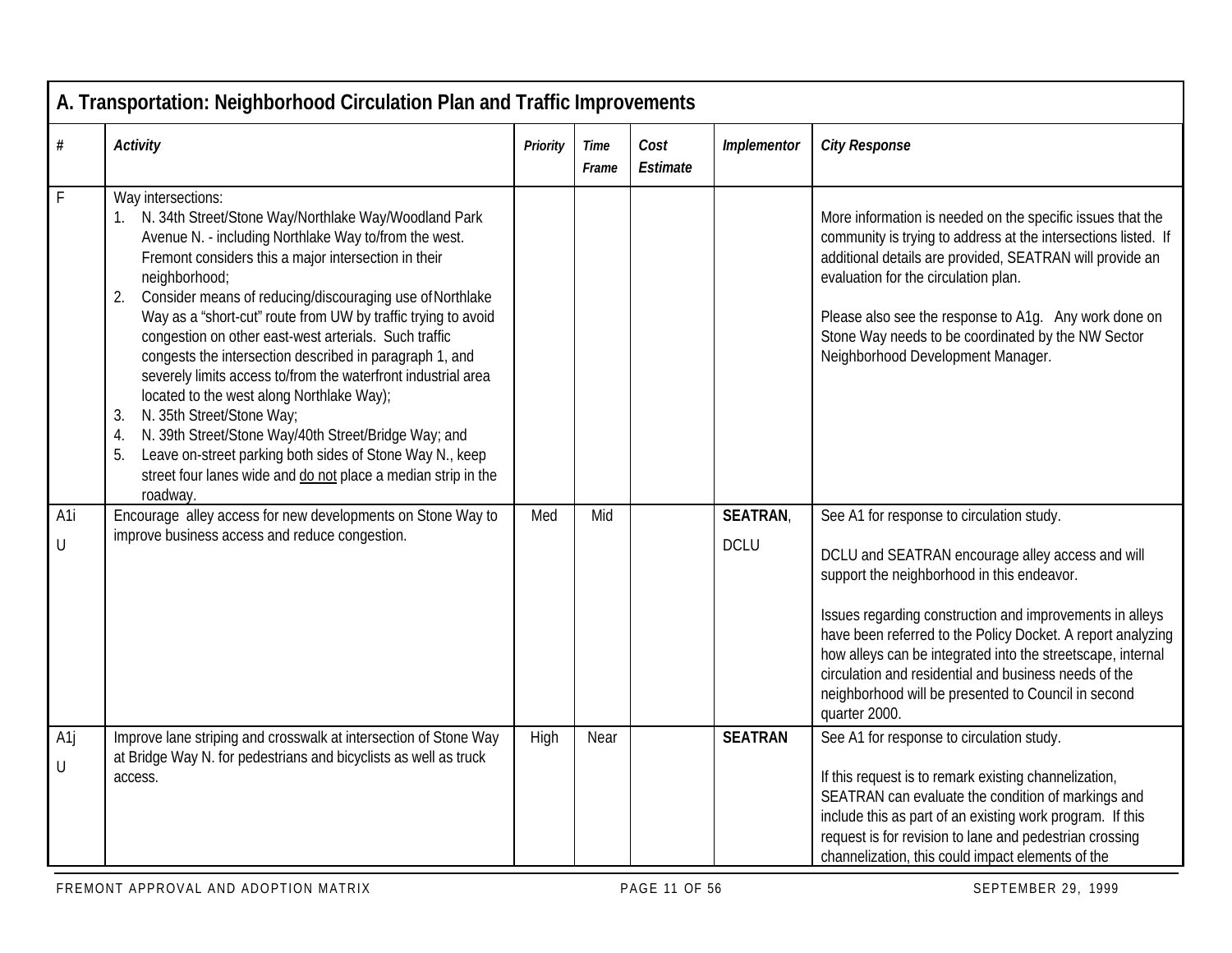| A. Transportation: Neighborhood Circulation Plan and Traffic Improvements |                                                                                                                                                                                                     |          |                      |                  |                |                                                                                                                                                                                                                                                                                                                                                                                                                                                                                                                                                                                                   |  |  |  |
|---------------------------------------------------------------------------|-----------------------------------------------------------------------------------------------------------------------------------------------------------------------------------------------------|----------|----------------------|------------------|----------------|---------------------------------------------------------------------------------------------------------------------------------------------------------------------------------------------------------------------------------------------------------------------------------------------------------------------------------------------------------------------------------------------------------------------------------------------------------------------------------------------------------------------------------------------------------------------------------------------------|--|--|--|
| #                                                                         | <b>Activity</b>                                                                                                                                                                                     | Priority | <b>Time</b><br>Frame | Cost<br>Estimate | Implementor    | <b>City Response</b>                                                                                                                                                                                                                                                                                                                                                                                                                                                                                                                                                                              |  |  |  |
|                                                                           |                                                                                                                                                                                                     |          |                      |                  |                | Wallingford plan. The Neighborhood Development<br>Manager and the NW Sector Team will work with the<br>neighborhoods to coordinate implementation of the<br>Fremont, Wallingford, BINMIC and Green Lake plans for<br>the Greenlake Way, Stone Way corridor. Please also see<br>the response to A1g. If the community clearly describes<br>the requested revisions, SEATRAN will evaluate these for<br>inclusion in the circulation plan or Stone Way subarea plan.                                                                                                                                |  |  |  |
| A1k<br>$\mathsf{F}$                                                       | Modify channelization and traffic control to improve safety and<br>convenience of bicycle travel through:<br>Dexter/Westlake/Nickerson/Fremont Avenue N.;<br>Fremont Avenue N./N. 34th Street<br>2. | High     | Near                 |                  | <b>SEATRAN</b> | See A1 for response to circulation study.<br>SEATRAN has investigated this intersection and<br>1.<br>determined there is insufficient right of way for<br>additional bicycle improvements. The circulation study<br>will look at this intersection again in relation to other<br>proposed changes in the area.<br>SEATRAN will stripe bike lanes on approaches to the<br>2.<br>bridge on Fremont Avenue N. in 1999 - 2000.                                                                                                                                                                        |  |  |  |
| A1<br>$\mathsf F$                                                         | Study reconfiguration of a portion of Bridge Way to address auto,<br>truck and bicycle traffic flow. Focus on accommodating truck &<br>vehicle movements.                                           | Med      | Mid                  |                  | <b>SEATRAN</b> | See A1 for response to circulation study.<br>Reconfiguring Bridge Way may have impacts on elements<br>in the Wallingford plan. Consequently, it is important that<br>the two neighborhoods work together to develop<br>recommendations that are consistent with both plans. The<br>Neighborhood Development Manager and the NW Sector<br>Team will work with the neighborhoods to coordinate<br>implementation of the Fremont, Wallingford, BINMIC and<br>Green Lake plans for Bridge Way. If additional details are<br>provided, SEATRAN will provide an evaluation for the<br>circulation plan. |  |  |  |
| A1m<br>F                                                                  | Improve pedestrian crossings, as appropriate, at locations<br>identified through the plan.                                                                                                          | High     | Near                 |                  | <b>SEATRAN</b> | SEATRAN will work with the community to identify potential<br>improvements to pedestrian crossings. The Community<br>will need to identify and prioritize specific crossing locations<br>in the plan.                                                                                                                                                                                                                                                                                                                                                                                             |  |  |  |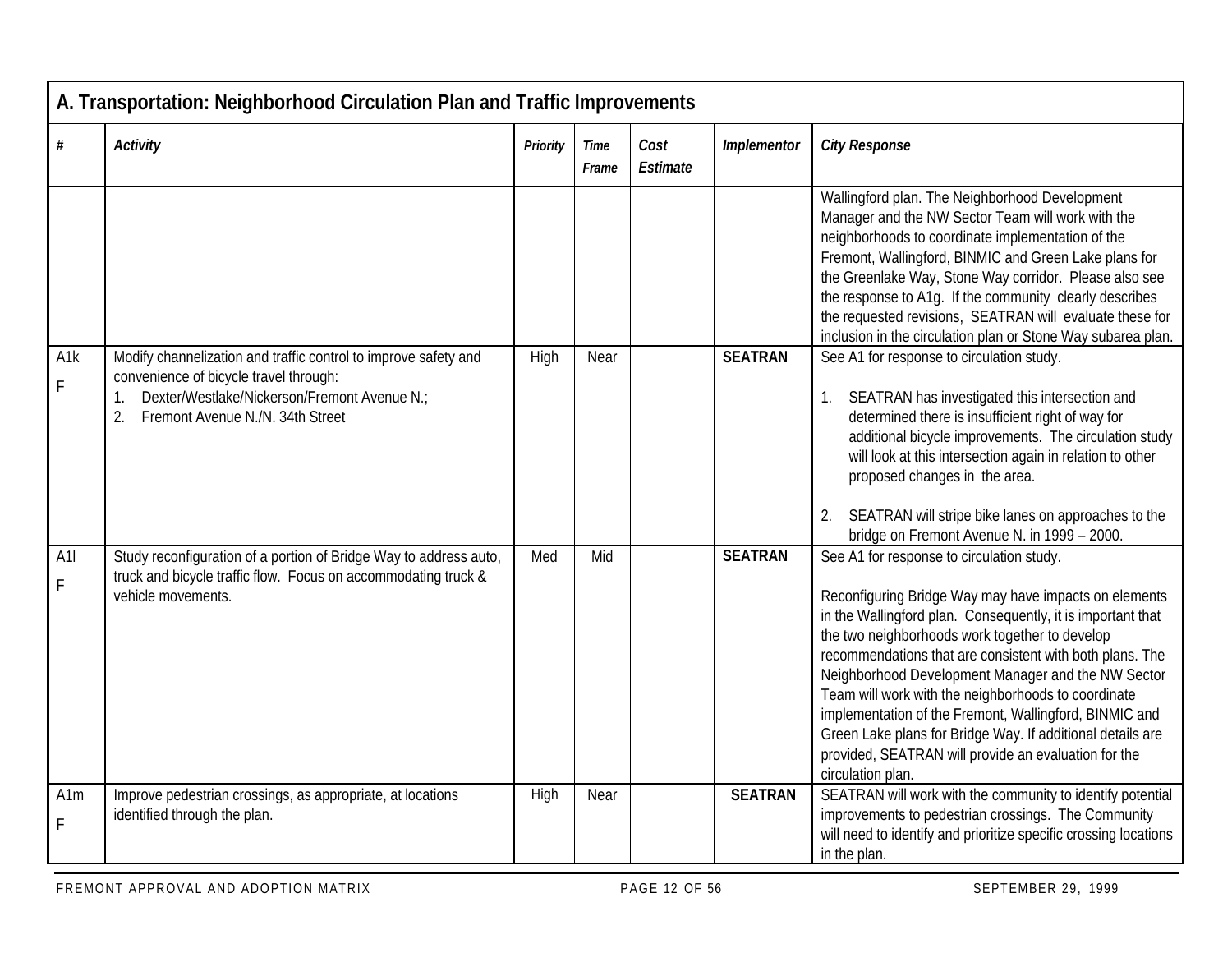# **Description**

The Fremont Mosaic and Neighborhood Design Plan recognize the unique and eclectic character of the Fremont neighborhood. The intent of this Key Strategy is to enhance Fremont's character, create a more interesting and livable urban environment, and provide an opportunity for the community to direct development. The objective of this Key Strategy is to enhance the unique character and sense of place that is "Fremont."

The Mosaic approach is meant to allow developers to work on-site using the Mosaic palette of possible characteristics and amenities to determine development design. Local residents, property owners and business owners will use the Mosaic palette to create their own local environment.

# **Integrated City Response**

This strategy is designed to create opportunities for the neighborhood to direct the design of new development within Fremont. Support of business and property owners will be important to implement the mosaic toolbox and future neighborhood design plan. DCLU will work with Fremont to refine the Mosaic idea and determine which desired improvements could be incorporated into the design guidelines for the neighborhood.

Many of the recommendations in this Key Strategy are community based activities or require the community to take the first steps toward implementation. The neighborhood may want to consider pursuing a NMF program grant create design guidelines for the mosaic.

While directed toward a single goal, the individual activities in this strategy could be implemented independently of one another.

**Lead Department:** DCLU

**Participating Departments:** SPU, DON, SPD, DPR

## *Tasks to be Undertaken in 1999-2000*

1. DPR and SPD will work with the community as park plans are (re)developed in order to assess potential safety issues.

- 2. In the first quarter of 2000, DCLU will do the analyze and propose amendments to the City's SEPA regulations to include N. 34th St. west of Fremont Ave. N. as a SEPA Scenic Route.
- 3. DCLU will address design guidelines proposed by neighborhoods in three phases. First, fully developed neighborhood design guidelines will be reviewed and possibly adopted. Other neighborhood-developed guidelines & design recommendations will be reviewed in order to include common design elements in the revision of the citywide design review program. This work is underway. DCLU expects to complete Fremont design guidelines with the community and submit them to the City Council during year 2000. However, this schedule is dependent upon the community developing and proposing guidelines to DCLU.
- 4. In 1999, DCLU is re-evaluating the thresholds that determine what projects are subject to design review, and is considering changing thresholds to include more kinds of projects.
- 5. Identify those activities in this Key Strategy that are good candidates for next steps for implementation considering priorities, possible funding sources and departmental staffing capabilities through the NW Sector work program.
- 6. Identify next steps for continued implementation.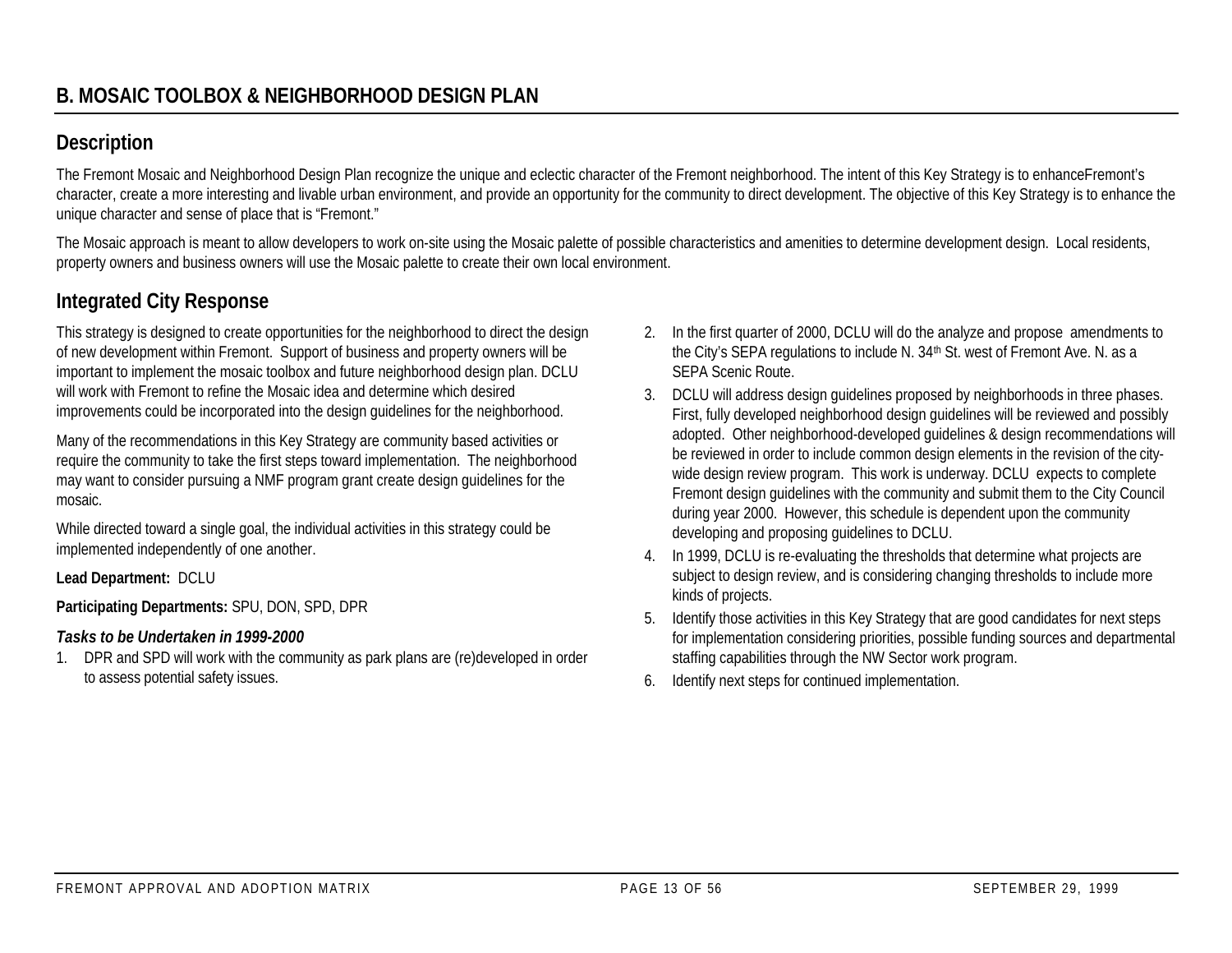|                 | B. Mosaic Toolbox & Neighborhood Design Plan                                                                                                                                                                                                                                                                                                                                                                                                                                                                                                                                                                                                                                                                                                                                                                                                                                                                                                                                                                                                                                                                                                                                                                                                               |          |               |                  |                                                                                                              |                                                                                                                                                                                                                                                                                                                                                                                                                                                                                                                                                                                                                                                                                                                                                                                                                                                                                                                                                                                                                                                                                                                                                                                                                                                                                                                                                                                                                                                                                                       |  |  |  |  |  |
|-----------------|------------------------------------------------------------------------------------------------------------------------------------------------------------------------------------------------------------------------------------------------------------------------------------------------------------------------------------------------------------------------------------------------------------------------------------------------------------------------------------------------------------------------------------------------------------------------------------------------------------------------------------------------------------------------------------------------------------------------------------------------------------------------------------------------------------------------------------------------------------------------------------------------------------------------------------------------------------------------------------------------------------------------------------------------------------------------------------------------------------------------------------------------------------------------------------------------------------------------------------------------------------|----------|---------------|------------------|--------------------------------------------------------------------------------------------------------------|-------------------------------------------------------------------------------------------------------------------------------------------------------------------------------------------------------------------------------------------------------------------------------------------------------------------------------------------------------------------------------------------------------------------------------------------------------------------------------------------------------------------------------------------------------------------------------------------------------------------------------------------------------------------------------------------------------------------------------------------------------------------------------------------------------------------------------------------------------------------------------------------------------------------------------------------------------------------------------------------------------------------------------------------------------------------------------------------------------------------------------------------------------------------------------------------------------------------------------------------------------------------------------------------------------------------------------------------------------------------------------------------------------------------------------------------------------------------------------------------------------|--|--|--|--|--|
| $\#$            | <b>Activity</b>                                                                                                                                                                                                                                                                                                                                                                                                                                                                                                                                                                                                                                                                                                                                                                                                                                                                                                                                                                                                                                                                                                                                                                                                                                            | Priority | Time<br>Frame | Cost<br>Estimate | Implementor                                                                                                  | <b>City Response</b>                                                                                                                                                                                                                                                                                                                                                                                                                                                                                                                                                                                                                                                                                                                                                                                                                                                                                                                                                                                                                                                                                                                                                                                                                                                                                                                                                                                                                                                                                  |  |  |  |  |  |
|                 | <b>Community Character</b>                                                                                                                                                                                                                                                                                                                                                                                                                                                                                                                                                                                                                                                                                                                                                                                                                                                                                                                                                                                                                                                                                                                                                                                                                                 |          |               |                  |                                                                                                              |                                                                                                                                                                                                                                                                                                                                                                                                                                                                                                                                                                                                                                                                                                                                                                                                                                                                                                                                                                                                                                                                                                                                                                                                                                                                                                                                                                                                                                                                                                       |  |  |  |  |  |
| <b>B1</b><br>F. | Develop Mosaic toolbox approach or other design approach via<br>the following:<br>1. A design professional would be contracted by DON and the<br>Fremont Neighborhood community organizations to develop the<br>Fremont Mosaic toolbox.<br>2. The Mosaic approach will provide a framework to approach<br>urban streetscape design/treatment decisions throughout Fremont,<br>including pedestrian scale lighting.<br>3. The Mosaic will provide a set of possible approaches to<br>streetscape issues, downtown character projects, and public sites<br>that can be mixed to create location-specific improvements in<br>Fremont.<br>4. Consider including as part of the toolbox: visual guidelines,<br>concepts, and textual descriptions of various possible streetscape<br>treatments arranged in a manner in which stakeholders can select<br>various elements to create their own urban design amenities.<br>5. The Fremont community will work with City departments to<br>ensure that the departments accommodate the alternative design<br>treatments proposed by the toolbox.<br>Projects will be implemented via this approach and in conjunction<br>with the City, community groups, local property owners, residents,<br>and business owners | High     | Near          |                  | Fremont<br>Neighborhood<br>/ Community<br>Groups,<br>DCLU,<br>SEATRAN,<br>SCL,<br>SPU,<br>Property<br>owners | SEATRAN supports this activity. The Neighborhood<br>Matching Fund would be a good funding source for hiring<br>a consultant. The community and consultant should<br>work with SEATRAN's Street Use section on specific<br>issues and elements, such as amenities in the public<br>right-of way, to ensure that design elements developed<br>are consistent with City standards.<br>DCLU supports this proposal, although the funding<br>mechanism for improvements is in question. The Land<br>Use Code currently does not require these types of<br>improvements prescribed for private development.<br>Some of the elements of the Mosaic could be<br>incorporated into neighborhood design guidelines. DCLU<br>will address design guidelines proposed by<br>neighborhoods in three phases. First, fully developed<br>neighborhood design guidelines will be reviewed and<br>possibly adopted. Other neighborhood-developed<br>guidelines & design recommendations will be reviewed in<br>order to include common design elements in the revision<br>of the city-wide design review program. This work is<br>underway. DCLU is scheduled to make<br>recommendations to the City Council on design<br>guidelines for Fremont during Year 2000, however, this<br>schedule is dependent upon the community developing<br>and proposing guidelines to DCLU. DCLU is re-<br>evaluating and revising design review thresholds in 1999.<br>(See the discussion in the integrated city response<br>above.) |  |  |  |  |  |
| B <sub>2</sub>  | Protect public views of Lake Union and the Ship Canal.                                                                                                                                                                                                                                                                                                                                                                                                                                                                                                                                                                                                                                                                                                                                                                                                                                                                                                                                                                                                                                                                                                                                                                                                     | High     | Near          |                  | Fremont<br>Community                                                                                         | Lake Union and the Ship Canal are deemed significant<br>features of which public views must be protected. DCLU                                                                                                                                                                                                                                                                                                                                                                                                                                                                                                                                                                                                                                                                                                                                                                                                                                                                                                                                                                                                                                                                                                                                                                                                                                                                                                                                                                                        |  |  |  |  |  |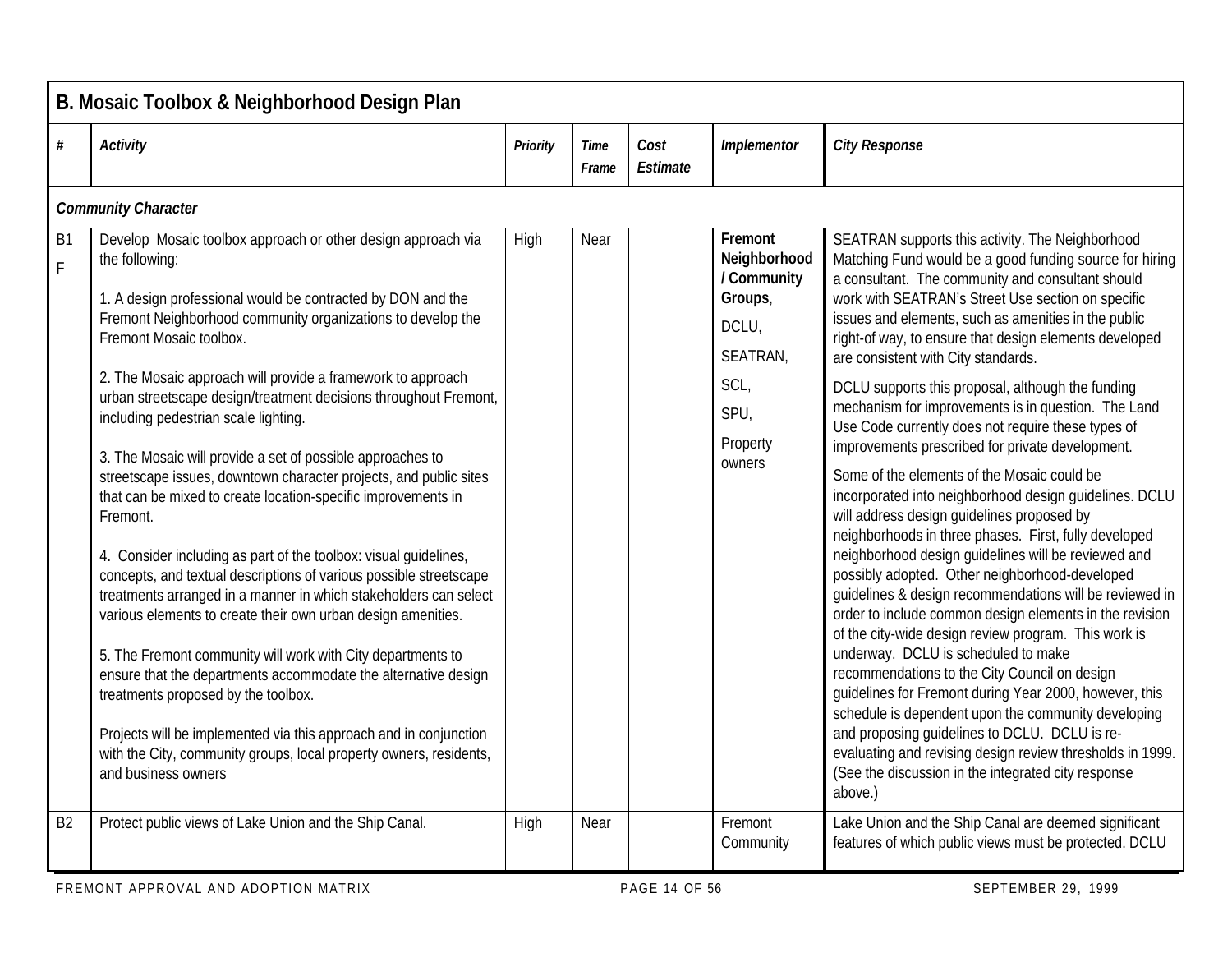|           | B. Mosaic Toolbox & Neighborhood Design Plan                                                                                                                                                                                                                                                                                                                                                                                                                                                                                                                                                                                                                                                                                                                                                                                                                                                                                                                                                                                                                                                                                                                                                                                                                                                                                                                                                                                                                                                                                                                                                                                                     |                 |                      |                  |                       |                                                                                                                                                                                                                                                                                                                                                                                                                                                                                                                                                                                                                                            |  |  |  |  |
|-----------|--------------------------------------------------------------------------------------------------------------------------------------------------------------------------------------------------------------------------------------------------------------------------------------------------------------------------------------------------------------------------------------------------------------------------------------------------------------------------------------------------------------------------------------------------------------------------------------------------------------------------------------------------------------------------------------------------------------------------------------------------------------------------------------------------------------------------------------------------------------------------------------------------------------------------------------------------------------------------------------------------------------------------------------------------------------------------------------------------------------------------------------------------------------------------------------------------------------------------------------------------------------------------------------------------------------------------------------------------------------------------------------------------------------------------------------------------------------------------------------------------------------------------------------------------------------------------------------------------------------------------------------------------|-----------------|----------------------|------------------|-----------------------|--------------------------------------------------------------------------------------------------------------------------------------------------------------------------------------------------------------------------------------------------------------------------------------------------------------------------------------------------------------------------------------------------------------------------------------------------------------------------------------------------------------------------------------------------------------------------------------------------------------------------------------------|--|--|--|--|
| $\#$      | <b>Activity</b>                                                                                                                                                                                                                                                                                                                                                                                                                                                                                                                                                                                                                                                                                                                                                                                                                                                                                                                                                                                                                                                                                                                                                                                                                                                                                                                                                                                                                                                                                                                                                                                                                                  | <b>Priority</b> | <b>Time</b><br>Frame | Cost<br>Estimate | Implementor           | <b>City Response</b>                                                                                                                                                                                                                                                                                                                                                                                                                                                                                                                                                                                                                       |  |  |  |  |
| $\bigcup$ | Two alternatives have been proposed:<br>Alternative 1<br>Identify specific north-south rights-of-way (streets) that terminate<br>at Lake Union or the Ship Canal and other City-owned property<br>which provide view amenities to the lake and canal and should be<br>protected from development to ensure that public views of Lake<br>Union and the Ship Canal are retained. City will list these streets<br>and open areas as "view corridors" in the City's SEPA ordinance to<br>ensure review during the environmental process.<br>The intent is to protect view corridors to the lake and canal.<br>Development on City-owned ROW and other public properties<br>should be restricted.<br>Alternative 2<br>Identify specific rights-of-way (streets) which provide view<br>amenities to Lake Union, the Ship Canal, the Olympics, Mt.<br>Rainier, etc. These amenities should be mitigated from impacts on<br>the public views to the maximum extent possible. The City Council<br>should consider including these specified viewpoints, parks, and<br>scenic routes (initially N. 34th Street from Fremont Ave. N. to the<br>west) in the City's SEPA ordinance to ensure environmental<br>review during the permitting process of developments that may<br>impact the public views.<br>Private developments that adversely impact the public views from<br>scenic routes may be conditioned by the City during the permitting<br>process to mitigate adverse impacts.<br><b>Explanatory Notes:</b><br>This activity is intended to respond to a community desire to<br>protect views from public parks, viewpoints, and rights of way in |                 |                      |                  | Groups<br><b>DCLU</b> | supports the neighborhood's desire to develop a method<br>to protect public views of Lake Union and the Ship Canal.<br>DCLU will do analysis and propose SEPA amendments<br>to include N. 34th St. west of Fremont Ave. N. as a SEPA<br>Scenic Route in the first quarter of 2000. DCLU will re-<br>evaluate all streets city-wide for SEPA Scenic Route<br>designation in 2001. During the re-evaluation of scenic<br>routes, other scenic routes and public view locations<br>recommended in the Fremont plan will be considered.<br>The City supports the approach of Alternative 2, which is<br>consistent with current SEPA practice. |  |  |  |  |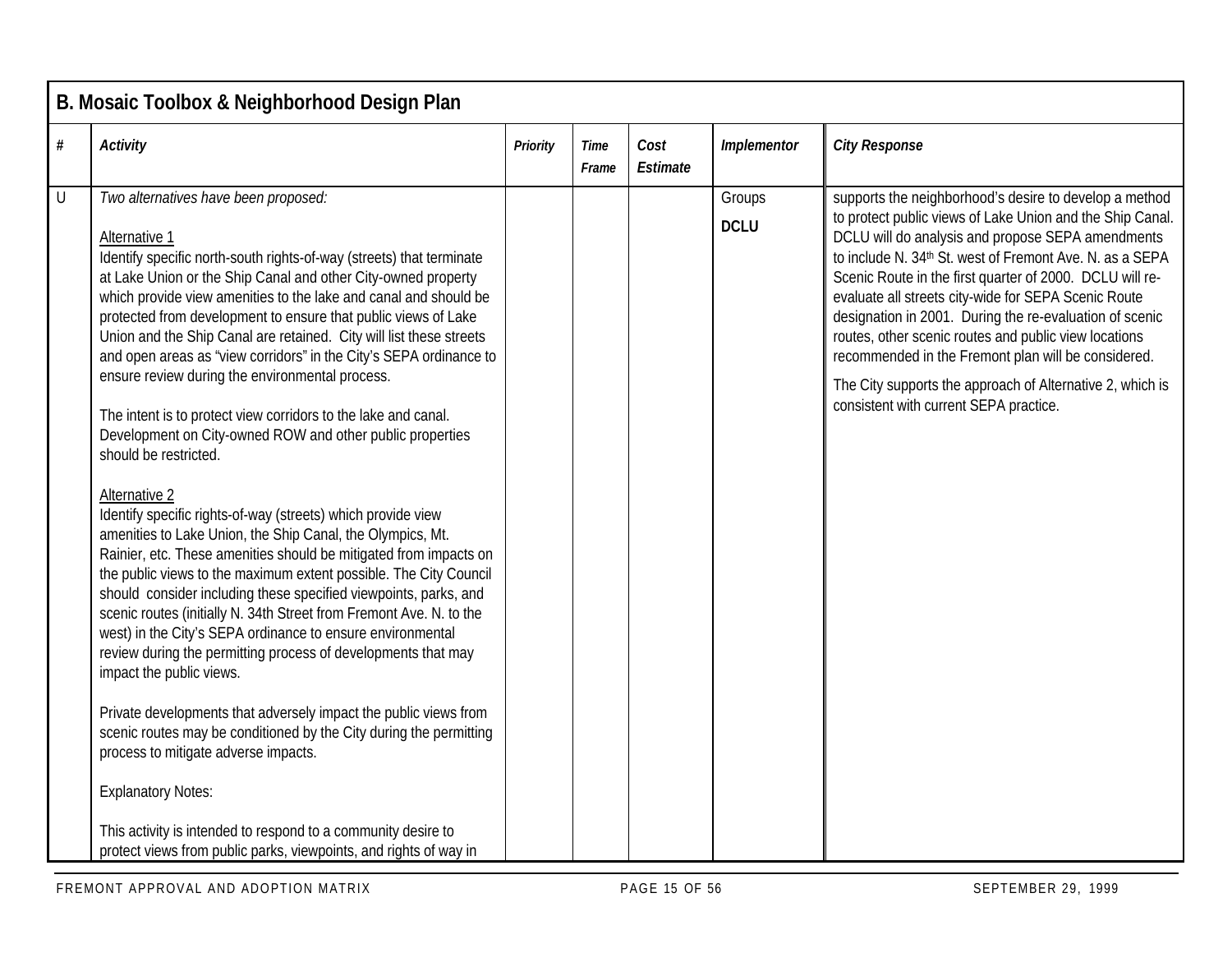|      | B. Mosaic Toolbox & Neighborhood Design Plan                                                                                                                                                                                                                                                                                                                                                                                                                                                                                                                                                                                                                                                                                                                                                                                                                                                                                                                                                                                                                                                                                                                                                                                           |          |               |                  |             |                      |  |  |  |
|------|----------------------------------------------------------------------------------------------------------------------------------------------------------------------------------------------------------------------------------------------------------------------------------------------------------------------------------------------------------------------------------------------------------------------------------------------------------------------------------------------------------------------------------------------------------------------------------------------------------------------------------------------------------------------------------------------------------------------------------------------------------------------------------------------------------------------------------------------------------------------------------------------------------------------------------------------------------------------------------------------------------------------------------------------------------------------------------------------------------------------------------------------------------------------------------------------------------------------------------------|----------|---------------|------------------|-------------|----------------------|--|--|--|
| $\#$ | <b>Activity</b>                                                                                                                                                                                                                                                                                                                                                                                                                                                                                                                                                                                                                                                                                                                                                                                                                                                                                                                                                                                                                                                                                                                                                                                                                        | Priority | Time<br>Frame | Cost<br>Estimate | Implementor | <b>City Response</b> |  |  |  |
|      | Fremont, through the mechanism of the City of Seattle SEPA<br>ordinance, SMC 25.05.675(P). In attempting to address differing<br>constituencies' concerns, the planning committee drafted two<br>alternatives. Alternative 1 reflects the desires of the development<br>and landowner community not to allow the City to have additional<br>conditioning authority over development on private property.<br>Alternative 2 reflects the community desires to have such authority<br>placed in the City for specified public parks, viewpoints, and rights<br>of way in Fremont. It is recognized by the City and the planning<br>committee that Alternative 1 is very narrow in scope and does not<br>meet the intended result expressed by community interests. The<br>major landowner on the south side of North 34th (the one specific<br>public right of way proposed for addition to the SEPA ordinance<br>list) is opposed to Alternative 2 claiming that it is discriminatory.<br>However, if current permits and applied for permits on that<br>property remain in effect and are issued as applied for prior to<br>action on the plan, even Alternative 2 will have no impact on that<br>property for many decades, if at all. |          |               |                  |             |                      |  |  |  |
|      | Additional explanation written by the NPO project manager:<br>This activity is intended to respond to community desire for<br>protecting views, from Fremont public rights of way, of the Ship<br>Canal and Lake Union. In attempting to address differing<br>constituencies' concerns, the planning committee drafted two<br>alternatives that reflect different approaches to the issue. Although<br>the planning committee has consulted with staff from the<br>Department of Design, Construction and Land Use, they have not<br>been able to choose between Alternatives 1 and 2. Validation<br>comments indicate that some community members prefer<br>Alternative 2 since it appears to address the issue of view<br>protection directly and Alternative 1 is too limited in scope. On the<br>other hand, some validation comments indicated a preference for<br>Alternative 1. There is concern that Alternative 2 appears to be<br>unclear and may be discriminatory towards certain neighborhood                                                                                                                                                                                                                             |          |               |                  |             |                      |  |  |  |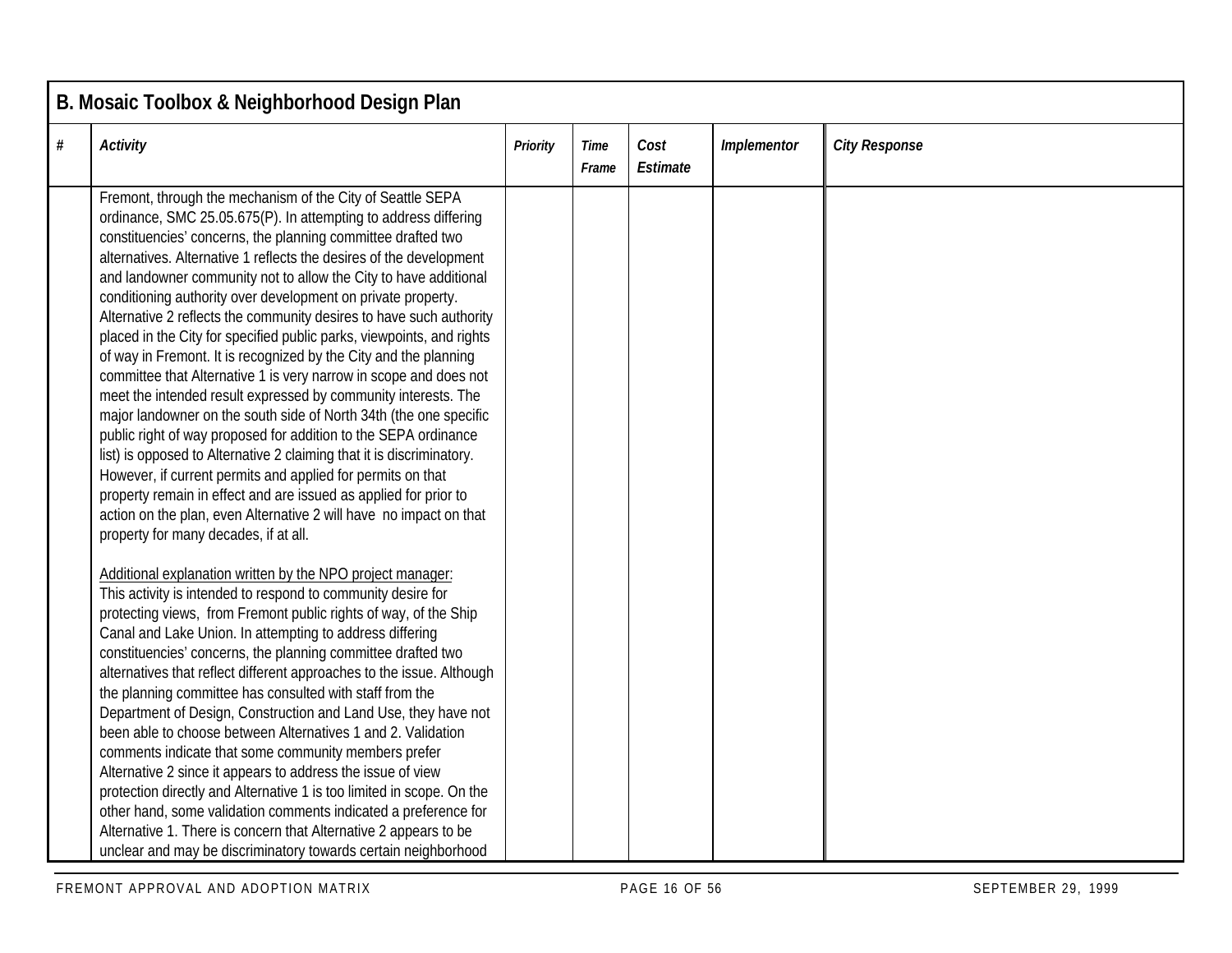|                  | B. Mosaic Toolbox & Neighborhood Design Plan                                                                                                                                                                                                                                                                                                                                                                                                                                          |                 |               |                  |                                          |                                                                                                                                                                                                                                                                                                                                                                                                                                                                                                                                                                                                                                                                                                                                                                                                                                                                   |  |  |  |  |  |  |
|------------------|---------------------------------------------------------------------------------------------------------------------------------------------------------------------------------------------------------------------------------------------------------------------------------------------------------------------------------------------------------------------------------------------------------------------------------------------------------------------------------------|-----------------|---------------|------------------|------------------------------------------|-------------------------------------------------------------------------------------------------------------------------------------------------------------------------------------------------------------------------------------------------------------------------------------------------------------------------------------------------------------------------------------------------------------------------------------------------------------------------------------------------------------------------------------------------------------------------------------------------------------------------------------------------------------------------------------------------------------------------------------------------------------------------------------------------------------------------------------------------------------------|--|--|--|--|--|--|
| $\#$             | <b>Activity</b>                                                                                                                                                                                                                                                                                                                                                                                                                                                                       | <b>Priority</b> | Time<br>Frame | Cost<br>Estimate | Implementor                              | <b>City Response</b>                                                                                                                                                                                                                                                                                                                                                                                                                                                                                                                                                                                                                                                                                                                                                                                                                                              |  |  |  |  |  |  |
|                  | business and property interests. There was also a comment that<br>this activity attempts to address issues already covered by other<br>ordinances.                                                                                                                                                                                                                                                                                                                                    |                 |               |                  |                                          |                                                                                                                                                                                                                                                                                                                                                                                                                                                                                                                                                                                                                                                                                                                                                                                                                                                                   |  |  |  |  |  |  |
| B <sub>3</sub>   | Develop Fremont 'Neighborhood Design Plan" to address issues<br>of future development within the Urban Village and give oversight<br>to the proposed Stewardship Committee to implement the plan.                                                                                                                                                                                                                                                                                     | High            | Near          |                  | Fremont<br>Community<br>Groups,          | DCLU supports the development of neighborhood<br>specific design review guidelines to augment the city-<br>wide guidelines. DCLU will provide technical support.                                                                                                                                                                                                                                                                                                                                                                                                                                                                                                                                                                                                                                                                                                  |  |  |  |  |  |  |
| U                | Retain Design Professional/ Planner to develop a Fremont                                                                                                                                                                                                                                                                                                                                                                                                                              |                 |               |                  | DCLU,                                    | DCLU will address design guidelines proposed by                                                                                                                                                                                                                                                                                                                                                                                                                                                                                                                                                                                                                                                                                                                                                                                                                   |  |  |  |  |  |  |
|                  | Neighborhood Design Plan which will serve as a foundation for<br>neighborhood review and response to development/change in the<br>neighborhood. The Design Plan should:<br>Clearly identify, address, and document the specific attributes<br>and qualities of Fremont that are important and critical to its<br>character and quality of life.<br>Prepare a road map for use by potential developers and<br>2.<br>neighbors to manage development and change in the<br>neighborhood. |                 |               |                  | Proposed<br>Stewardship<br>Committee     | neighborhoods in three phases. First, fully developed<br>neighborhood design guidelines will be reviewed and<br>possibly adopted. Other neighborhood-developed<br>guidelines & design recommendations will be reviewed in<br>order to include common design elements in the revision<br>of the city-wide design review program. This work is<br>underway. and DCLU is scheduled to make<br>recommendations to the City Council in the fourth<br>quarter, 1999. DCLU is scheduled to make<br>recommendations to the City Council on design<br>guidelines for Fremont during Year 2000, dependent on<br>community development of the guidelines. DCLU is re-<br>evaluating and considering expansion to all design<br>review thresholds in 1999. DCLU will also be reviewing<br>other neighborhood design guidelines as they are<br>developed by the neighborhoods. |  |  |  |  |  |  |
|                  | The following are issues to be considered as part of the Neighborhood Design Plan. These are not intended to be discrete actions.                                                                                                                                                                                                                                                                                                                                                     |                 |               |                  |                                          |                                                                                                                                                                                                                                                                                                                                                                                                                                                                                                                                                                                                                                                                                                                                                                                                                                                                   |  |  |  |  |  |  |
| B <sub>3</sub> a | Establish a means to communicate between developers and the<br>neighborhood (early warning) regarding new development<br>intentions and plans within the Urban Village (tie into permit<br>process).                                                                                                                                                                                                                                                                                  | High            |               |                  | Fremont<br>Community<br>Groups,<br>DCLU, | Notification is already required and given at the earliest<br>possible time in the predesign stages where Design<br>Review is required. DCLU can work with the community<br>to suggest refinements to this recommendation during<br>the preparation of the design plan.                                                                                                                                                                                                                                                                                                                                                                                                                                                                                                                                                                                           |  |  |  |  |  |  |

**Proposed Stewardship**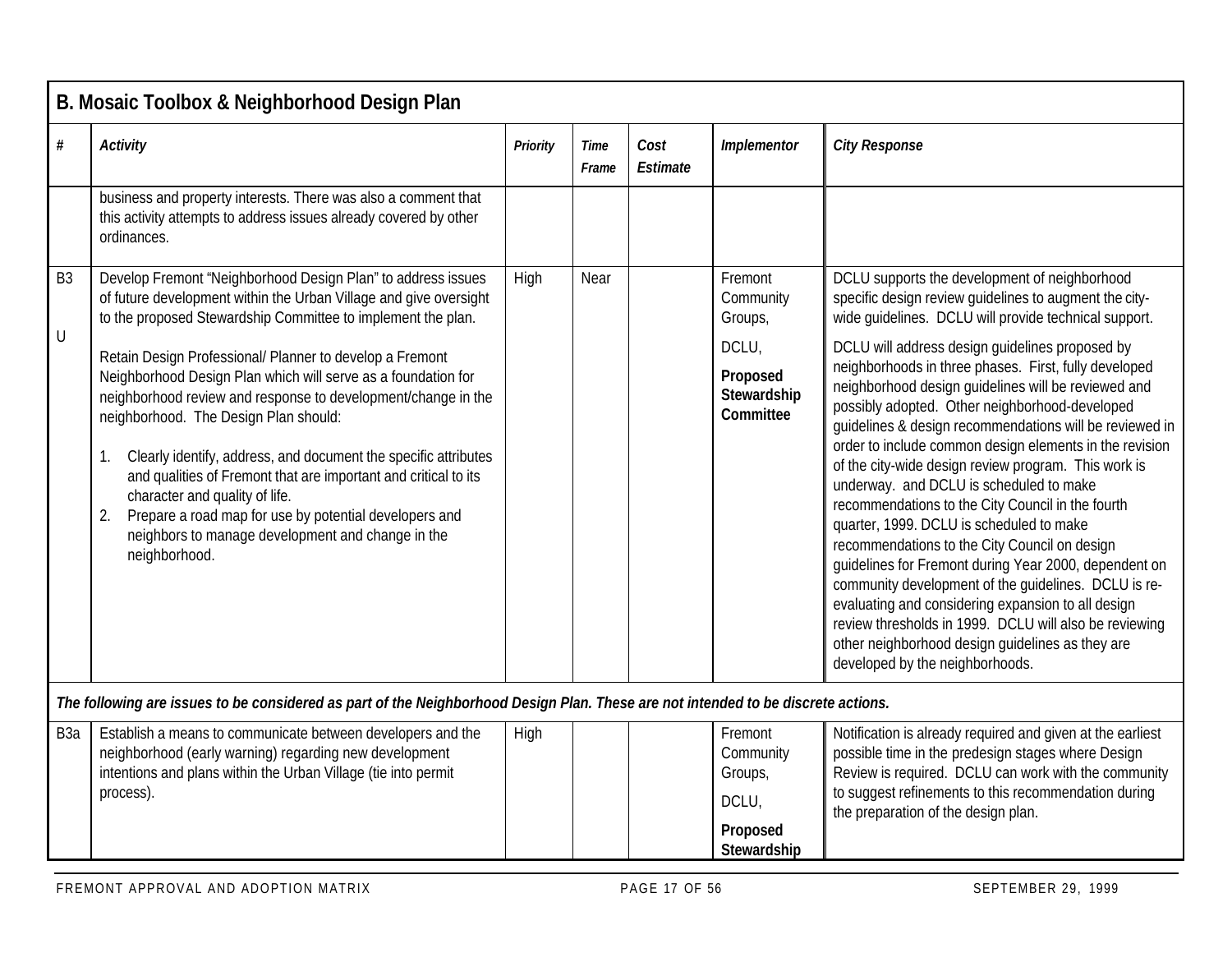|                  | B. Mosaic Toolbox & Neighborhood Design Plan                                                                                        |          |               |                  |                           |                                                                                                                                                                                                                                                                                                                                                                                                                                                                                                                                                                                                                                                                                                                                                                                                                                                                                                                                                                                                                                                                                                                                                                                                                                                                                                                                                                                                                                                 |  |  |  |  |  |
|------------------|-------------------------------------------------------------------------------------------------------------------------------------|----------|---------------|------------------|---------------------------|-------------------------------------------------------------------------------------------------------------------------------------------------------------------------------------------------------------------------------------------------------------------------------------------------------------------------------------------------------------------------------------------------------------------------------------------------------------------------------------------------------------------------------------------------------------------------------------------------------------------------------------------------------------------------------------------------------------------------------------------------------------------------------------------------------------------------------------------------------------------------------------------------------------------------------------------------------------------------------------------------------------------------------------------------------------------------------------------------------------------------------------------------------------------------------------------------------------------------------------------------------------------------------------------------------------------------------------------------------------------------------------------------------------------------------------------------|--|--|--|--|--|
| $\#$             | <b>Activity</b>                                                                                                                     | Priority | Time<br>Frame | Cost<br>Estimate | Implementor               | <b>City Response</b>                                                                                                                                                                                                                                                                                                                                                                                                                                                                                                                                                                                                                                                                                                                                                                                                                                                                                                                                                                                                                                                                                                                                                                                                                                                                                                                                                                                                                            |  |  |  |  |  |
|                  |                                                                                                                                     |          |               |                  | Committee                 |                                                                                                                                                                                                                                                                                                                                                                                                                                                                                                                                                                                                                                                                                                                                                                                                                                                                                                                                                                                                                                                                                                                                                                                                                                                                                                                                                                                                                                                 |  |  |  |  |  |
| B <sub>3</sub> b | Augment current design review process with an "early warning"<br>process (possible name: Fremont Early Warning Noticing<br>Program) | High     |               |                  | Community,<br><b>DCLU</b> | See response to B3a.                                                                                                                                                                                                                                                                                                                                                                                                                                                                                                                                                                                                                                                                                                                                                                                                                                                                                                                                                                                                                                                                                                                                                                                                                                                                                                                                                                                                                            |  |  |  |  |  |
| B <sub>3</sub> c | Establish a Fremont Design Review Committee with<br>representatives from various community groups.                                  | High     |               |                  | DCLU,<br>Community        | DCLU will consider a process to provide a formal<br>opportunity for input from duly recognized neighborhood<br>design review committees. This process should include<br>the opportunity for the neighborhood design review<br>committee to have sufficient time to review projects and<br>make formal presentations to the Design Review Board,<br>but should not change the decision making authority<br>structure of the existing design review program. The<br>neighborhood design review committee could be ongoing<br>or ad hoc.<br>Such a process could be made available to Fremont as<br>well as other neighborhoods interested in improving local<br>input to the design review process. DCLU should report<br>to the City Council in response to this proposal with the<br>review of the Fremont Design Review Guidelines.<br>DCLU, the Seattle Design Commission and the City<br>Council staff recently examined the design review<br>program. The City Council adopted revisions to the<br>program. Part of these revisions included consolidating<br>some of the geographic areas and reducing the number<br>of board members. This was done to increase<br>participation and to increase consistency in the<br>recommendations. DCLU staff does not believe that<br>circumstances have changed to warrant reexamining this<br>issue and does not support changing the design review<br>process or board composition at this time. |  |  |  |  |  |
| B <sub>3</sub> d | Prepare a MOU between the City of Seattle and the Fremont<br>community groups regarding roles and responsibilities for design       | High     |               |                  | DCLU, DON,<br>Community   | See response to B3c.                                                                                                                                                                                                                                                                                                                                                                                                                                                                                                                                                                                                                                                                                                                                                                                                                                                                                                                                                                                                                                                                                                                                                                                                                                                                                                                                                                                                                            |  |  |  |  |  |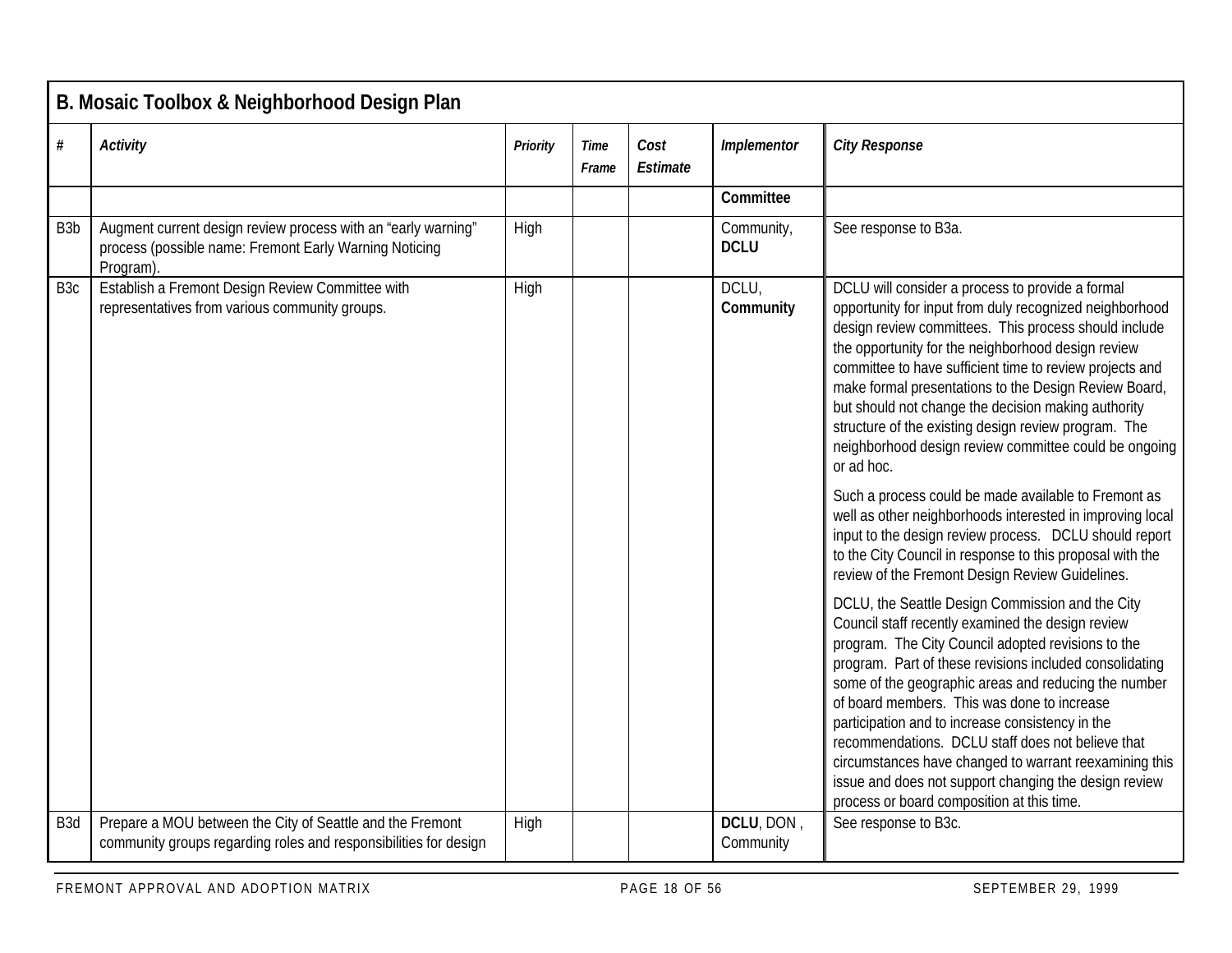|                               | B. Mosaic Toolbox & Neighborhood Design Plan                                                                                                                                                                                                                                                                                                                       |                 |               |                  |                                                                                        |                                                                                                                                                                                                                                                                                                                                                                                            |  |  |  |  |  |  |
|-------------------------------|--------------------------------------------------------------------------------------------------------------------------------------------------------------------------------------------------------------------------------------------------------------------------------------------------------------------------------------------------------------------|-----------------|---------------|------------------|----------------------------------------------------------------------------------------|--------------------------------------------------------------------------------------------------------------------------------------------------------------------------------------------------------------------------------------------------------------------------------------------------------------------------------------------------------------------------------------------|--|--|--|--|--|--|
| $\#$                          | <b>Activity</b>                                                                                                                                                                                                                                                                                                                                                    | <b>Priority</b> | Time<br>Frame | Cost<br>Estimate | Implementor                                                                            | <b>City Response</b>                                                                                                                                                                                                                                                                                                                                                                       |  |  |  |  |  |  |
|                               | review over development projects in Fremont.                                                                                                                                                                                                                                                                                                                       |                 |               |                  |                                                                                        | DCLU will work with the neighborhood to further examine<br>this recommendation during formulation of the design<br>plan.                                                                                                                                                                                                                                                                   |  |  |  |  |  |  |
| B <sub>3e</sub>               | Define relationship of process and organization to the existing City<br>of Seattle Design Review Board(s) and design review process.                                                                                                                                                                                                                               | High            |               |                  | DCLU, DON,<br>Community                                                                | See response to B3c.<br>DCLU will work with the neighborhood to further examine<br>this recommendation during formulation of the design<br>plan.                                                                                                                                                                                                                                           |  |  |  |  |  |  |
| B <sub>3f</sub>               | Create a Client Assistance Memorandum (DCLU) explaining the<br>Fremont design review and permit processes.                                                                                                                                                                                                                                                         | High            |               |                  | DCLU, DON,<br>Community                                                                | DCLU will update the Design Review Client Assistance<br>Memo (CAM) to reflect changes made to the process for<br>neighborhood-specific design guidelines, and Fremont<br>will be referenced at the time their guidelines are<br>incorporated to augment the city-wide guidelines.                                                                                                          |  |  |  |  |  |  |
| B <sub>3g</sub>               | Extend design review to all commercial properties in the Urban<br>Village; exempt single-family. Design Guidelines should be<br>Fremont-specific and would supersede City's Design Guidelines<br>for Commercial and Multifamily zones. Study and creation of<br>guidelines will require additional funding outside this plan.                                      | High            |               |                  | DCLU, DON,<br>Community                                                                | See response to B3 and the integrated city response,<br>above. Also, design review is currently required for all<br>commercial development in commercial zones within<br>urban villages. DCLU is re-evaluating and considering<br>revising design review thresholds (the number and type<br>of projects that are subject to design review) in 1999.                                        |  |  |  |  |  |  |
|                               |                                                                                                                                                                                                                                                                                                                                                                    |                 |               |                  |                                                                                        | DCLU will work with the neighborhood to further examine<br>this recommendation during formulation of the design<br>plan.                                                                                                                                                                                                                                                                   |  |  |  |  |  |  |
| B <sub>4</sub><br>$\mathsf F$ | Ensure that all design review processes (existing and proposed)<br>include a review for Crime Prevention Through Environmental<br>Design (CPTED) and other safety-related principles. All existing<br>and proposed design review programs should address the issue of<br>defensible space and other safety-related issues along with other<br>urban design issues. | High            | Near          |                  | Fremont<br>Stewardship<br>Committee,<br>DCLU,<br><b>Design Review</b><br>Board,<br>SPD | CPTED experts were involved in the development of the<br>current city-wide design quidelines. In addition, DCLU<br>notifies SPD of all design review projects where<br>neighborhoods have asked for review of CPTED<br>principles for their participation and comment. During the<br>development of Fremont's design guidelines, SPD will<br>offer assistance in regard to CPTED elements. |  |  |  |  |  |  |
| <b>B5</b>                     | Apply safety and security principles in park and open space                                                                                                                                                                                                                                                                                                        | High            | Near          |                  | DPR                                                                                    | DPR and SPD support this recommendation and will                                                                                                                                                                                                                                                                                                                                           |  |  |  |  |  |  |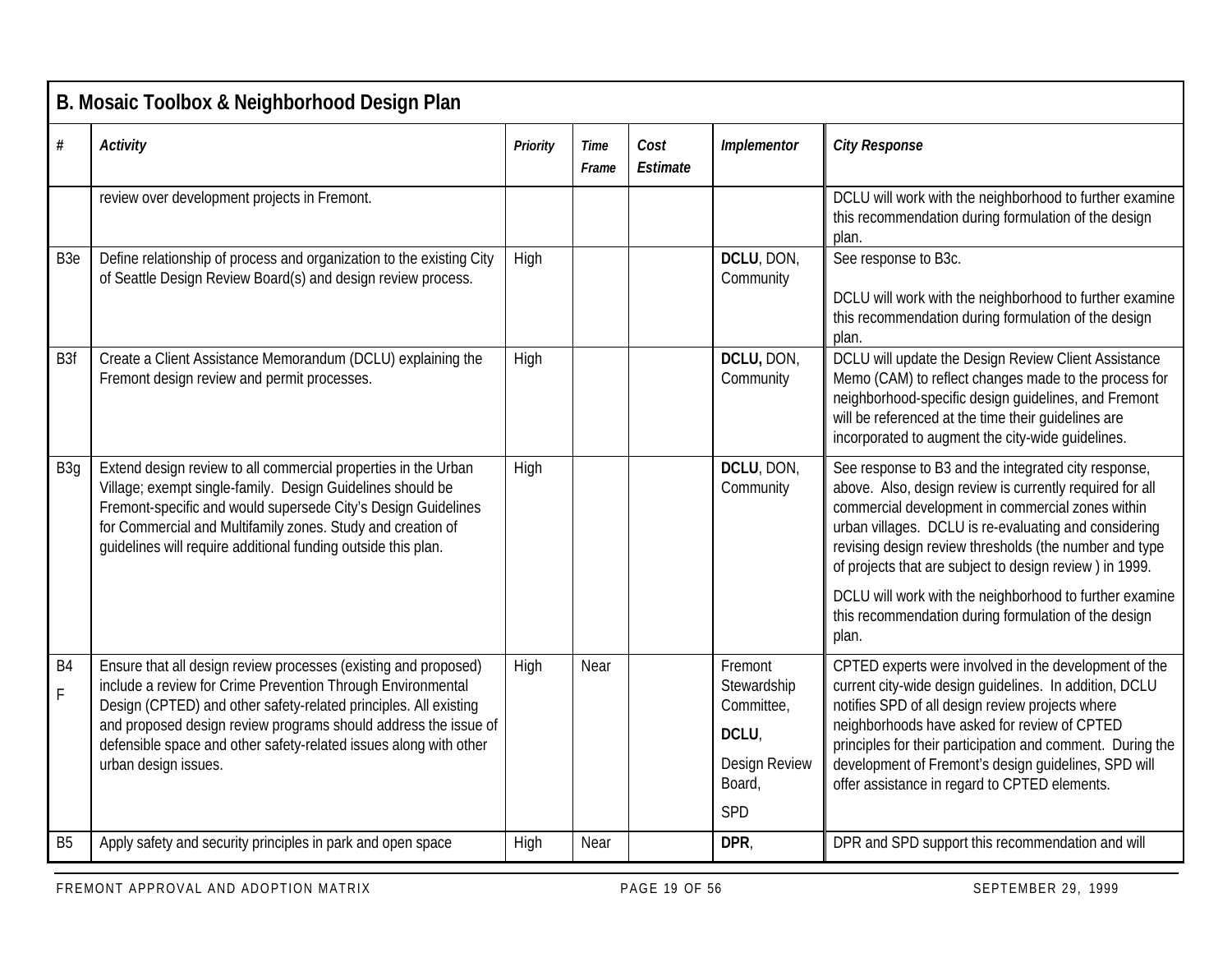|              | B. Mosaic Toolbox & Neighborhood Design Plan                                                                                                                                                                                        |          |               |                  |                                               |                                                                                                        |  |  |  |  |
|--------------|-------------------------------------------------------------------------------------------------------------------------------------------------------------------------------------------------------------------------------------|----------|---------------|------------------|-----------------------------------------------|--------------------------------------------------------------------------------------------------------|--|--|--|--|
|              | Activity                                                                                                                                                                                                                            | Priority | Time<br>Frame | Cost<br>Estimate | Implementor                                   | <b>City Response</b>                                                                                   |  |  |  |  |
| $\mathsf{F}$ | design. Evaluate park plans for lighting and defensible space.<br>Work with the Seattle Police Department to review park and open<br>space design issues. Patrol parks and open spaces, especially<br>where problems have occurred. |          |               |                  | Fremont<br>Community<br>Groups,<br><b>SPD</b> | work with the community as park plans are (re)developed<br>in order to assess potential safety issues. |  |  |  |  |
|              | Areas of concern:<br>Canal Park<br>2. Ross Park<br>Troll Park Area<br>3.<br>BF Day Playground                                                                                                                                       |          |               |                  |                                               |                                                                                                        |  |  |  |  |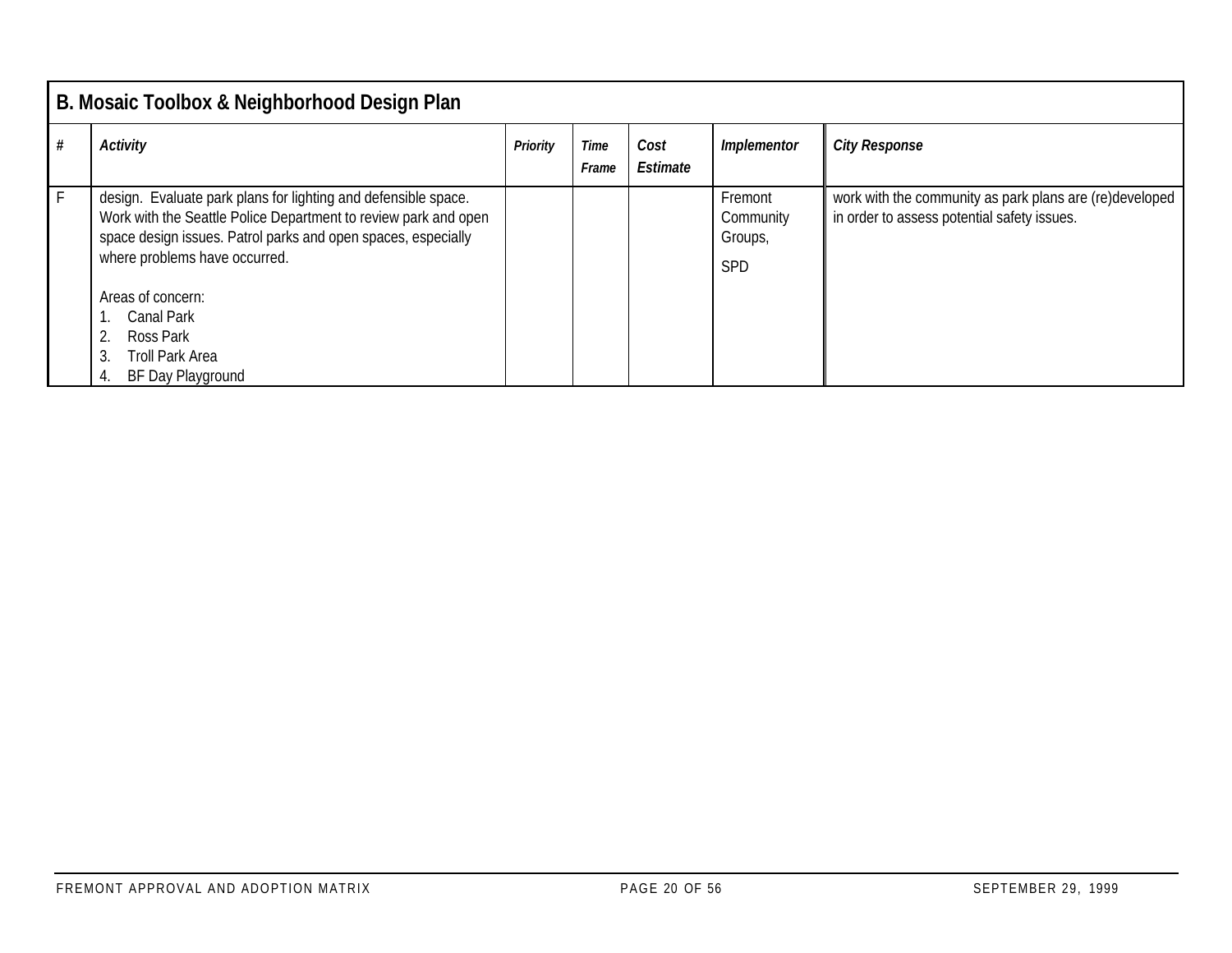# **Description**

Fremont citizens have told FUNC that they want their own community center. The Fremont Community Center is envisioned as a place where an active community will communicate, play, meet, teach, and socialize. This Key Strategy generated tremendous interest as well as more than a few great ideas. The objective of this Key Strategy is to create a neighborhood Community Center which will become the focus of an active and creative community.

# **Integrated City Response**

The City recognizes Fremont's desire to create its own community center or public gathering space. This Key Strategy supports the Comprehensive Plan goal to provide places for "the people of Seattle to interact with others, and experience repose, recreation, and natural beauty" (G71); and the Comprehensive Plan policies to: a) support innovative open space projects, and b) endeavor to provide a clearly defined community focus.

Due to resource limitations and current policy, DPR does not provide community recreation centers for individual neighborhoods. The proposed activities FUNC has outlined in the plan are some of the activities offered at a DPR facility; however, the City would also want to ensure that recreational programming needs for this area would be met at a new DPR community recreation center. The first step is to discuss programming needs with the Wallingford and Fremont communities.

The widely varying types of community centers proposed throughout neighborhood plans has led to the City re-evaluating its policies on community centers. Community centers, similar community spaces, and community use of school facilities have been placed on the Policy Docket. The type of space Fremont is asking for would fall into the category of "alternative" community centers currently being reviewed by the City.

Upon completion of the Policy Docket analysis of community centers, the City will work with the community to determine whether or not to proceed with a feasibility study as proposed. The Community would need to take the lead on identifying funding for such a study.

#### **Lead Department:** DON

**Participating Departments:** DPR, ESD, SSD

## *Tasks to be Undertaken in 1999-2000*

- 1. Community centers, similar community spaces and community use of school facilities have raised implementation and policy issues in a number of neighborhood plans and have been placed on the Policy Docket. An interdepartmental team report on options and recommendations is due to Council in 1999.
- 2. Identify those activities in this Key Strategy that are good candidates for next steps for implementation considering priorities, possible funding sources and departmental staffing capabilities through the NW Sector work program.
- 3. Identify next steps for continued implementation.

|                      | <b>U. COMMUNIST CENTER</b>                                                                          |          |                      |                  |                                 |                                                                                                                                                          |  |  |  |  |
|----------------------|-----------------------------------------------------------------------------------------------------|----------|----------------------|------------------|---------------------------------|----------------------------------------------------------------------------------------------------------------------------------------------------------|--|--|--|--|
|                      | Activity                                                                                            | Priority | <b>Time</b><br>Frame | Cost<br>Estimate | Implementor                     | <b>City Response</b>                                                                                                                                     |  |  |  |  |
| C <sub>1</sub><br>Fχ | Fund a feasibility study for the development of a new Fremont<br>Community Center that may contain: | High     | Near                 |                  | Fremont<br>Community<br>Groups, | Community centers and similar community spaces, and<br>community use of school facilities have raised<br>implementation and policy issues in a number of |  |  |  |  |

**C. Community Center**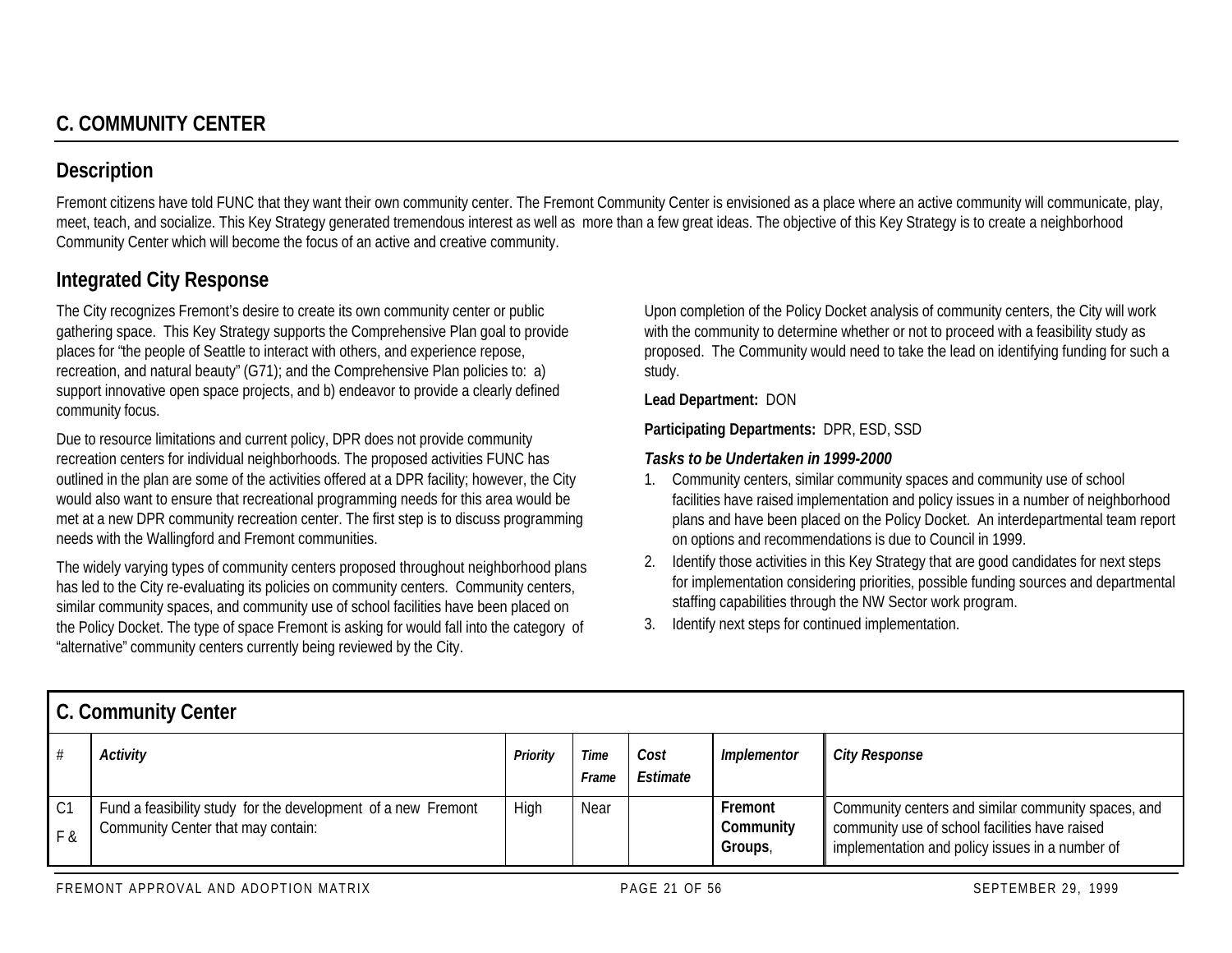|      | <b>C. Community Center</b>                                                                                                                                                                                                                                                                                                                                                                                                                                                                                                                                                                                                                                                                                                                                                                                              |          |                      |                  |                                                           |                                                                                                                                                                                                                                                                                                                                                                                                                                                                                                                                                                                                                                                                                                                                                                                       |  |  |  |  |  |
|------|-------------------------------------------------------------------------------------------------------------------------------------------------------------------------------------------------------------------------------------------------------------------------------------------------------------------------------------------------------------------------------------------------------------------------------------------------------------------------------------------------------------------------------------------------------------------------------------------------------------------------------------------------------------------------------------------------------------------------------------------------------------------------------------------------------------------------|----------|----------------------|------------------|-----------------------------------------------------------|---------------------------------------------------------------------------------------------------------------------------------------------------------------------------------------------------------------------------------------------------------------------------------------------------------------------------------------------------------------------------------------------------------------------------------------------------------------------------------------------------------------------------------------------------------------------------------------------------------------------------------------------------------------------------------------------------------------------------------------------------------------------------------------|--|--|--|--|--|
| $\#$ | <b>Activity</b>                                                                                                                                                                                                                                                                                                                                                                                                                                                                                                                                                                                                                                                                                                                                                                                                         | Priority | <b>Time</b><br>Frame | Cost<br>Estimate | Implementor                                               | <b>City Response</b>                                                                                                                                                                                                                                                                                                                                                                                                                                                                                                                                                                                                                                                                                                                                                                  |  |  |  |  |  |
| U    | City Service Center (Neighborhood Service Center) ;<br>Community bulletin board - kiosk;<br>2.<br>3.<br>Center for transit and housing information, and community<br>info;<br>Space for programming senior activities;<br>4.<br>5.<br>Rooms for informal meetings, reading, and games;<br>Other neighborhood services;<br>6.<br>7.<br>Art exhibits and art-related activities and info;<br>8.<br>Class space;                                                                                                                                                                                                                                                                                                                                                                                                           |          |                      |                  | DON,<br>ESD,<br>DPR,<br>Seattle School<br><b>District</b> | neighborhood plans. An interdepartmental team is<br>working on a report due to the City Council in 1999.<br>Three different types of community centers or spaces<br>(traditional, alternative and meeting space) are currently<br>being discussed as part of the Community center Policy<br>Docket issue.<br>The type of space Fremont is asking for is one of the<br>"alternative" type community centers currently being<br>discussed as part of the Policy Docket.                                                                                                                                                                                                                                                                                                                 |  |  |  |  |  |
|      | 9.<br>Community meeting room;<br>10. Space for organizations to meet, store materials, and have<br>office space;<br>11. Other activities and amenities:<br>12. Support services information.                                                                                                                                                                                                                                                                                                                                                                                                                                                                                                                                                                                                                            |          |                      |                  |                                                           | Upon completion of the Policy Docket analysis of<br>community centers, the City will work with the community<br>to determine whether or not to proceed with a feasibility<br>study as proposed. The Community would need to take<br>the lead on identifying funding for such a study.                                                                                                                                                                                                                                                                                                                                                                                                                                                                                                 |  |  |  |  |  |
|      | Study would identify what services are most appropriate. ADA<br>accessible meeting space is the most important issue for the<br>neighborhood.                                                                                                                                                                                                                                                                                                                                                                                                                                                                                                                                                                                                                                                                           |          |                      |                  |                                                           | As the community is recommending a variety of different<br>activities, funding for a facility that is described in these<br>recommendations could come from a number of sources.                                                                                                                                                                                                                                                                                                                                                                                                                                                                                                                                                                                                      |  |  |  |  |  |
|      | Ideally, the facility would be 5,000 sq. ft. to 20,000 sq. ft.,<br>depending on uses. One option would be to expand the<br>Neighborhood Service Center; however, FUNC would rather see<br>an older building recycled rather than new construction.<br>The feasibility study should also identify an appropriate site/venue<br>for the center. Site must provide access by a variety of<br>transportation modes. Potential sites include:<br>BF Day School and adjacent playground - Fremont Avenue,<br>some facilities presently used by Fremont Arts Council;<br>2.<br>Floating Structure - Kalakala at Ship Canal/Lake Union;<br>Some community members have expressed concerns about<br>the potential impacts to the houseboat community of siting the<br>Kalakala along the Ship Canal or Lake Union. To respond to |          |                      |                  |                                                           | As a separate issue, DPR's 1993 COMPLAN includes<br>the Fremont-Wallingford area as one lacking in traditional<br>DPR community recreational facilities and the<br>department is supportive of the community's efforts to<br>find community center space. DPR is in the process of<br>updating its 1993 COMPLAN and is examining the 1993<br>recommendations for community centers. As the<br>Fremont/Wallingford area is one that will receive<br>significant growth, the recommendation for a community<br>recreation center is very likely to remain in the updated<br>DPR COMPLAN. Due to resource limitations and current<br>policy, DPR does not provide community recreation<br>centers for individual neighborhoods.<br>The proposed activities FUNC has outlined in the plan |  |  |  |  |  |
|      | these concerns, the feasibility study must assess whether or                                                                                                                                                                                                                                                                                                                                                                                                                                                                                                                                                                                                                                                                                                                                                            |          |                      |                  |                                                           | are some of the activities offered at a DPR facility,                                                                                                                                                                                                                                                                                                                                                                                                                                                                                                                                                                                                                                                                                                                                 |  |  |  |  |  |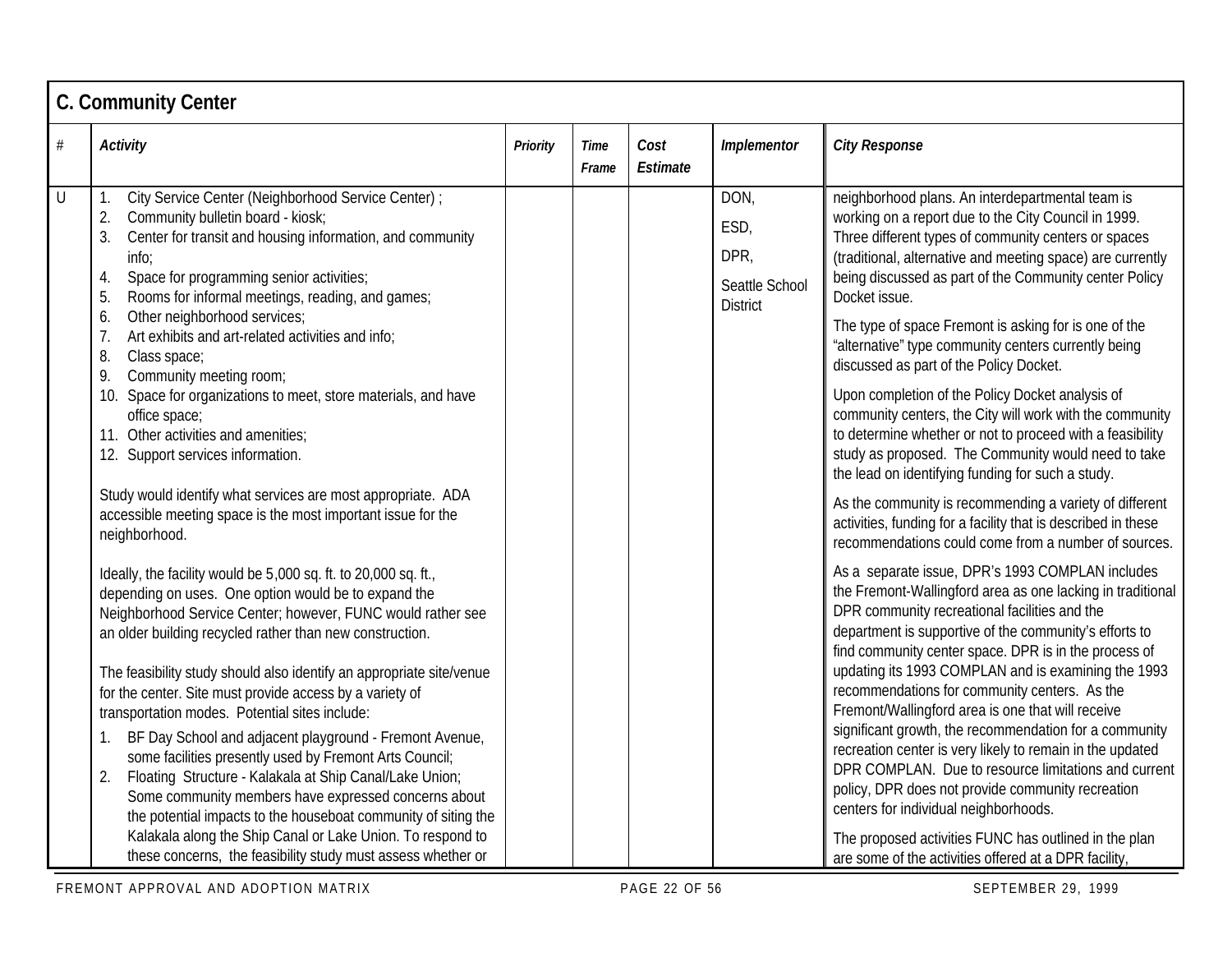|                | <b>C. Community Center</b>                                                                                                                                                                                                                                                                                                                                                                                                                                                                                                                                                                                                                      |                 |                      |                  |                                       |                                                                                                                                                                                                                                                                                                                                                                                                                                                                   |  |  |  |  |  |
|----------------|-------------------------------------------------------------------------------------------------------------------------------------------------------------------------------------------------------------------------------------------------------------------------------------------------------------------------------------------------------------------------------------------------------------------------------------------------------------------------------------------------------------------------------------------------------------------------------------------------------------------------------------------------|-----------------|----------------------|------------------|---------------------------------------|-------------------------------------------------------------------------------------------------------------------------------------------------------------------------------------------------------------------------------------------------------------------------------------------------------------------------------------------------------------------------------------------------------------------------------------------------------------------|--|--|--|--|--|
| #              | Activity                                                                                                                                                                                                                                                                                                                                                                                                                                                                                                                                                                                                                                        | <b>Priority</b> | <b>Time</b><br>Frame | Cost<br>Estimate | Implementor                           | <b>City Response</b>                                                                                                                                                                                                                                                                                                                                                                                                                                              |  |  |  |  |  |
|                | not the siting of the Kalakala along the Ship Canal/Lake Union<br>shoreline may displace existing houseboats in the vicinity.<br>N. 36th Street between Troll and Linden;<br>3.<br>Location adjacent to the Fremont Baptist Church;<br>4.<br>Sublease from Fremont Baptist Church;<br>5.<br>Use of Ross Playground Building; and<br>6.<br>Public/Private partnership w/ Boys and Girls Club.<br>Identification of public & private funding will be the first step toward<br>development.                                                                                                                                                        |                 |                      |                  |                                       | however, the department would also want to ensure that<br>recreational programming needs for this area would be<br>met at a new DPR community recreation center. The first<br>step would be to discuss programming needs with the<br>Wallingford and Fremont communities. The department<br>cannot commit to specific sites at this time as the<br>programming needs are not yet known. Typically, a<br>sufficient recreation facility will exceed 20,000 sq. ft. |  |  |  |  |  |
| C <sub>2</sub> | The community has expressed a strong desire for a community-<br>arts center within or near the Urban Village and many ideas for an<br>appropriate location have been discussed, including the use of the<br>refloated Kalakala as a floating facility.<br>Some community members have expressed concerns about the<br>potential impacts to the houseboat community of siting the<br>Kalakala along the Ship Canal or Lake Union. To respond to these<br>concerns, the feasibility study must assess whether or not the<br>siting of the Kalakala along the Ship Canal/Lake Union shoreline<br>may displace existing houseboats in the vicinity. |                 |                      |                  | Community<br><b>DPR</b><br><b>DON</b> | DON and DPR will work with the neighborhood to<br>evaluate this request once the neighborhood has further<br>developed their options relating to an arts center.                                                                                                                                                                                                                                                                                                  |  |  |  |  |  |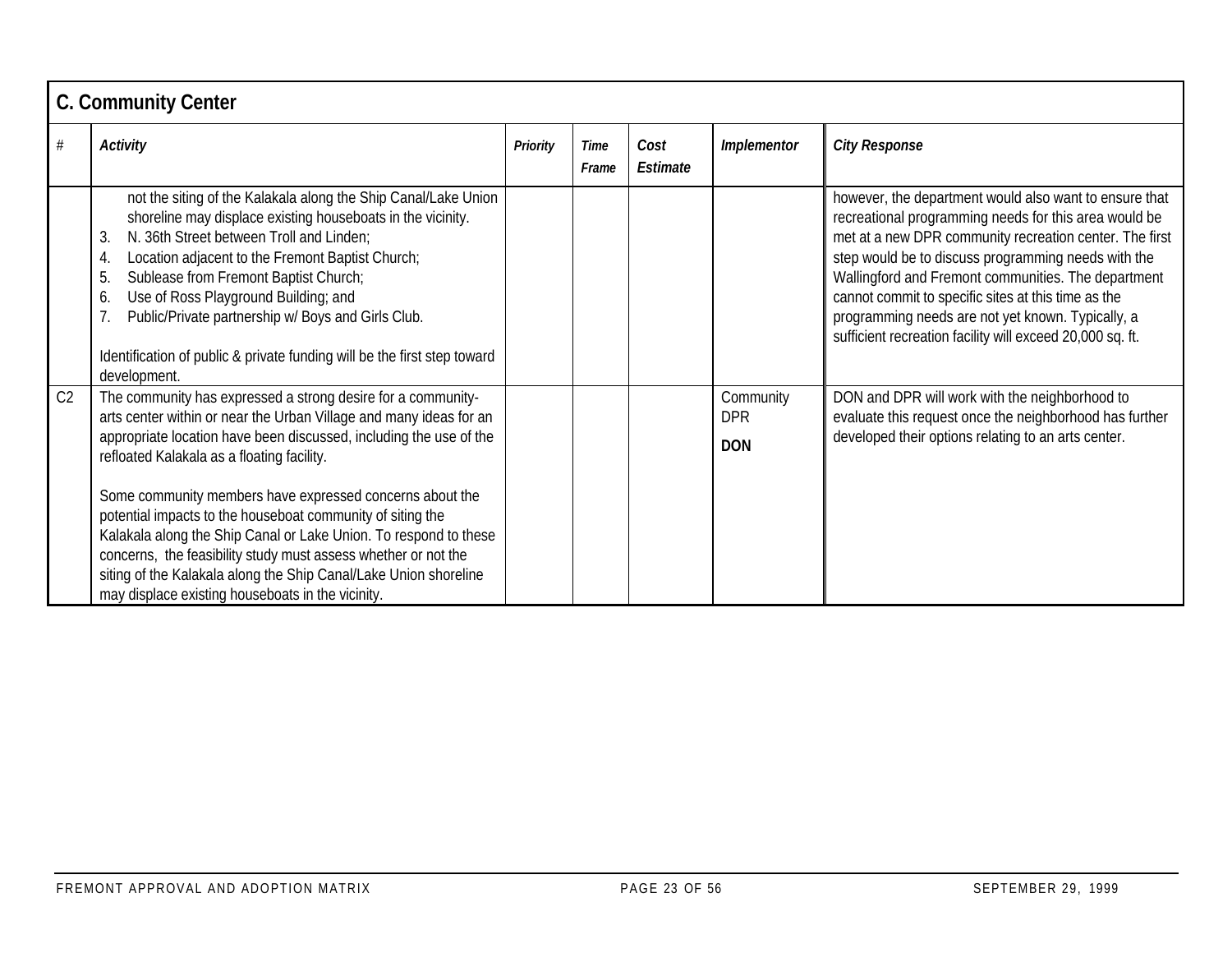# **Description**

The Fremont Troll and surrounding environs are recognized by the Fremont community as a potential park and open space/arts amenity unique to the neighborhood and worthy of developing for the enjoyment of everyone in Fremont. This key strategy builds upon several important actions which focus on the Troll, the area under the Aurora Bridge, and nearby open space linkages, to create a special sense of place in Fremont.

# **Integrated City Response**

This key strategy provides a foundation for improvements to the areas surrounding the Fremont Troll. As with many major projects, funding will be a challenge. However, the City is committed to working with the Fremont neighborhood and WSDOT and seeking funding for the proposed improvements.

While directed toward a single goal, the individual activities in this strategy could be implemented independently of one another.

**Lead Department:** DON

**Participating Departments:** SEATRAN, SPU, SCL, DPR, ESD

## *Activities Already Underway*

1. SCL has provided additional lighting for public safety at the Troll site by increasing the light fixture bulb wattage from 200 watts to 400 watts under the Aurora Bridge.

## *Tasks to be Undertaken in 1999-2000*

- 1. SEATRAN will work with the community to rename Aurora Ave. N. under the bridge "Troll Way N." pending submission of a written proposal to SEATRAN's Street Use Section which includes a petition signed by 60% of affected property owners.
- 2. DPR and SEATRAN will continue to work with the community to improve Troll Park space where resources allow.
- 3. Issues regarding lighting have been referred to the Policy Docket for consideration by Council. A review of existing City policies, analysis and recommendations are due to Council Committee in 1999.
- 4. Identify those activities in this Key Strategy that are good candidates for next steps for implementation considering priorities, possible funding sources and departmental staffing capabilities through the NW Sector work program.
- 5. Identify next steps for continued implementation.

|                | D. Fremont Troll                                                  |          |               |                  |                |                                                                                                                                                                                                                                                                                                                                                                                                                        |  |  |  |  |
|----------------|-------------------------------------------------------------------|----------|---------------|------------------|----------------|------------------------------------------------------------------------------------------------------------------------------------------------------------------------------------------------------------------------------------------------------------------------------------------------------------------------------------------------------------------------------------------------------------------------|--|--|--|--|
|                | <b>Activity</b>                                                   | Priority | Time<br>Frame | Cost<br>Estimate | Implementor    | <b>City Response</b>                                                                                                                                                                                                                                                                                                                                                                                                   |  |  |  |  |
| D <sub>1</sub> | Rename Aurora Avenue N. (under Aurora Bridge) to "Troll Way<br>N. | Low      | Near          |                  | <b>SEATRAN</b> | The City supports the proposed name change, subject to<br>the requirements of the City's street naming procedures.<br>Street names not only commemorate people and places,<br>and create a sense of identity, but also are important to<br>the ability to locate property. Because of the importance<br>of locating property for emergency response, mail<br>delivery, and other services, it is important that street |  |  |  |  |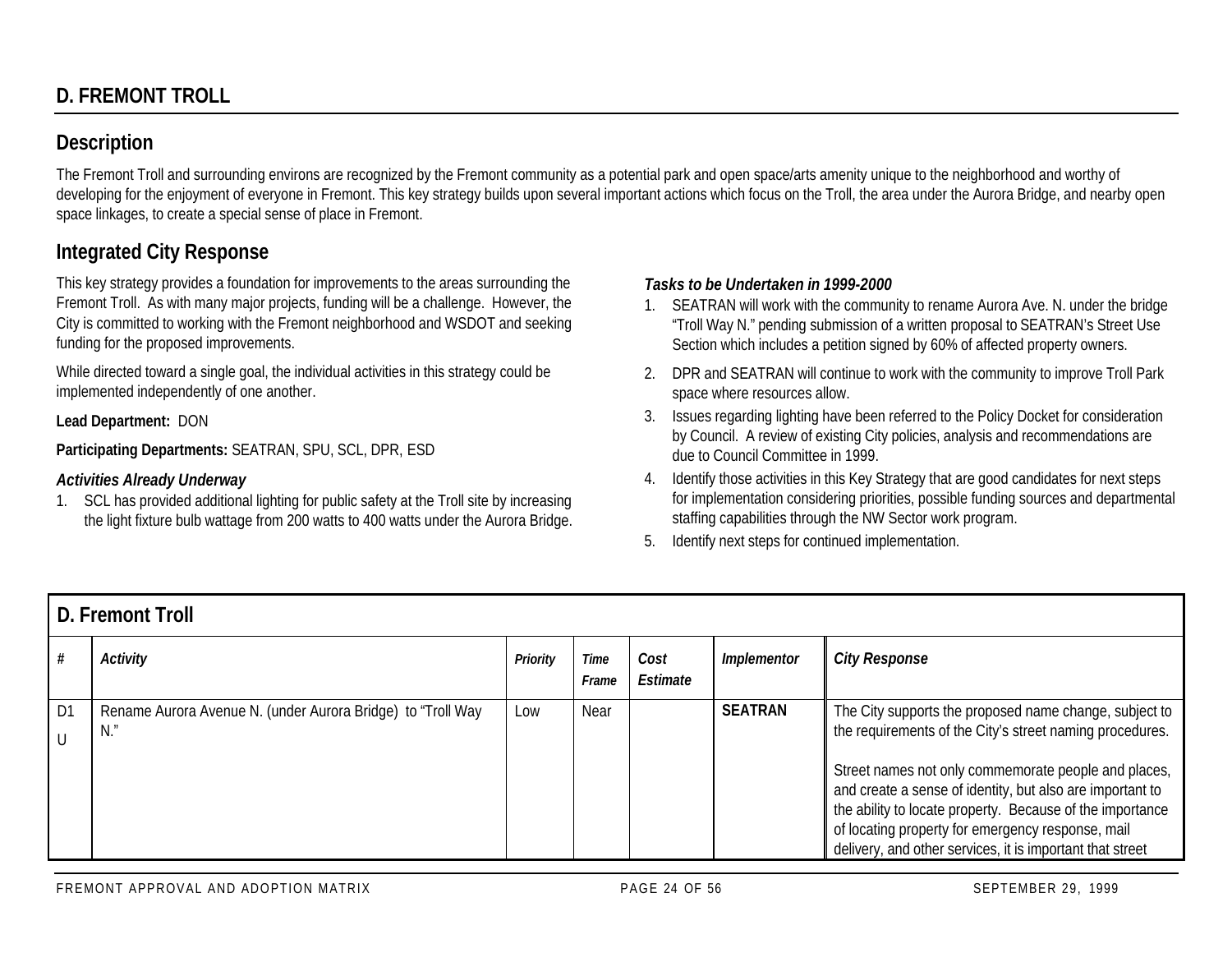|                     | <b>D. Fremont Troll</b>                                                                                                                                                                                                                                                                                                                                                                                                                        |          |                      |                  |                                                                      |                                                                                                                                                                                                                                                                                                                                                                                                                                                                                                                                                                                                                                                                        |  |  |  |  |  |
|---------------------|------------------------------------------------------------------------------------------------------------------------------------------------------------------------------------------------------------------------------------------------------------------------------------------------------------------------------------------------------------------------------------------------------------------------------------------------|----------|----------------------|------------------|----------------------------------------------------------------------|------------------------------------------------------------------------------------------------------------------------------------------------------------------------------------------------------------------------------------------------------------------------------------------------------------------------------------------------------------------------------------------------------------------------------------------------------------------------------------------------------------------------------------------------------------------------------------------------------------------------------------------------------------------------|--|--|--|--|--|
| $\#$                | <b>Activity</b>                                                                                                                                                                                                                                                                                                                                                                                                                                | Priority | <b>Time</b><br>Frame | Cost<br>Estimate | Implementor                                                          | <b>City Response</b>                                                                                                                                                                                                                                                                                                                                                                                                                                                                                                                                                                                                                                                   |  |  |  |  |  |
|                     |                                                                                                                                                                                                                                                                                                                                                                                                                                                |          |                      |                  |                                                                      | names conform to standard guidelines. Renaming<br>streets should be done with an understanding of the<br>effect on the ability to locate property and further public<br>safety, and must be approved by the City Council. If the<br>community believes that renaming this section of Aurora<br>Ave N. is consistent wtih the abilitly to locate property,<br>then the next step would be for the community to submit<br>a written proposal to SEATRAN's Street Use section<br>which includes a petition (available from Street Use)<br>signed by 60% of affected property owners.                                                                                      |  |  |  |  |  |
| D <sub>2</sub><br>U | Develop Hill Climb (steps) between N. 35th Street and N. 36th<br>Street to connect the Troll site with the property west of the<br>Fremont Library.<br>Acquire an easement to complete the Hill Climb and<br>1.<br>construct steps between the Troll and the property west of the<br>Library; N. 35th Street to N. 36th Street near the Fremont<br>Baptist Church.<br>Consider including a mid-block crosswalk across N. 35th<br>2.<br>Street. | Med      | Mid                  |                  | Fremont<br>Community<br>Groups,<br><b>SEATRAN</b><br>SPU             | The City supports the neighborhood's desire to<br>create a pedestrian connection between the library<br>and the Troll site. The neighborhood development<br>manager will assist the community in identifying<br>funding. SEATRAN will offer technical support to<br>the neighborhood once funding is identified.<br>However, SEATRAN does not have funding for this<br>type of activity. The next step would be for the<br>community to identify a funding source for this<br>activity.<br>This location does not meet the criteria for a marked<br>2.<br>pedestrian crossing at this time. However, the City<br>is currently reviewing its policies on crosswalks and |  |  |  |  |  |
|                     |                                                                                                                                                                                                                                                                                                                                                                                                                                                |          |                      |                  |                                                                      | will report to the City Council on the results of the<br>study and recommend policy changes in 1999.                                                                                                                                                                                                                                                                                                                                                                                                                                                                                                                                                                   |  |  |  |  |  |
| D <sub>3</sub><br>U | Support Fremont community discussions with Washington State<br>Department of Transportation (WSDOT) about Troll Park Space.<br>1. Work with WSDOT to use public right-of-way to the east and<br>west of Troll and Aurora Bridge for a public park.<br>Work with WSDOT to develop a maintenance plan for the<br>2.<br>Troll site and proposed park (Adopt-a-Park program?). Park<br>would include both sides of Aurora Avenue N.                | High     | Near                 |                  | Fremont<br>Community<br>Groups,<br>Chamber of<br>Commerce,<br>WSDOT, | DPR is supportive of these activities, and will lend<br>support to the community and the Neighborhood<br>Development Manager in their discussions with WSDOT<br>and in seeking resources to further develop and maintain<br>the park. Funding for maintenance of this property is not<br>in the department's current budget. Additional funding<br>would need to be identified to adequately maintain a new                                                                                                                                                                                                                                                            |  |  |  |  |  |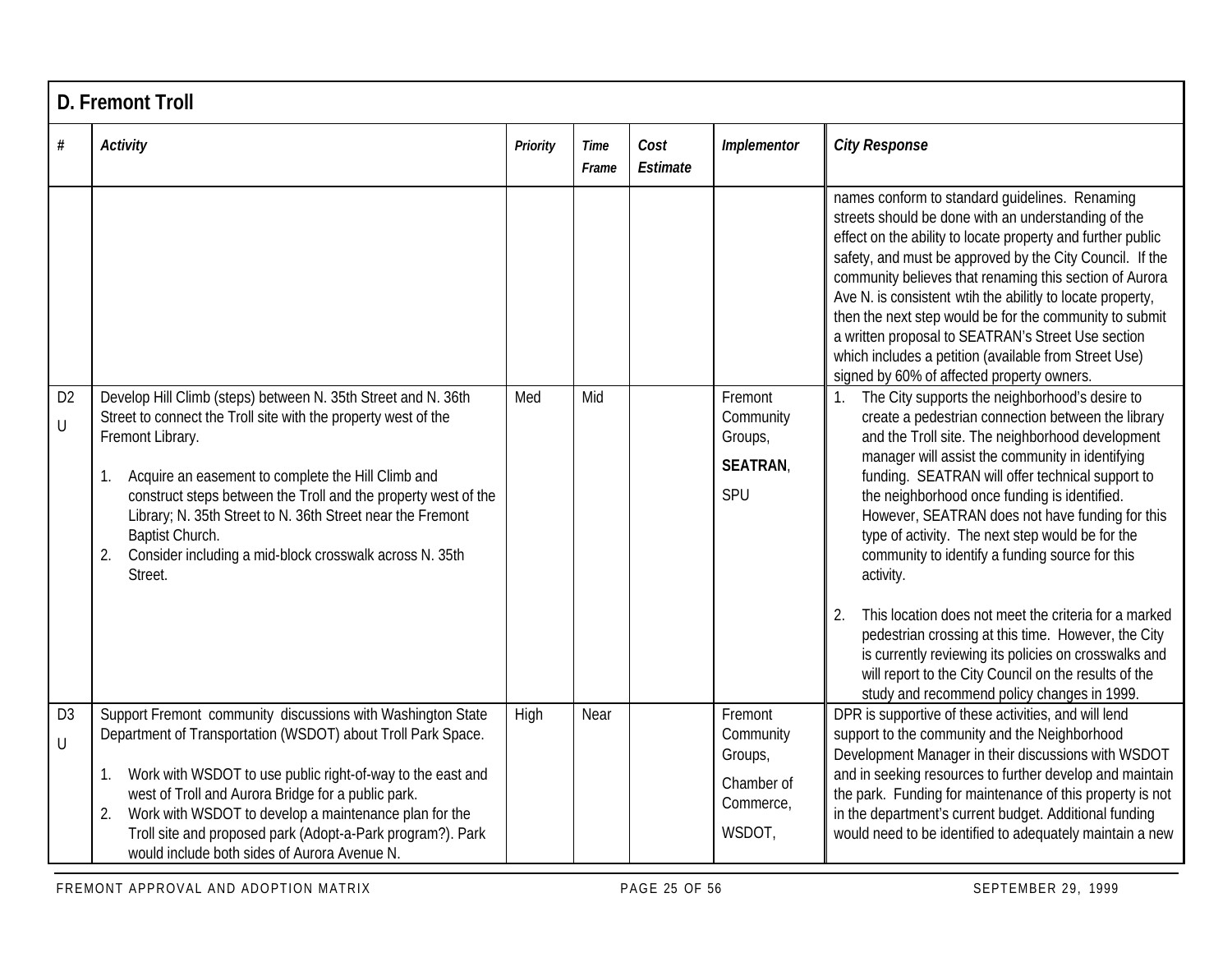|                          | <b>D. Fremont Troll</b>                                                                                                                                                                                                                                                                                                                      |                 |                      |                  |                                                                          |                                                                                                                                                                                                                                                                                                                                                                                                                                                                             |  |  |  |  |  |
|--------------------------|----------------------------------------------------------------------------------------------------------------------------------------------------------------------------------------------------------------------------------------------------------------------------------------------------------------------------------------------|-----------------|----------------------|------------------|--------------------------------------------------------------------------|-----------------------------------------------------------------------------------------------------------------------------------------------------------------------------------------------------------------------------------------------------------------------------------------------------------------------------------------------------------------------------------------------------------------------------------------------------------------------------|--|--|--|--|--|
| #                        | Activity                                                                                                                                                                                                                                                                                                                                     | <b>Priority</b> | <b>Time</b><br>Frame | Cost<br>Estimate | Implementor                                                              | <b>City Response</b>                                                                                                                                                                                                                                                                                                                                                                                                                                                        |  |  |  |  |  |
|                          | Integrate proven safety measures in the development of the<br>3.<br>Troll Park Space.                                                                                                                                                                                                                                                        |                 |                      |                  | DPR,<br>SEATRAN,                                                         | park site.                                                                                                                                                                                                                                                                                                                                                                                                                                                                  |  |  |  |  |  |
|                          | This would be an open space park with excellent public views of<br>the Aurora Bridge crossing the Ship Canal and downtown Seattle.                                                                                                                                                                                                           |                 |                      |                  | ESD                                                                      | SEATRAN will work with the community on these issues.                                                                                                                                                                                                                                                                                                                                                                                                                       |  |  |  |  |  |
| D <sub>4</sub><br>F.     | Maintain adequate lighting at the Troll site and at other public art<br>sites to ensure public safety.                                                                                                                                                                                                                                       | High            | Near                 |                  | Fremont<br>community<br>groups                                           | SCL has provided additional lighting for public safety at<br>the Troll site by increasing the light fixture bulb wattage<br>from 200 watts to 400 watts under the Aurora Bridge.                                                                                                                                                                                                                                                                                            |  |  |  |  |  |
|                          |                                                                                                                                                                                                                                                                                                                                              |                 |                      |                  | SCL,<br>SPU,<br>SPD,<br>DPR,<br>KCMETRO?                                 | For other public art sites, the neighborhood is<br>encouraged to develop a "lighting plan" by working with<br>SCL staff. The plan should include the specific location<br>and type of lighting fixtures that will be the basis of<br>project feasibility and cost estimates. SCL staff works<br>closely with SPD staff to address security issues. For<br>lighting in parks DPR staff should be involved. For<br>lighting at bus stops, King County/Metro has jurisdiction. |  |  |  |  |  |
| D <sub>5</sub><br>$\cup$ | Troll Site development and maintenance - The City of Seattle<br>should work with the Fremont community to ensure the safety and<br>maintenance of the Troll site. This would include funding for<br>lighting and cleanup as well as the development of a long-term<br>solution to site ownership and ownership of surrounding<br>properties. | High            | Near                 |                  | DON,<br>Fremont<br>Community<br>Groups,<br>WSDOT, DPR,<br><b>SEATRAN</b> | See D3 and D4.                                                                                                                                                                                                                                                                                                                                                                                                                                                              |  |  |  |  |  |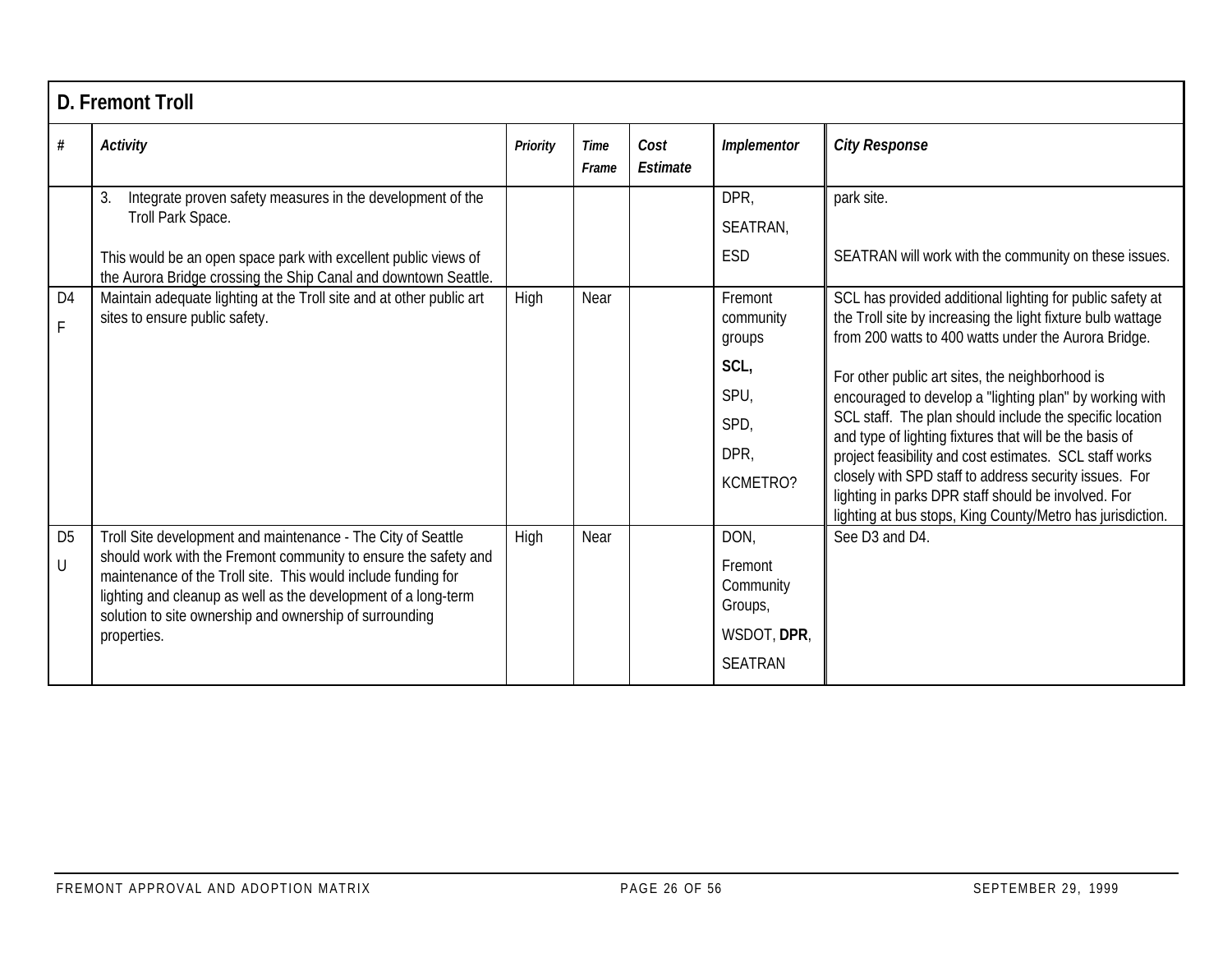# **II. Additional Activities For Implementation**

The activities listed in this section are not directly associated with a key strategy. The City has, when possible, identified next steps for implementation of each of these activities. The responses specify 1) activities already under way; 2) activities for which the City agrees to initiate next steps(will include a schedule for the work); 3) activities to be placed on the agenda for prioritization as part of sector work programs; 4) activities for City consideration in the long-term future, but which the City will not immediately prioritize; 5) activities for which the community must take the lead (may be supported by City departments or existing programs); 6) issues to be submitted for inclusion as a Policy Docket item (the docket will assign responsibility for consideration of the issue and provide a schedule for reporting back to Council); and 7) activities which the City will not support. As with the activities listed for each key strategy in Section I, these activities are intended to be implemented over the span of many years. All activities with the exception of those in category 7 above will remain as items for further consideration and will be the subject of tracking and reports back to the Council and community.

| #                    | Activity                                                                                                                                                                                                                                                                                                                                                                                                                                                                                                                                                                                                                                                                                                                                                                               | <b>Priority</b> | Time<br>Frame | Cost<br>Estimate | Implementor     | <b>City Response</b>                                                                                                                                                                                                                                                                                                                                                                                                                                                                                                                                                                                                                                                           | <b>City Action</b>                                                                                                                                                                                                                                                                                                                                                                                                                                                                                                               |  |  |  |  |  |  |
|----------------------|----------------------------------------------------------------------------------------------------------------------------------------------------------------------------------------------------------------------------------------------------------------------------------------------------------------------------------------------------------------------------------------------------------------------------------------------------------------------------------------------------------------------------------------------------------------------------------------------------------------------------------------------------------------------------------------------------------------------------------------------------------------------------------------|-----------------|---------------|------------------|-----------------|--------------------------------------------------------------------------------------------------------------------------------------------------------------------------------------------------------------------------------------------------------------------------------------------------------------------------------------------------------------------------------------------------------------------------------------------------------------------------------------------------------------------------------------------------------------------------------------------------------------------------------------------------------------------------------|----------------------------------------------------------------------------------------------------------------------------------------------------------------------------------------------------------------------------------------------------------------------------------------------------------------------------------------------------------------------------------------------------------------------------------------------------------------------------------------------------------------------------------|--|--|--|--|--|--|
|                      | <b>Community Character</b>                                                                                                                                                                                                                                                                                                                                                                                                                                                                                                                                                                                                                                                                                                                                                             |                 |               |                  |                 |                                                                                                                                                                                                                                                                                                                                                                                                                                                                                                                                                                                                                                                                                |                                                                                                                                                                                                                                                                                                                                                                                                                                                                                                                                  |  |  |  |  |  |  |
| CH <sub>1</sub><br>F | In the spirit of compromise and with the hope of<br>presenting a unified plan to the City, the planning<br>committee recommends revising the preliminary<br>Fremont Urban Village Boundary, as shown in the<br>Seattle Comprehensive Plan (1994), as follows:<br>1. No area or areas outside of the Seattle<br>Comprehensive Plan (1994) boundary are<br>proposed for inclusion in the Fremont Urban<br>Village.<br>2. Delete the preliminary designated area south of<br>the Ship Canal from the Fremont Urban Village.<br>3. Modify the northern portion of the Fremont Urban<br>Village boundary to exclude single family zoned<br>areas.<br>4. Adjust the housing and employment growth<br>estimates for the Fremont Hub Urban Village in<br>accordance with the revised boundary. | High            | Near          |                  | SP <sub>O</sub> | 1., 2., 3., and 4.<br>Legislation to amend the boundaries<br>as proposed and to revise growth<br>targets is included in the Approval<br>and Adoption packet.<br>5. The Executive believes such a<br>change will have major implications<br>on Wallingford's growth targets and<br>the ability of the urban village to<br>meet urban village designation<br>criteria. Any changes to the<br>Wallingford Residential Urban<br>Village boundary would need to be<br>approved by the City Council.<br>6. Capital improvements and<br>infrastructure will be considered<br>important in the Leary Way, upper<br>Fremont Avenue North, and Stone<br>Way N. business areas as well as | 1., 2., 3., and 4.<br>SPO supports this change and has<br>submitted legislation to the City<br>Council as part of the A&A package.<br>5. This recommendation is not<br>supported by the Executive at this<br>time.<br>6. Capital improvements and<br>infrastructure will be considered<br>important in the Leary Way, upper<br>Fremont Avenue North, and Stone<br>Way N. business areas as well as the<br>Fremont Hub urban village as<br>provided in the Fremont<br>Neighborhood Plan Comprehensive<br>Plan Goals and Policies. |  |  |  |  |  |  |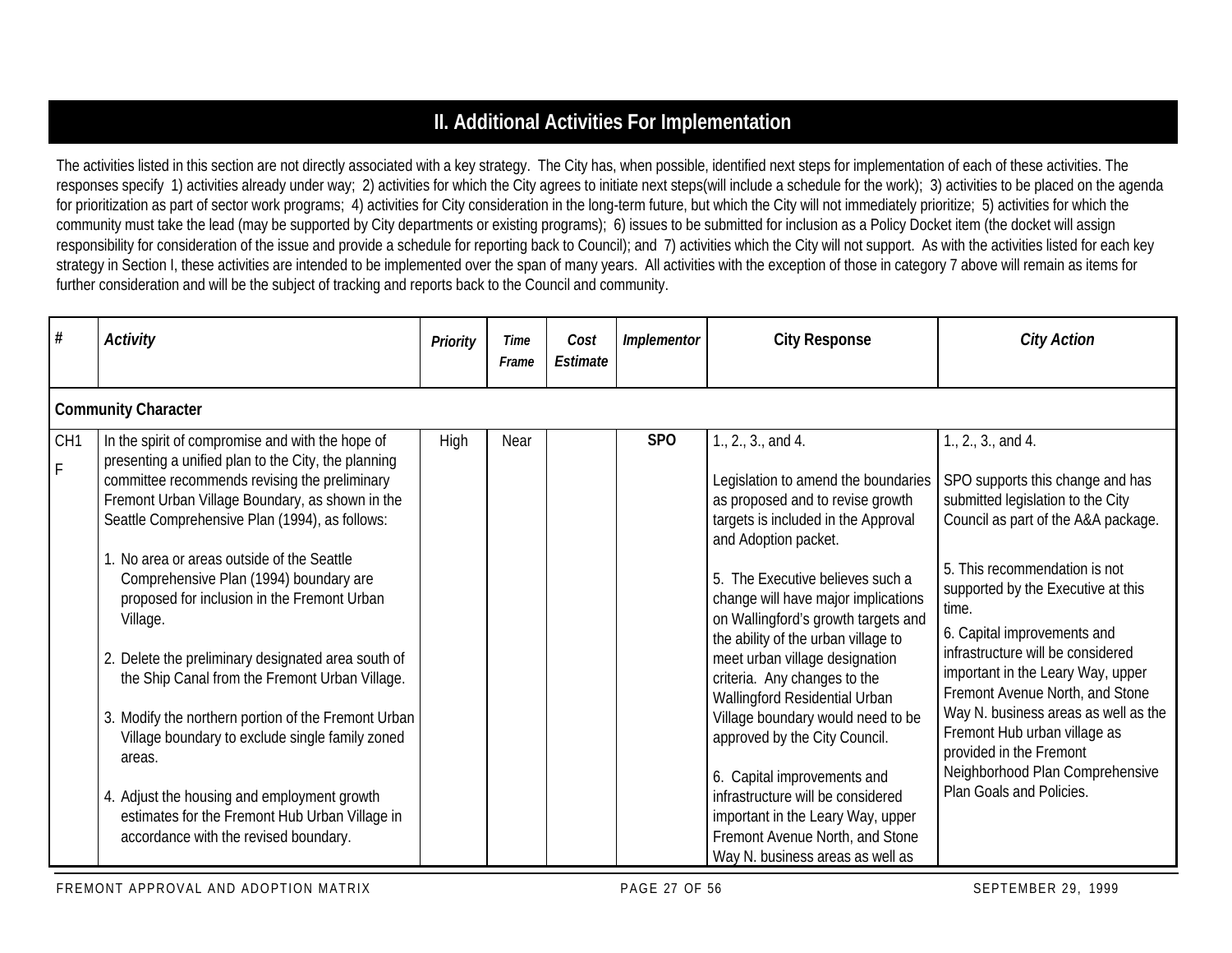| #                              | <b>Activity</b>                                                                                                                                                                                                                                                                                                                                                                                                                                                                                                                                                                                                                                                                                                                                                                                                                                                                         | Priority | Time<br>Frame | Cost<br>Estimate | Implementor                                                       | <b>City Response</b>                                                                                                                                                                                                                                                      | <b>City Action</b>                                                                                                                                       |
|--------------------------------|-----------------------------------------------------------------------------------------------------------------------------------------------------------------------------------------------------------------------------------------------------------------------------------------------------------------------------------------------------------------------------------------------------------------------------------------------------------------------------------------------------------------------------------------------------------------------------------------------------------------------------------------------------------------------------------------------------------------------------------------------------------------------------------------------------------------------------------------------------------------------------------------|----------|---------------|------------------|-------------------------------------------------------------------|---------------------------------------------------------------------------------------------------------------------------------------------------------------------------------------------------------------------------------------------------------------------------|----------------------------------------------------------------------------------------------------------------------------------------------------------|
|                                | 5. Recommend adjusting the Wallingford<br>Residential Urban Village boundary to end one<br>half block east of Stone Way North, south of N.<br>45th Street. Implementation of the Fremont<br>Neighborhood Plan in the Stone Way N. corridor<br>and east Fremont areas will be coordinated with<br>Weaving Wallingford's implementation efforts.<br>6. Assure that capital improvements and<br>infrastructure under this plan shall be equally<br>available and provided to the Leary Way, upper<br>Fremont Avenue North, and Stone Way N.<br>business areas outside of the Fremont Urban<br>Village boundary. These business areas are vital<br>parts of the Fremont community and should<br>receive infrastructure and capital improvements<br>equal to the business areas within the Urban<br>Village boundary.<br>Refer to Figure 2.2 on page 16 of the Fremont<br>Neighborhood Plan. |          |               |                  |                                                                   | the Fremont Hub urban village as<br>provided in the Fremont<br>Neighborhood Plan Comprehensive<br>Plan Goals and Policies.                                                                                                                                                |                                                                                                                                                          |
| CH <sub>2</sub><br>$\mathsf F$ | Form "Fremont Works, Ink.", tentatively composed<br>of 8 voting representatives from neighborhood<br>organizations (1 arts, 3 business, 3 residential, 1<br>church and institutions) and a representative from<br>the City of Seattle (non-voting member), to oversee<br>implementation of Fremont Neighborhood Plan<br>Strategies and Actions. All "Fremont Works"<br>meetings and activities will be open to participation<br>by community members. This committee will<br>advocate for and oversee the implementation of the<br>Fremont Plan, including follow-on studies, and other<br>assigned tasks. This new committee will be liaison<br>to various city departments, including DCLU, DON,<br>DPR, SEATRAN and others and will represent the<br>interests of the Fremont community.                                                                                             | High     | Near          |                  | Fremont<br>Community<br>Groups,<br>with<br>assistance<br>from DON | This is a community based activity.<br>The Neighborhood Development<br>Manager assigned to the Northwest<br>Sector will play an important role<br>with the stewardship organization.<br>The NDM will also work with<br>Fremont Works on plan<br>implementation strategies | The community needs to take the first<br>steps to implement this activity. The<br>NDM will work with Fremont Works on<br>plan implementation strategies. |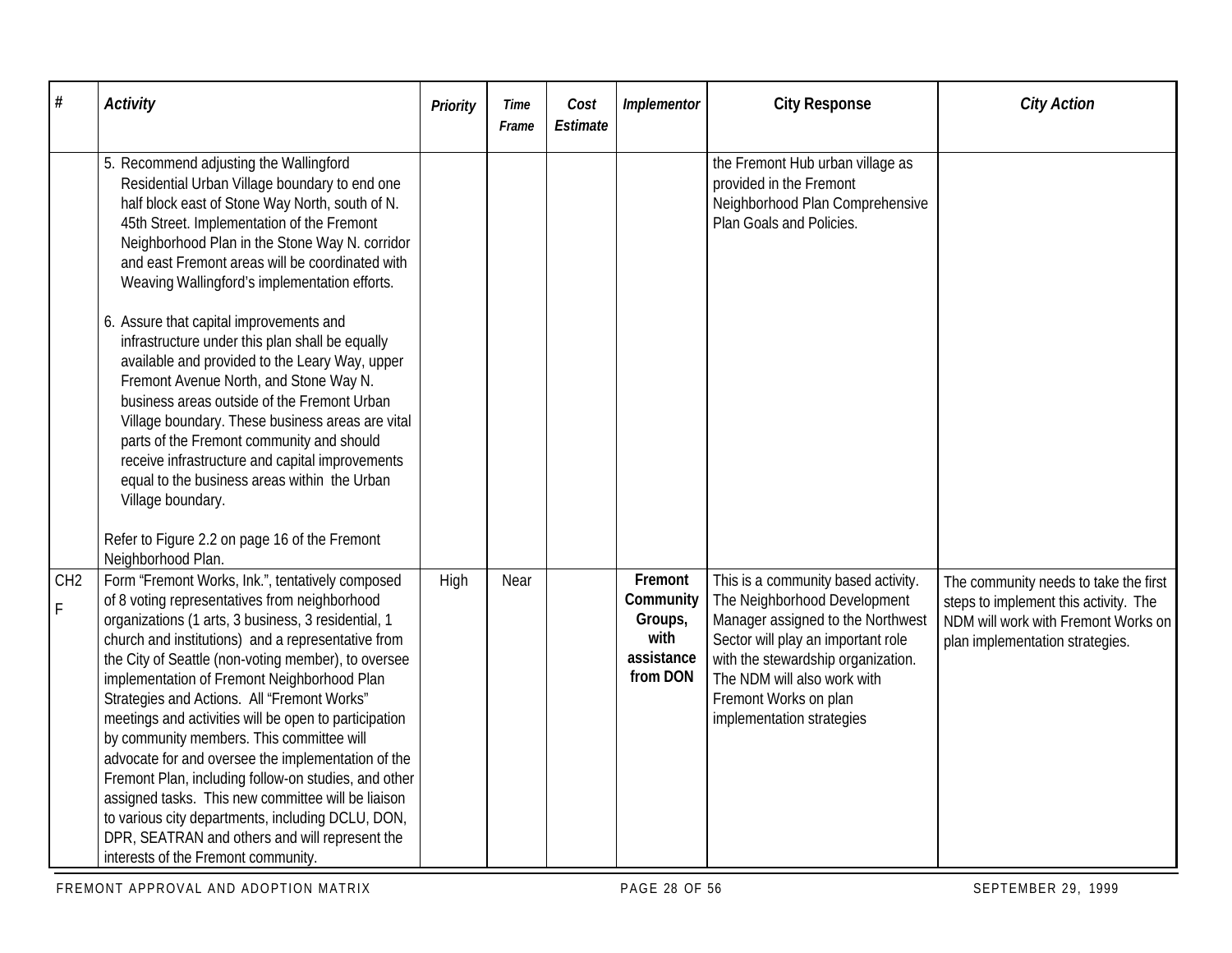| $\#$                     | <b>Activity</b>                                                                                                                                                                                                                                                                                                                                                                                                                                                                                                                                                                                                                                                                                        | <b>Priority</b> | Time<br>Frame | Cost<br>Estimate | Implementor                                              | <b>City Response</b>                                                                                                                                                                                                                                                                                                                                                                                                                                                                                                                                                                                                                          | <b>City Action</b>                                                                                                                                                                                                                                                                                                                                                                                                                                                                                                                                                                                 |
|--------------------------|--------------------------------------------------------------------------------------------------------------------------------------------------------------------------------------------------------------------------------------------------------------------------------------------------------------------------------------------------------------------------------------------------------------------------------------------------------------------------------------------------------------------------------------------------------------------------------------------------------------------------------------------------------------------------------------------------------|-----------------|---------------|------------------|----------------------------------------------------------|-----------------------------------------------------------------------------------------------------------------------------------------------------------------------------------------------------------------------------------------------------------------------------------------------------------------------------------------------------------------------------------------------------------------------------------------------------------------------------------------------------------------------------------------------------------------------------------------------------------------------------------------------|----------------------------------------------------------------------------------------------------------------------------------------------------------------------------------------------------------------------------------------------------------------------------------------------------------------------------------------------------------------------------------------------------------------------------------------------------------------------------------------------------------------------------------------------------------------------------------------------------|
| CH <sub>3</sub><br>F & U | Develop a pedestrian loop (route) through Fremont<br>- Map the route, officially designate the route (City),<br>and designate art and sculpture sites.<br>Map in detail the entire 'Freloops" route and<br>1.<br>specify detailed improvements (width of facility,<br>related features and amenities). Identify<br>segments which are not now surfaced or are in<br>need of repair. Make map of the designated<br>route available to the public. Identify art sites.<br>"Freloops" route (alignment) should be<br>2.<br>"officially" designated as a unique urban<br>amenity by the City of Seattle.<br>Sign the 'Freloops" Route.<br>3.<br>Erect signage designating the Freloops<br>4.<br>alignment. | High            | Near          |                  | Fremont<br>Community<br>Groups,<br><b>SEATRAN</b>        | This is a community based activity.<br>SEATRAN does not normally post<br>signs designating neighborhood<br>pedestrian routes nor is there a<br>general pedestrian route map. The<br>community can post signs on private<br>property to identify Freloops. The<br>next step would be identify the<br>Freloops route and pursue funding<br>for the creation of a map. The<br>community may want to consider<br>working with businesses in the area<br>to fund the printing of such a map.<br>Local businesses could advertise on<br>the map as well as post signs on<br>their property directing pedestrians<br>to or along the Freloops route. | The community needs to take the first<br>steps to implement this activity.<br>This activity may be a good candidate<br>for a NMF grant. SETRAN will work<br>with the community to consider its<br>recommendations for sign placement,<br>including locations in public right-of-<br>way, and will indicate where there are<br>concerns about visual clutter or<br>safety.                                                                                                                                                                                                                          |
| CH4<br>$\bigcup$         | Resurface all sections of the Freloops route which<br>are not now hard surfaced, using the "mosaic"<br>approach, to create a continuous pedestrian facility.<br>Repair all sections which have fallen into disrepair.                                                                                                                                                                                                                                                                                                                                                                                                                                                                                  | High            | Near          |                  | Fremont<br>Community<br>Groups,<br><b>SEATRAN</b><br>SPU | Community should identify Freloops<br>route and specify sidewalk locations<br>in need of sidewalk construction or<br>repair.<br>SEATRAN has limited funding for<br>the construction of sidewalks, but<br>will continue to look for opportunities<br>to install sidewalks at missing<br>locations.<br>Typically sidewalk repair is the<br>responsibility of abutting property<br>owner; however, SEATRAN has<br>limited funds for repairing sidewalk<br>damage caused by City owned<br>trees.<br>Sidewalk policies, including funding<br>and design, are on the Policy                                                                         | The community needs to take the first<br>steps to implement this activity.<br>Specific locations for sidewalk<br>improvement/development should be<br>identified and prioritized by<br>importance.<br>Issues regarding construction and<br>maintenance of sidewalks have been<br>referred to the Policy Docket. A<br>report on the status of current studies<br>and recommendations is expected in<br>1999. A report on options for<br>providing sidewalks for designated<br>walking areas such as urban villages<br>and areas that have pedestrian<br>access to them is expected in June<br>2000. |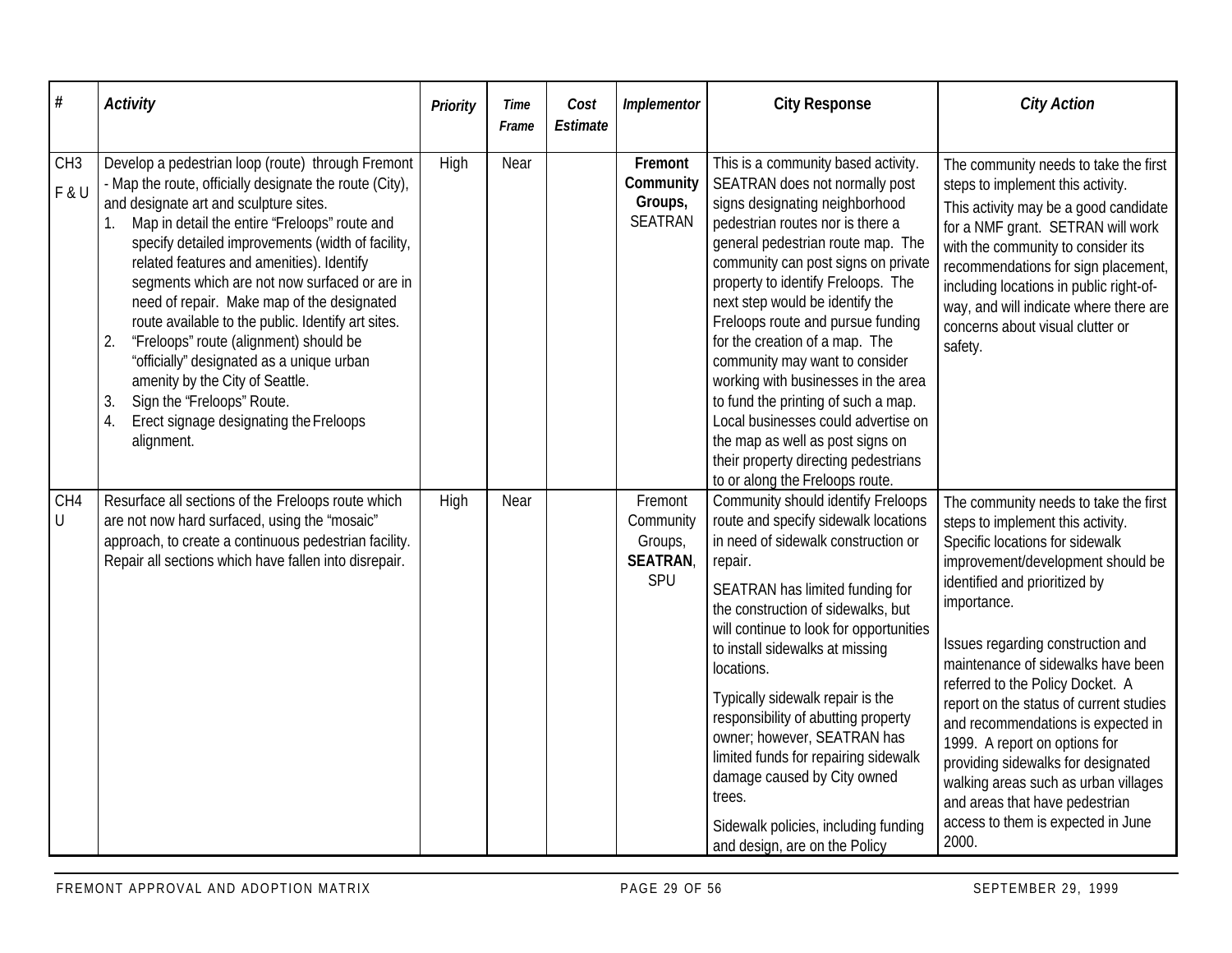| #                          | <b>Activity</b>                                                                                                                                                                                             | Priority | Time<br>Frame | Cost<br>Estimate | Implementor                                       | <b>City Response</b>                                                                                                                                                                                                                                                                                                                                                                                               | <b>City Action</b>                                                                                                                                                                                                                                                                                                                                                                                                                                                                                                                                                                                                                                                                                                                                                                                                                                                                                                      |
|----------------------------|-------------------------------------------------------------------------------------------------------------------------------------------------------------------------------------------------------------|----------|---------------|------------------|---------------------------------------------------|--------------------------------------------------------------------------------------------------------------------------------------------------------------------------------------------------------------------------------------------------------------------------------------------------------------------------------------------------------------------------------------------------------------------|-------------------------------------------------------------------------------------------------------------------------------------------------------------------------------------------------------------------------------------------------------------------------------------------------------------------------------------------------------------------------------------------------------------------------------------------------------------------------------------------------------------------------------------------------------------------------------------------------------------------------------------------------------------------------------------------------------------------------------------------------------------------------------------------------------------------------------------------------------------------------------------------------------------------------|
|                            |                                                                                                                                                                                                             |          |               |                  |                                                   | Docket. The City will consider<br>whether or not it can increase<br>funding of sidewalk maintenance<br>and construction and how drainage<br>improvements should be paid for.<br>The Policy Docket work has been<br>expanded to place special emphasis<br>on finding options for providing<br>sidewalks for designated walking<br>areas such as urban villages and<br>areas that have pedestrian access to<br>them. |                                                                                                                                                                                                                                                                                                                                                                                                                                                                                                                                                                                                                                                                                                                                                                                                                                                                                                                         |
| CH <sub>5</sub><br>$\sf U$ | Identify and construct pedestrian-friendly<br>improvements at 36th Street at Evanston based on<br>the Mosaic toolbox approach. These would include<br>at a minimum:<br>Pedestrian light;<br>2.<br>Crosswalk | High     | Near          |                  | Fremont<br>Community<br>Groups,<br><b>SEATRAN</b> | Currently this intersection does not<br>meet criteria for crosswalk or<br>pedestrian signal. SEATRAN is<br>reviewing both pedestrian signal and<br>crosswalk policies and may re-<br>evaluate location based on policy<br>changes.                                                                                                                                                                                 | The proposed pedestrian light and<br>crosswalk do not meet current City<br>criteria. Pedestrian signal and<br>crosswalk issues have been referred<br>to the Policy Docket for consideration<br>by Council. SEATRAN has recently<br>modified its policy on placing<br>pedestrian push buttons at<br>crosswalks and is testing its recently<br>modified policy. The results of this<br>study and how the new policy<br>responds to the range of<br>neighborhood recommendations will<br>be reported to Council in 1999. A<br>report on the crosswalk safety study<br>will also be given at the same time.<br>SEATRAN will re-evaluate this activity<br>based on any policy changes<br>resulting from the Policy Docket<br>review. SEATRAN will also work with<br>the community to consider this action<br>and options further during the<br>Fremont circulation study, and will<br>report on options from the circulation |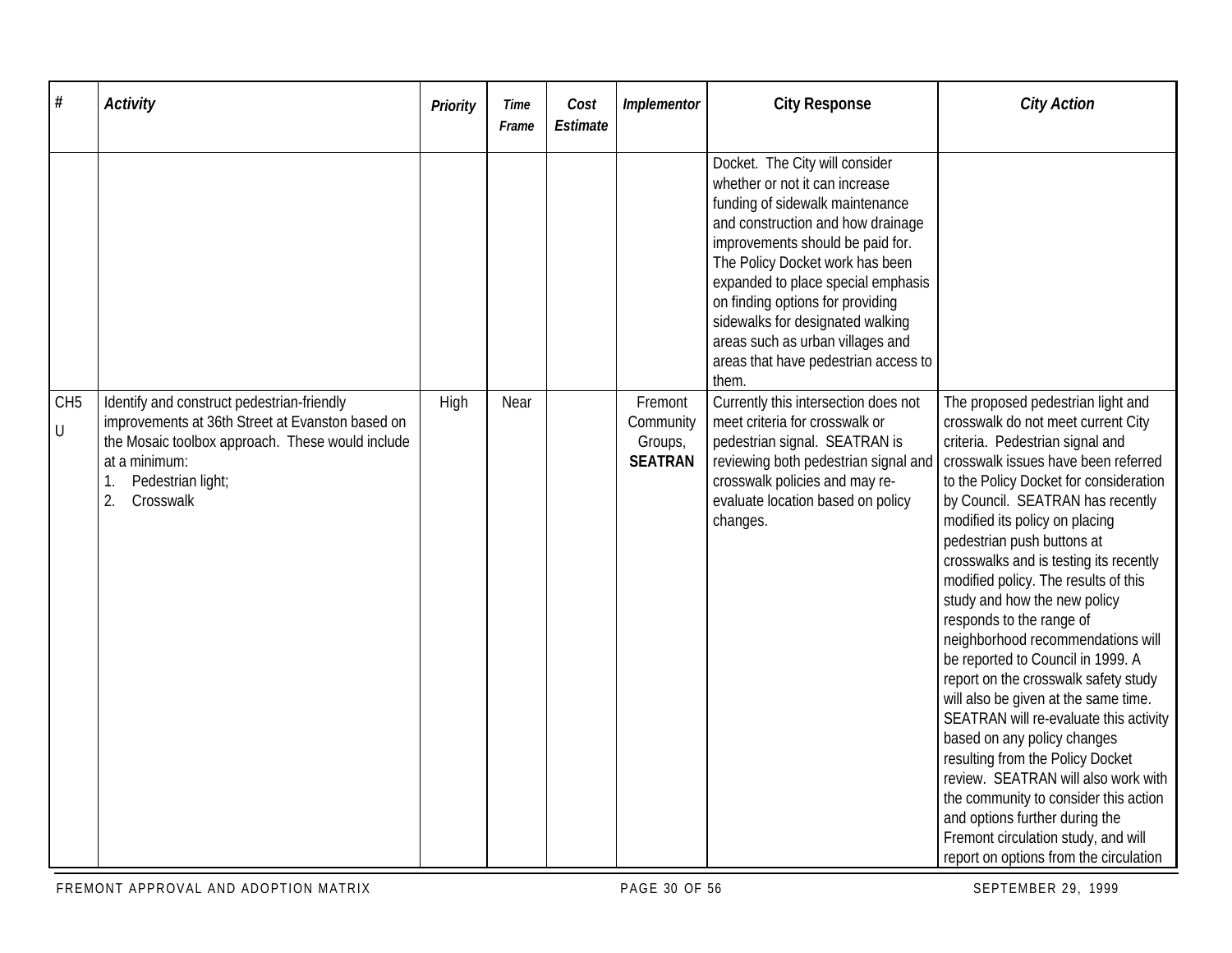| #                            | Activity                                                                                                                                                                                                                                                                                                                                                                                 | Priority | Time<br>Frame | Cost<br>Estimate | Implementor                                                            | <b>City Response</b>                                                                                                                                                                                                                                                                                                                                                                                                                                                                                                                                                                                                                                                | <b>City Action</b>                                                                                                                                                                                                                                                                          |
|------------------------------|------------------------------------------------------------------------------------------------------------------------------------------------------------------------------------------------------------------------------------------------------------------------------------------------------------------------------------------------------------------------------------------|----------|---------------|------------------|------------------------------------------------------------------------|---------------------------------------------------------------------------------------------------------------------------------------------------------------------------------------------------------------------------------------------------------------------------------------------------------------------------------------------------------------------------------------------------------------------------------------------------------------------------------------------------------------------------------------------------------------------------------------------------------------------------------------------------------------------|---------------------------------------------------------------------------------------------------------------------------------------------------------------------------------------------------------------------------------------------------------------------------------------------|
|                              |                                                                                                                                                                                                                                                                                                                                                                                          |          |               |                  |                                                                        |                                                                                                                                                                                                                                                                                                                                                                                                                                                                                                                                                                                                                                                                     | study to the City Council.                                                                                                                                                                                                                                                                  |
| CH <sub>6</sub><br>$\bigcup$ | Construct a crosswalk at N. 34th Street under the<br>Aurora Bridge. Crosswalk will cross 34th Street.<br>Install a pedestrian-activated light. Use Mosaic<br>approach.                                                                                                                                                                                                                   | High     | Near          |                  | <b>SEATRAN</b>                                                         | SEATRAN is aware of plans for<br>future development of adjacent<br>Quadrant property which may impact<br>pedestrian crossing at this location.<br>SEATRAN will evaluate proposed<br>pedestrian improvements as<br>development begins.<br>Crosswalk issues have been<br>referred to the Policy Docket for<br>consideration by Council. SEATRAN<br>is conducting a study of crosswalk<br>safety. SEATRAN will use the<br>results of this study to reconsider its<br>crosswalk policy.                                                                                                                                                                                 | This activity will be part of the<br>Northwest Sector work program, and<br>will be considered as opportunities<br>arise.<br>Reports on pedestrian signals and the<br>crosswalk safety study are due to<br>Council Committee in 1999.                                                        |
| CH <sub>7</sub><br>F&U       | Construct pedestrian-friendly improvements at 34th<br>Street at Fremont Avenue N. to reduce traffic-<br>pedestrian conflicts:<br>Investigate lengthening "walk"-phases at light;<br>1.<br>2.<br>Study intersection with the possibility of<br>changing channelization; and<br>Investigate moving 'Waiting for the Interurban"<br>3.<br>sculpture to Quadrant property (at intersection). | High     | Mid           |                  | Fremont<br>Community<br>Groups,<br><b>SEATRAN</b><br>SPU,<br>LAW DEPT. | SEATRAN needs clarification on this<br>activity in order to evaluate.<br>1. Community will need to specify<br>for which direction they are<br>requesting longer walk time.<br>SEATRAN will then evaluate the<br>request.<br>2. The community needs to identify<br>the desired change or specify the<br>problem they would like SEATRAN<br>to address.<br>3. The Community will need to first<br>work directly with Quadrant to<br>investigate moving the sculpture to<br>their property. If Quadrant is<br>interested in having the sculpture on<br>their property, SAC and the Law<br>Department will investigate to see if<br>this move would be possible. If the | The community needs to take the first<br>steps to implement these activities.<br>The Neighborhood Development<br>Manager and SEATRAN will assist<br>the community once the community<br>has taken the initial steps.<br>See A1e parts 3 and 5 above, which<br>may affect this intersection. |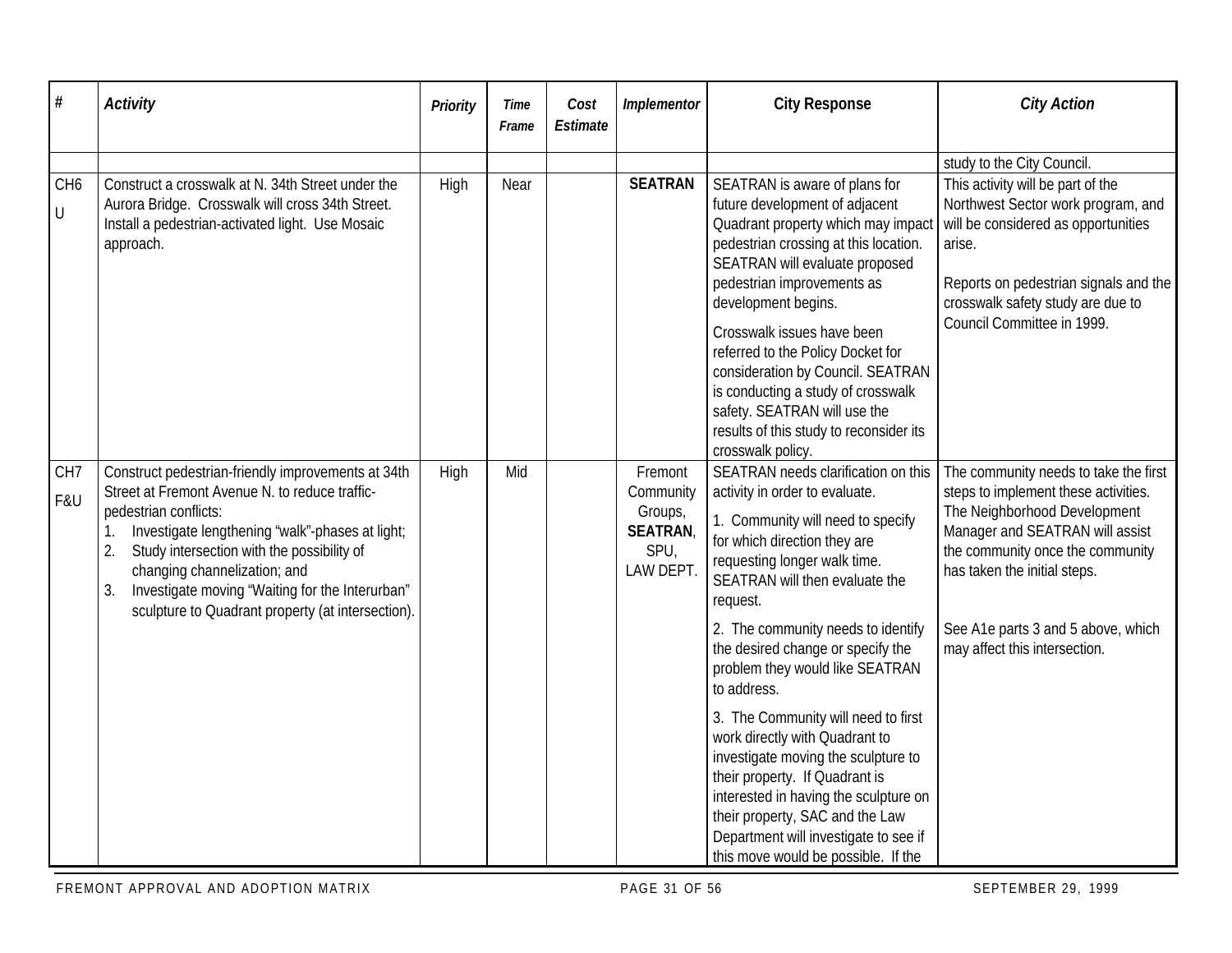| $\#$                   | <b>Activity</b>                                                                                                                                                                                      | Priority | Time<br>Frame | Cost<br>Estimate | Implementor                                   | <b>City Response</b>                                                                                                                                                                                                                                                                                                                                                                      | <b>City Action</b>                                                                                                                                                                                                                                                                                                                                                                             |
|------------------------|------------------------------------------------------------------------------------------------------------------------------------------------------------------------------------------------------|----------|---------------|------------------|-----------------------------------------------|-------------------------------------------------------------------------------------------------------------------------------------------------------------------------------------------------------------------------------------------------------------------------------------------------------------------------------------------------------------------------------------------|------------------------------------------------------------------------------------------------------------------------------------------------------------------------------------------------------------------------------------------------------------------------------------------------------------------------------------------------------------------------------------------------|
| CH <sub>8</sub><br>F&U | Rebuild sidewalks from Fremont Avenue N. to<br>adjoining buildings between 34th Street and 36th                                                                                                      | High     | Mid           |                  | <b>SEATRAN</b><br>Other City                  | sculpture did move onto private<br>property, it is unlikely that SAC could<br>provide maintenance for the piece.<br>See response to CH4.<br>Typically, sidewalk repair or                                                                                                                                                                                                                 | Issues regarding construction and<br>maintenance of sidewalks have been                                                                                                                                                                                                                                                                                                                        |
|                        | Street based on Mosaic toolbox approach.                                                                                                                                                             |          |               |                  | Depts.                                        | reconstruction is the responsibility<br>of adjacent property owners.<br>SEATRAN does not have funding for<br>this type of work.                                                                                                                                                                                                                                                           | referred to the Policy Docket. A<br>report on status of current studies and<br>recommendations is expected in<br>1999. A report on options for<br>providing sidewalks for designated                                                                                                                                                                                                           |
|                        |                                                                                                                                                                                                      |          |               |                  |                                               | Sidewalk policies, including funding<br>and design, are on the Policy<br>Docket. The City will consider<br>whether or not it can increase<br>funding to increase the level of                                                                                                                                                                                                             | walking areas such as urban villages<br>and areas that have pedestrian<br>access to them is expected in June<br>2000.                                                                                                                                                                                                                                                                          |
|                        |                                                                                                                                                                                                      |          |               |                  |                                               | sidewalk maintenance and<br>construction and how drainage<br>improvements should be paid for as<br>Policy Docket issues. The Policy<br>Docket work has been expanded to                                                                                                                                                                                                                   |                                                                                                                                                                                                                                                                                                                                                                                                |
|                        |                                                                                                                                                                                                      |          |               |                  |                                               | place special emphasis on finding<br>options for providing sidewalks for<br>designated walking areas such as<br>urban villages and areas that have<br>pedestrian access to them.                                                                                                                                                                                                          |                                                                                                                                                                                                                                                                                                                                                                                                |
| CH9<br>RC<br>&FL       | Replace existing rotted light poles with new banner<br>holding poles within the Fremont retail core and<br>along the Freloops route. Banner standards should<br>reflect desired community character. | Med.     | Mid           |                  | Fremont<br>Community<br>Groups,<br><b>SCL</b> | SCL routinely tests utility/light poles<br>to ensure their integrity and safe<br>access for utility crew. The<br>community is encouraged to identify<br>specific poles (either by the posted<br>pole number or street location) and<br>SCL pole engineers will inspect and<br>identify poles for replacement.<br>Please note that not all poles are<br>owned by SCL; other owners include | The community will need to take the<br>first steps to implement this activity by<br>providing SCL with rotted pole<br>locations for inspection. Also, the<br>Community will need to work with<br>SCL to determine the feasibility of<br>different banner dimensions for future<br>poles as well as identifying priority<br>locations for the banner poles. The<br>community would then need to |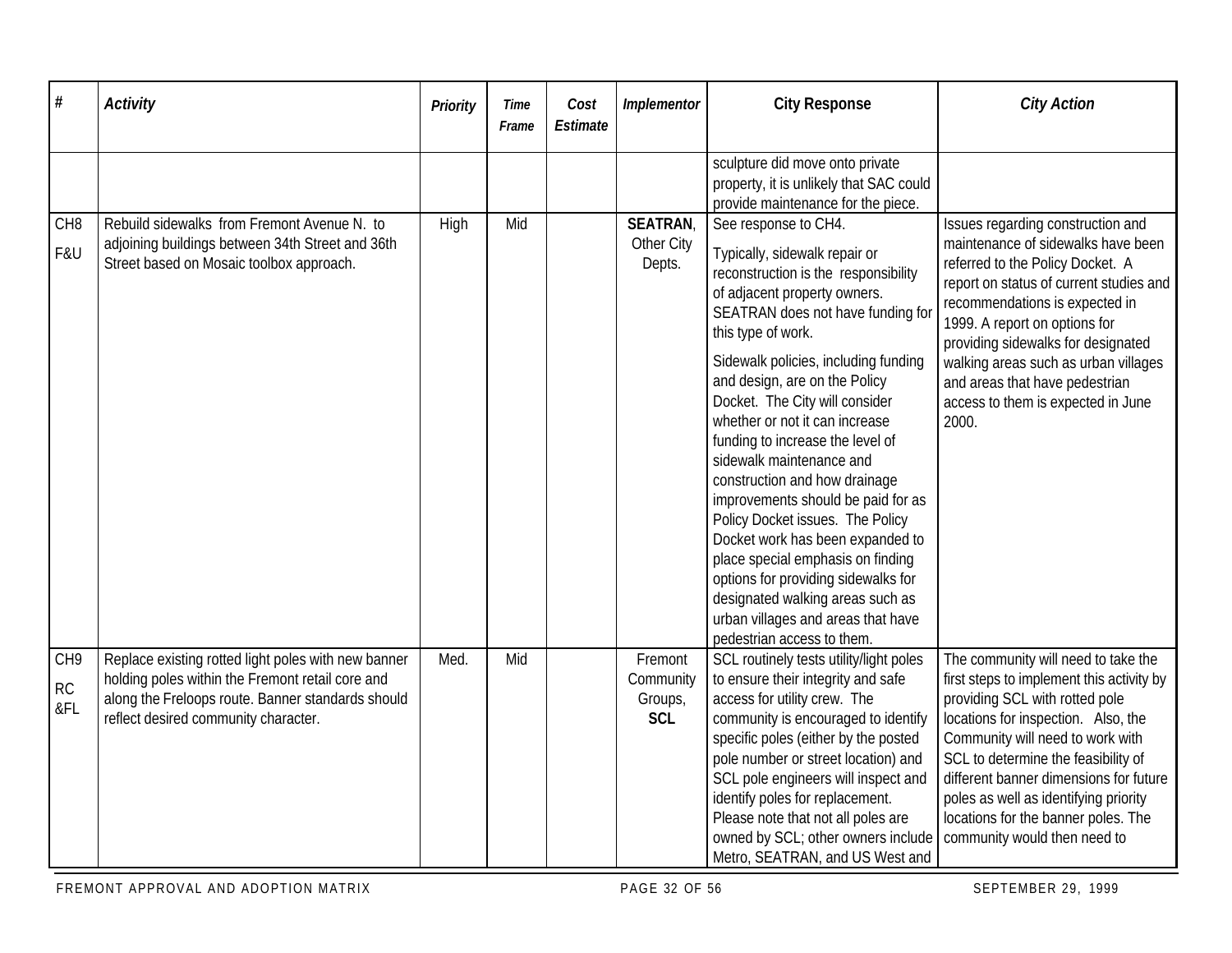| #                            | <b>Activity</b>                                                                                                                                                                                                                         | <b>Priority</b> | Time<br>Frame | Cost<br>Estimate | Implementor                                                                                    | <b>City Response</b>                                                                                                                                                                                                                                                                                                                                                                                                                                                                                                                                                                                                                                                          | <b>City Action</b>                                                                                                                                                                                                                                                                                                                         |
|------------------------------|-----------------------------------------------------------------------------------------------------------------------------------------------------------------------------------------------------------------------------------------|-----------------|---------------|------------------|------------------------------------------------------------------------------------------------|-------------------------------------------------------------------------------------------------------------------------------------------------------------------------------------------------------------------------------------------------------------------------------------------------------------------------------------------------------------------------------------------------------------------------------------------------------------------------------------------------------------------------------------------------------------------------------------------------------------------------------------------------------------------------------|--------------------------------------------------------------------------------------------------------------------------------------------------------------------------------------------------------------------------------------------------------------------------------------------------------------------------------------------|
|                              |                                                                                                                                                                                                                                         |                 |               |                  |                                                                                                | those individual agencies would<br>need to address replacement of their<br>poles. For banner projects, the<br>Community will need to provide SCL<br>pole locations and banner<br>dimensions to determine project<br>feasibility. The community would<br>need to identify funding for the<br>banners.                                                                                                                                                                                                                                                                                                                                                                          | identify funding for the banners.                                                                                                                                                                                                                                                                                                          |
| <b>CH10</b><br>RC<br>&FL     | Identify and erect pedestrian scale lighting as a<br>safety measure within the retail core and along<br>Freloops alignment. This would include Fremont<br>Avenue N. from the bridge (N. 34th street) to N.<br>46th Street.              | Med.            | Near          |                  | Fremont<br>Community<br>Groups,<br>SEATRAN,<br>SPU,<br>SCL,<br><b>DON</b><br>SPD<br><b>DPR</b> | Issues regarding lighting have been<br>referred to the Policy Docket for<br>consideration by Council. A review<br>of existing City policies, analysis and<br>recommendations are due to Council<br>Committee in, 1999.<br>The neighborhood is encouraged to<br>develop a "lighting plan" by working<br>with SCL staff. The plan should<br>include the specific location and type<br>of lighting fixtures that will be the<br>basis of project feasibility and cost<br>estimates. SCL staff works closely<br>with SPD staff to address security<br>issues. For lighting in parks DPR<br>staff should be involved; and for<br>lighting at bus stops, Metro has<br>jurisdiction. | The community will need to take the<br>first steps in implementing this<br>activity. This activity will be part of the<br>Northwest Sector work program, and<br>will be considered as opportunities<br>arise.<br>A review of existing lighting City<br>policies, analysis and<br>recommendations are due to Council<br>Committee in, 1999. |
| CH <sub>11</sub><br>RC&<br>U | Develop Fremont-specific sign board (sandwich<br>board) design guidelines within the context of<br>existing City of Seattle ordinance. Initiate action to<br>apply the existing ordinance in the retail core.<br>Assure ADA compliance. | Med.            | Near          |                  | DCLU,<br>Chamber of<br>Commerce                                                                | DCLU will investigate options for<br>allowing sandwich boards. If<br>feasible, in third quarter 2000, DCLU<br>will work with the community to<br>develop guidelines and amend the<br>ordinance if required. The<br>neighborhood could develop<br>preliminary sandwich board design                                                                                                                                                                                                                                                                                                                                                                                            | DCLU will take the next steps to<br>evaluate and possibly implement this<br>activity.                                                                                                                                                                                                                                                      |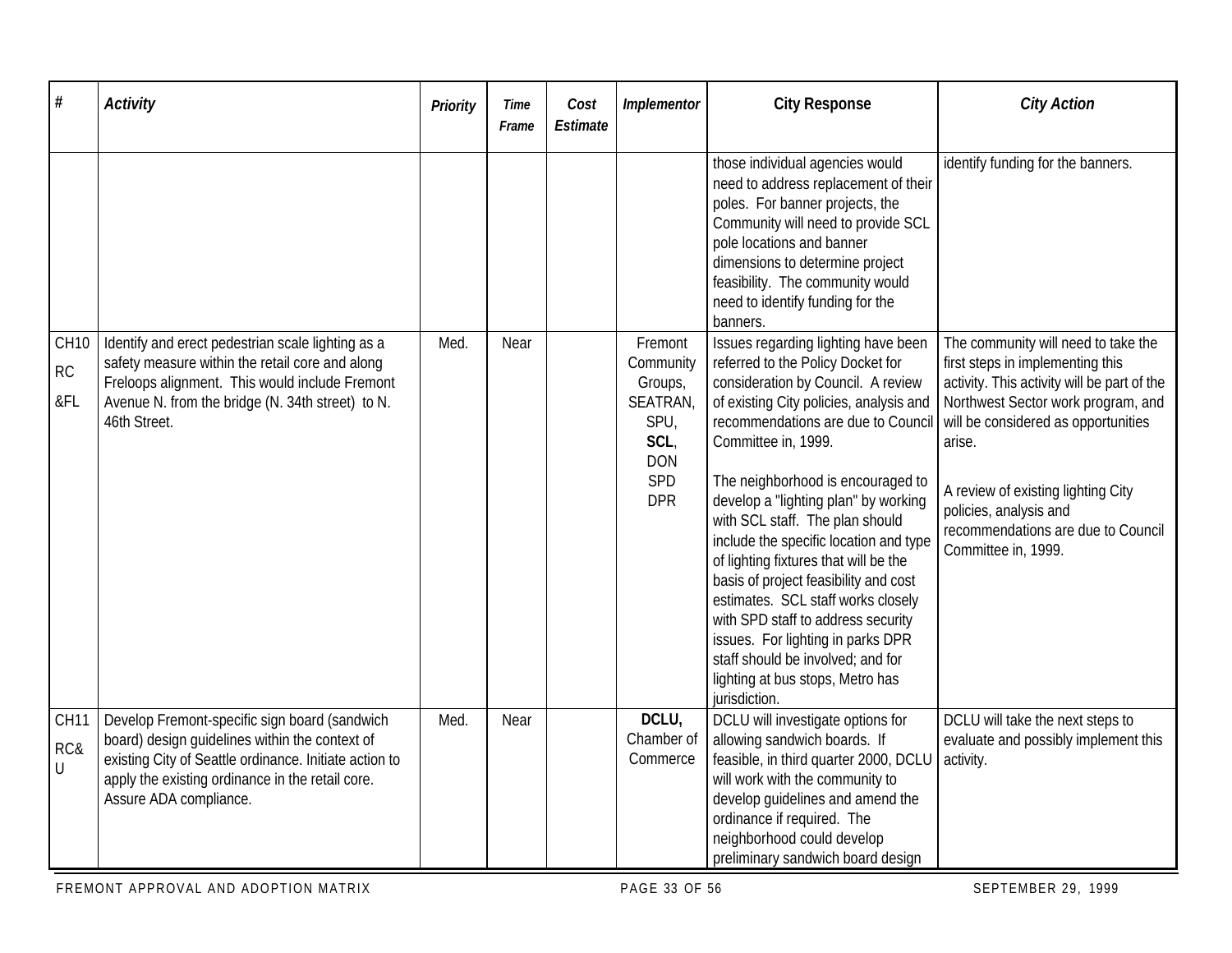| $\#$                   | <b>Activity</b>                                                                                                                                                                                                                                                                                                 | Priority | Time<br>Frame | Cost<br>Estimate | Implementor                                          | <b>City Response</b>                                                                                                                                                                                                                                                                                                                                                                                                                                                                                                                                                                                                                                                                                                                                                                                                                                                                                                                                | <b>City Action</b>                                                                                                       |
|------------------------|-----------------------------------------------------------------------------------------------------------------------------------------------------------------------------------------------------------------------------------------------------------------------------------------------------------------|----------|---------------|------------------|------------------------------------------------------|-----------------------------------------------------------------------------------------------------------------------------------------------------------------------------------------------------------------------------------------------------------------------------------------------------------------------------------------------------------------------------------------------------------------------------------------------------------------------------------------------------------------------------------------------------------------------------------------------------------------------------------------------------------------------------------------------------------------------------------------------------------------------------------------------------------------------------------------------------------------------------------------------------------------------------------------------------|--------------------------------------------------------------------------------------------------------------------------|
|                        |                                                                                                                                                                                                                                                                                                                 |          |               |                  |                                                      | guidelines as part of Fremont's<br>neighborhood specific quidelines.                                                                                                                                                                                                                                                                                                                                                                                                                                                                                                                                                                                                                                                                                                                                                                                                                                                                                |                                                                                                                          |
| <b>CH12</b><br>U&F     | Conduct a historic resources survey of Fremont to<br>document structures and spaces within the<br>neighborhood that have unique historical<br>significance.<br>A previous survey was completed and "Landmark"<br>Status" buildings were identified. This survey would<br>use and build upon that previous work. | High     | Near          |                  | Fremont<br>Community<br>Groups<br>DON,<br><b>OUC</b> | OUC staff is available to assist<br>community in identifying the survey<br>boundaries and developing survey<br>methodology. The neighborhood<br>could consider a NMF grant as a<br>potential funding source.                                                                                                                                                                                                                                                                                                                                                                                                                                                                                                                                                                                                                                                                                                                                        | The Community will need to take the<br>lead on this activity. OUC will provide<br>technical support.                     |
| CH13<br>$\overline{U}$ | Construct/erect self-cleaning public toilets in<br>strategic locations as identified in "Center of the<br>Universe" project listing. (Coordinate with other<br>Seattle neighborhoods to share order for public<br>toilets. No portable toilets will be allowed.                                                 | Med.     | Mid           |                  | Fremont<br>Community<br>Groups,<br><b>SPU</b>        | At the Executive's and Council's<br>request, SPU initiated a program to<br>install 2-3 public toilets in the<br>downtown area (Commercial Core)<br>in 1999. Rough cost estimates are<br>not yet available. However, the<br>initial investment, in addition to<br>actual construction costs, will include<br>the expenses of water, sewer, and<br>electrical connections. Ongoing<br>expenses will include the costs of<br>keeping the side sewer open,<br>electricity, water for self-cleaning<br>after every use, and ensuring safety<br>and public health. In other cities,<br>these costs are covered through co-<br>location of advertising and/or<br>newspaper kiosks. Given current<br>City policies prohibiting advertising<br>and the potential funding<br>implications of large scale<br>implementation, it would seem that<br>this issue will need to be further<br>addressed by the Executive and<br>Council before it could be expanded | This activity will be part of the<br>Northwest Sector work program, and<br>will be considered as opportunities<br>arise. |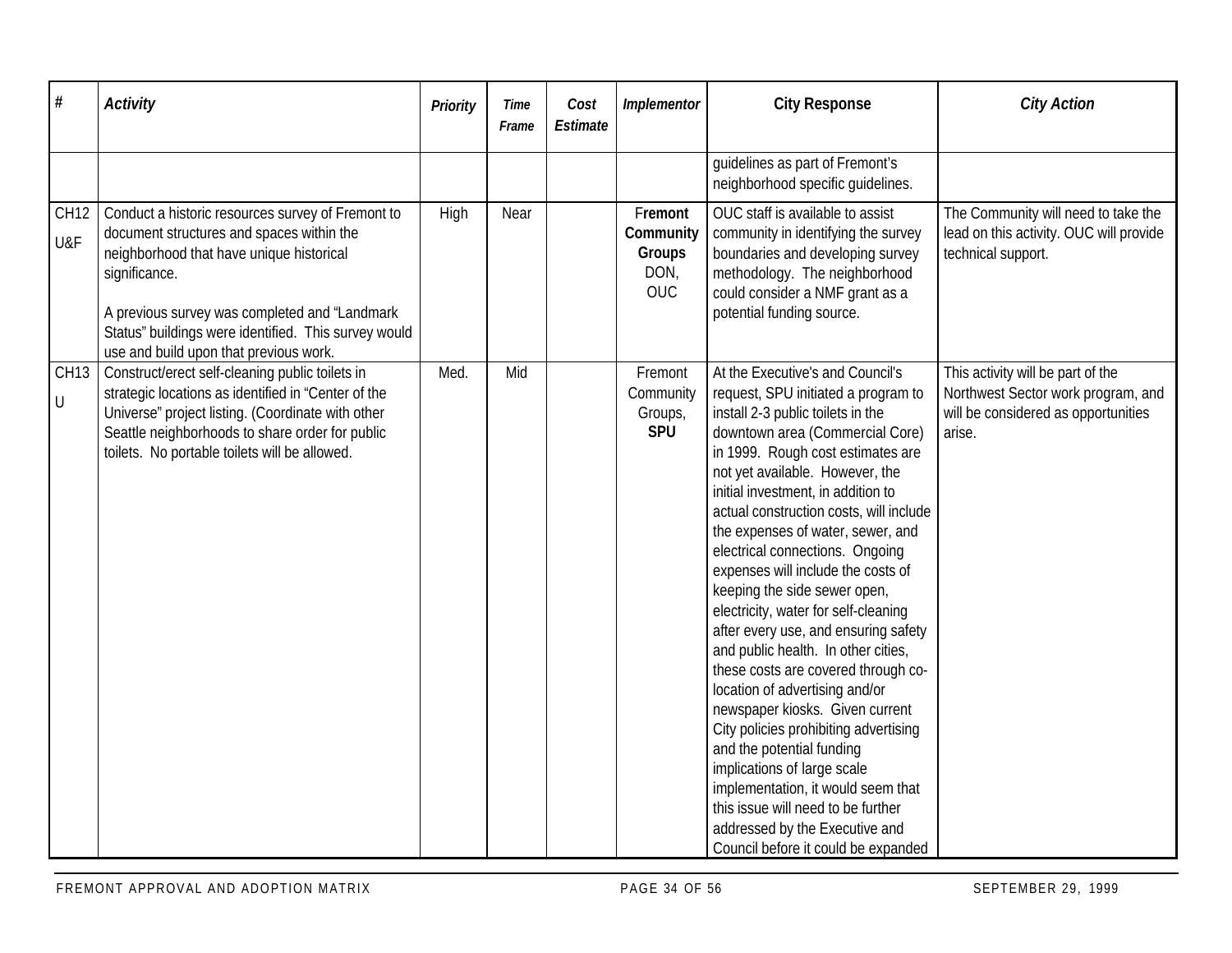| $\#$                             | <b>Activity</b>                                                                                                                                                                                                                                                                                               | Priority | Time<br>Frame | Cost<br>Estimate | Implementor                                                               | <b>City Response</b>                                                                                                                                                                                                                                                                                                                                                                                                                                                                                       | <b>City Action</b>                                                                                                                                                                                                                                    |
|----------------------------------|---------------------------------------------------------------------------------------------------------------------------------------------------------------------------------------------------------------------------------------------------------------------------------------------------------------|----------|---------------|------------------|---------------------------------------------------------------------------|------------------------------------------------------------------------------------------------------------------------------------------------------------------------------------------------------------------------------------------------------------------------------------------------------------------------------------------------------------------------------------------------------------------------------------------------------------------------------------------------------------|-------------------------------------------------------------------------------------------------------------------------------------------------------------------------------------------------------------------------------------------------------|
|                                  |                                                                                                                                                                                                                                                                                                               |          |               |                  |                                                                           | to other neighborhoods.                                                                                                                                                                                                                                                                                                                                                                                                                                                                                    |                                                                                                                                                                                                                                                       |
| <b>CH14</b><br>$\overline{\cup}$ | Work with Community and the Department of Parks<br>and Recreation to develop the property west of the<br>Fremont Library.<br>Provide pedestrian access through site connecting<br>N. 35th Street and the alley between N. 34th and N.<br>35th Streets. Pedestrian access should comply with<br>ADA standards. | High     | Near          |                  | Fremont<br>Community<br>Groups,<br>DPR,<br>Property<br>Owners,<br>SEATRAN | DPR has acquired the 'Wick"<br>property site. Next steps will be<br>planning and design for use that will<br>need to be a community initiated<br>activity that could be funded through<br>the NMF. DPR can provide support<br>for development and implementation<br>of an NMF application. DPR would<br>want to ensure that the Wick<br>property was best used to achieve<br>open space goals. DPR would be<br>happy to discuss how the design of<br>the park might enhance connections<br>to the library. | The community will need to take the<br>lead on this activity. DPR will provide<br>technical support.                                                                                                                                                  |
| CH <sub>15</sub><br>$\cup$       | Construct appropriate handicapped access to the<br>Fremont Library.                                                                                                                                                                                                                                           | High     | Near          |                  | SPL, DPR                                                                  | ADA improvements will be<br>constructed during the library's<br>renovation process which is slated<br>for completion in 2004. The<br>community will be invited to<br>participate in design and service<br>development discussions for a<br>renovated Fremont Library.                                                                                                                                                                                                                                      | The Library will implement this<br>recommendation during its<br>renovation/expansion of the Fremont<br>Library.                                                                                                                                       |
| CH <sub>16</sub>                 | Extend pedestrian street lighting to all parts of the<br>Urban Village and Fremont Avenue N. & Stone Way<br>N. corridors (from original retail core and Freloops<br>treatments).                                                                                                                              | Med.     | Mid           |                  | Fremont<br>Community<br>Groups,<br><b>SCL</b>                             | See response to CH10.                                                                                                                                                                                                                                                                                                                                                                                                                                                                                      | This activity will be part of the<br>Northwest Sector work program, and<br>will be considered as opportunities<br>arise.<br>A review of existing lighting City<br>policies, analysis and<br>recommendations are due to Council<br>Committee in, 1999. |
| CH <sub>17</sub>                 | Plant street trees throughout the Urban Village and<br>the Fremont Planning Area.                                                                                                                                                                                                                             | Med.     | Mid           |                  | Fremont<br>Community                                                      | SEATRAN's Arborist's office is<br>available to work with the community   first steps to implement this activity                                                                                                                                                                                                                                                                                                                                                                                            | The community will need to take the                                                                                                                                                                                                                   |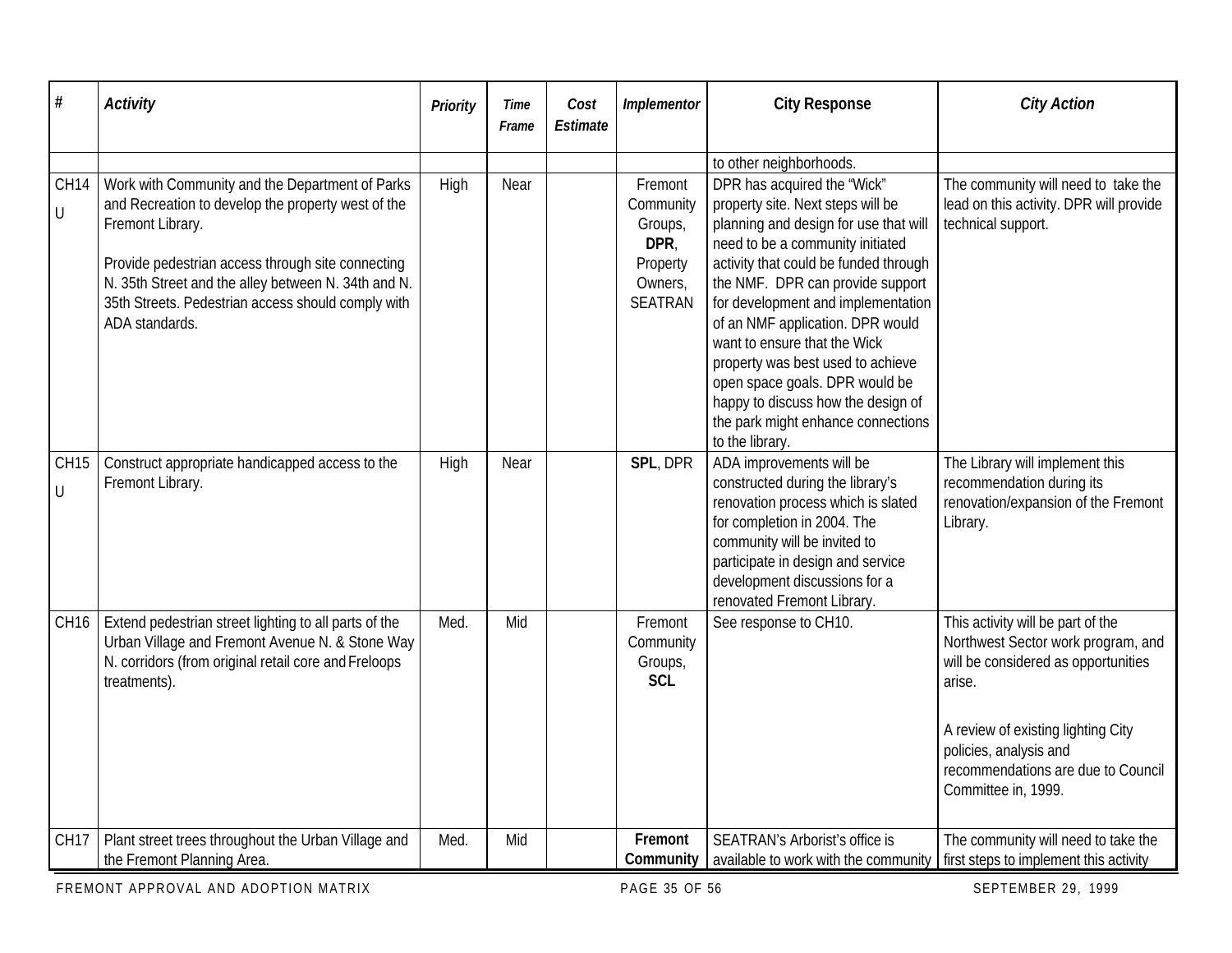| #                          | <b>Activity</b>                                                                                                                                                                                                                            | Priority | Time<br>Frame | Cost<br>Estimate | Implementor                                                            | <b>City Response</b>                                                                                                                                                                                                                                                                                                                                                                                                                                                                                                                                                                                                      | <b>City Action</b>                                                                                                      |
|----------------------------|--------------------------------------------------------------------------------------------------------------------------------------------------------------------------------------------------------------------------------------------|----------|---------------|------------------|------------------------------------------------------------------------|---------------------------------------------------------------------------------------------------------------------------------------------------------------------------------------------------------------------------------------------------------------------------------------------------------------------------------------------------------------------------------------------------------------------------------------------------------------------------------------------------------------------------------------------------------------------------------------------------------------------------|-------------------------------------------------------------------------------------------------------------------------|
| I U                        |                                                                                                                                                                                                                                            |          |               |                  | Groups,<br>SCL,<br><b>SEATRAN</b>                                      | to assist in identifying appropriate<br>site selection, species and potential<br>funding sources.                                                                                                                                                                                                                                                                                                                                                                                                                                                                                                                         | with the support of existing programs.                                                                                  |
|                            |                                                                                                                                                                                                                                            |          |               |                  |                                                                        | SCL offers a community tree<br>planting program (also known as the<br>Urban Tree Replacement Program)<br>by providing communities with a<br>minimum of 100 trees. SCL works<br>with communities to assess project<br>sites, provide trees, prepare planting<br>sites, and provide limited care for<br>open space or street side plantings.<br>Community volunteers and residents<br>plant the trees and the adjacent<br>property owners assume ownership<br>and maintenance. All projects are<br>reviewed by the City Arborist for<br>permit approval.<br>DON also offers a tree grant<br>program similar to that of SCL. |                                                                                                                         |
| CH <sub>18</sub><br>$\cup$ | Evaluate appropriate opportunities for planting<br>street trees on the west side of Stone Way (within<br>and north of the Fremont Urban Village) and plant<br>new trees to provide a high-quality and consistent<br>look along this route. | Med.     | Near          |                  | Fremont<br>Community<br>Groups,<br>SCL<br><b>SEATRAN</b><br><b>DON</b> | The Community may want to<br>consider including this<br>recommendation as part of the<br>subarea plan for the Stone Way<br>corridor.<br>SEATRAN's Arborist's office would<br>be happy to work with the<br>community to assist in identifying<br>appropriate site selection, species<br>and potential funding sources.<br>SCL will also work with communities<br>to assess project sites, provide<br>trees, prepare planting sites, and                                                                                                                                                                                    | The community will need to take the<br>first steps to implement this activity<br>with the support of existing programs. |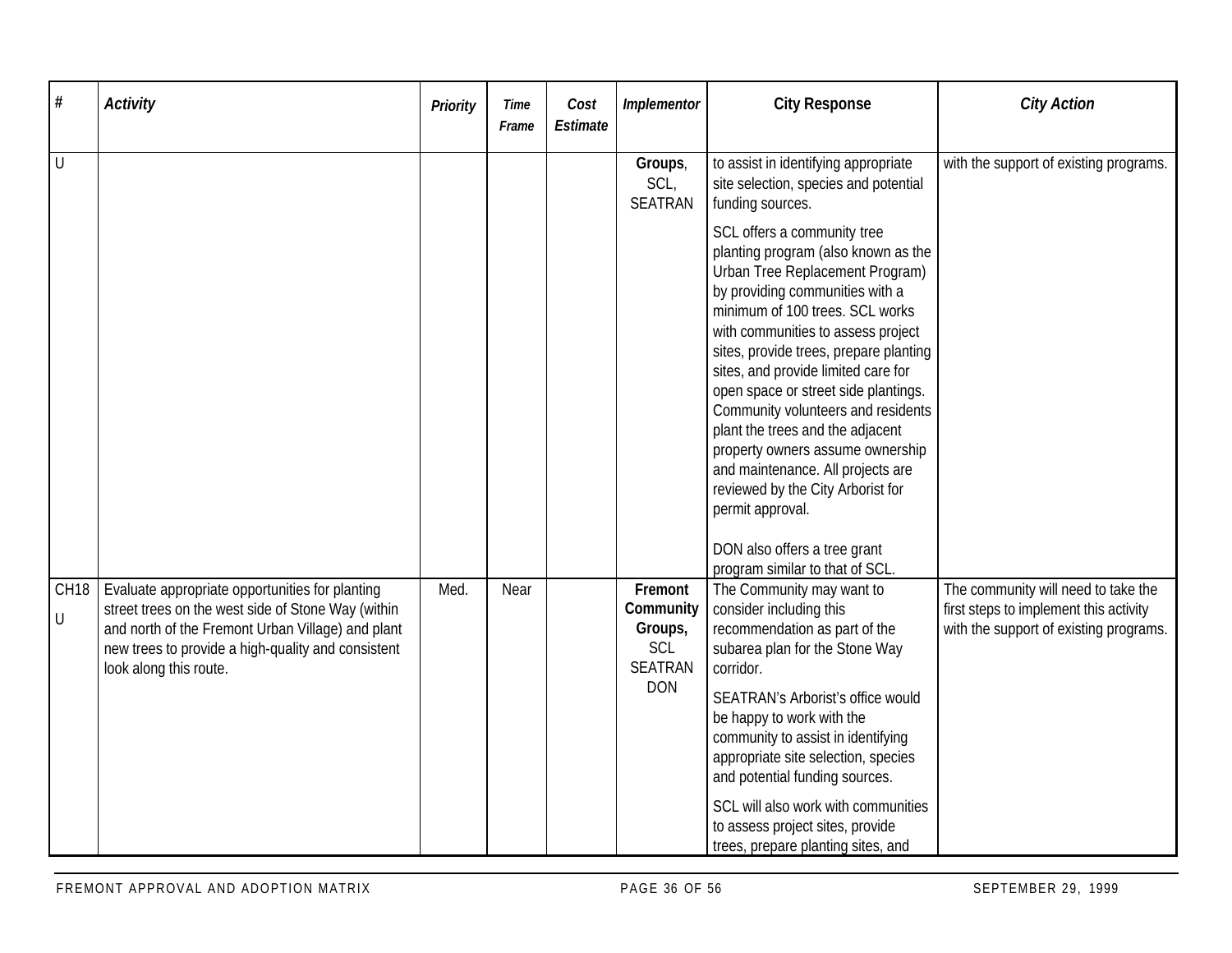| #                                    | <b>Activity</b>                                                                                                                                                                                                        | Priority | <b>Time</b><br>Frame | Cost<br><b>Estimate</b> | Implementor              | <b>City Response</b>                                                                                                                                                                                                                                                                                                                                | <b>City Action</b>                                                                                                                                                                                                                                                                                     |
|--------------------------------------|------------------------------------------------------------------------------------------------------------------------------------------------------------------------------------------------------------------------|----------|----------------------|-------------------------|--------------------------|-----------------------------------------------------------------------------------------------------------------------------------------------------------------------------------------------------------------------------------------------------------------------------------------------------------------------------------------------------|--------------------------------------------------------------------------------------------------------------------------------------------------------------------------------------------------------------------------------------------------------------------------------------------------------|
|                                      |                                                                                                                                                                                                                        |          |                      |                         |                          | provide limited care for open space<br>or street side plantings.<br>See response to CH17.                                                                                                                                                                                                                                                           |                                                                                                                                                                                                                                                                                                        |
| CH <sub>19</sub><br>$\mathsf F$      | Improve quality and frequency of maintenance of<br>Fremont's parks, P-patches, and open space<br>amenities. Provide for excellent and frequent<br>maintenance for new parks that are added to the<br>system.           | High     | Near                 |                         | <b>DPR</b>               | DPR maintains its properties to the<br>extent possible given the available<br>resources. Increased maintenance<br>will require increased resources.                                                                                                                                                                                                 | This activity will be part of the<br>Northwest Sector work program, and<br>will be considered as opportunities<br>arise.<br>The City considers the level of<br>maintenance of parks facilities as part<br>of the budget process, and will<br>consider this activity with the<br>assistance of the NDM. |
| CH <sub>20</sub><br>F                | Rehabilitate and open the small community building<br>in Ross Playfield to park and community uses.                                                                                                                    | Med.     | Mid                  |                         | <b>DPR</b>               | The North Division of DPR will<br>assist the community in exploring<br>the next steps and options for<br>community use. This project may be<br>implemented through an NMF grant<br>once the department and community<br>agree to appropriate uses and<br>design changes.                                                                            | DPR will work with the community to<br>implement this activity.                                                                                                                                                                                                                                        |
| LT1<br>F&U                           | Preserve Moderate Income Units - Provide funding<br>through the King County historic bond fund for<br>upgrades for historic structures. Fund typically<br>covers seismic, life safety, and ADA access<br>improvements. |          |                      |                         | OH,<br>King County.      | The Office of Housing is interested<br>in helping neighborhoods preserve<br>owner- and renter-occupied<br>'moderate-income "housing. OH<br>can assist the neighborhood in<br>developing programs to the extent<br>that City Affordability Policies permit,<br>and to the extent that rules<br>governing the use of specific fund<br>sources permit. | This activity will be part of the<br>Northwest Sector work program, and<br>will be considered as opportunities<br>arise.<br>OH will coordinate with King County<br>to explore this issue.                                                                                                              |
| LT <sub>2</sub><br>$\overline{\cup}$ | Study the opportunities and impacts of expanding<br>the existing pedestrian overlay zones to all<br>Neighborhood Commercial (NC) zones within the<br>Urban Village (new boundary). This will reduce                    |          |                      |                         | Community<br><b>DCLU</b> | DCLU will undertake this study in the<br>first quarter of 2001.                                                                                                                                                                                                                                                                                     | DCLU will undertake this study in the<br>first quarter of 2001.                                                                                                                                                                                                                                        |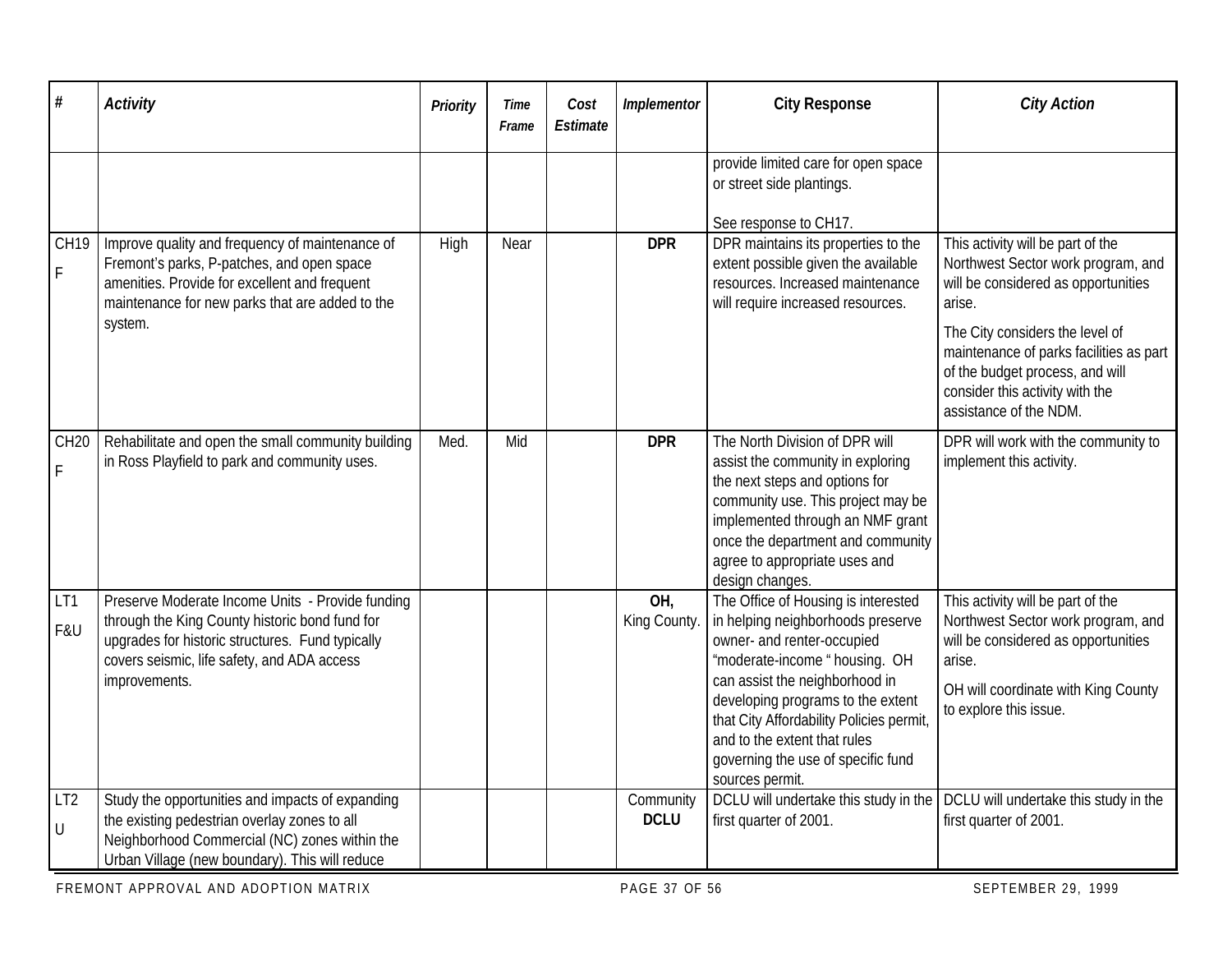| $\#$      | <b>Activity</b>                                                                                                                                                                                                                                                                                                                                                                                                                                                                                                                                                                                                                                                                                                                                                                                                                                                                                                                                                                                                                                                                                                                                                                                                                                                                                                                                                                                                                                                                                                                                    | Priority | Time<br>Frame | Cost<br>Estimate | Implementor               | <b>City Response</b>                                                                                                                                                                                                                                                                                                                                                                                                                                         | <b>City Action</b>                                                                                                                                                        |
|-----------|----------------------------------------------------------------------------------------------------------------------------------------------------------------------------------------------------------------------------------------------------------------------------------------------------------------------------------------------------------------------------------------------------------------------------------------------------------------------------------------------------------------------------------------------------------------------------------------------------------------------------------------------------------------------------------------------------------------------------------------------------------------------------------------------------------------------------------------------------------------------------------------------------------------------------------------------------------------------------------------------------------------------------------------------------------------------------------------------------------------------------------------------------------------------------------------------------------------------------------------------------------------------------------------------------------------------------------------------------------------------------------------------------------------------------------------------------------------------------------------------------------------------------------------------------|----------|---------------|------------------|---------------------------|--------------------------------------------------------------------------------------------------------------------------------------------------------------------------------------------------------------------------------------------------------------------------------------------------------------------------------------------------------------------------------------------------------------------------------------------------------------|---------------------------------------------------------------------------------------------------------------------------------------------------------------------------|
|           |                                                                                                                                                                                                                                                                                                                                                                                                                                                                                                                                                                                                                                                                                                                                                                                                                                                                                                                                                                                                                                                                                                                                                                                                                                                                                                                                                                                                                                                                                                                                                    |          |               |                  |                           |                                                                                                                                                                                                                                                                                                                                                                                                                                                              |                                                                                                                                                                           |
|           | existing parking requirements for commercial uses.                                                                                                                                                                                                                                                                                                                                                                                                                                                                                                                                                                                                                                                                                                                                                                                                                                                                                                                                                                                                                                                                                                                                                                                                                                                                                                                                                                                                                                                                                                 |          |               |                  |                           |                                                                                                                                                                                                                                                                                                                                                                                                                                                              |                                                                                                                                                                           |
| Housing   |                                                                                                                                                                                                                                                                                                                                                                                                                                                                                                                                                                                                                                                                                                                                                                                                                                                                                                                                                                                                                                                                                                                                                                                                                                                                                                                                                                                                                                                                                                                                                    |          |               |                  |                           |                                                                                                                                                                                                                                                                                                                                                                                                                                                              |                                                                                                                                                                           |
| H1<br>F&U | Prepare a Fremont Affordable Housing Plan that will<br>evaluate, but not be limited to, the following issue<br>areas:<br>• Consideration of the benefits and costs of various<br>methods to promote development of affordable<br>housing in Fremont, including mechanisms H1a<br>through H1e, and H1g;<br>· Impacts of specific potential changes in density<br>calculations on numbers of units possible in each<br>zone (LDT, L1, etc.) in Fremont;<br>· Impacts of specific potential changes in density<br>calculation on numbers of affordable housing units<br>in Fremont, including linkage of proposals to<br>specifically defined and binding affordability criteria;<br>and<br>• Potential mechanisms for ensuring mitigation for<br>adverse impacts of increased density, such as<br>linking increased density allowances to mandatory<br>and/or binding design review, increased parking<br>provisions and traffic congestion mitigation.<br>Through various community outreach efforts during<br>Phase I, the affordability of home prices and rents,<br>the speed of growth and development, space<br>utilization and density, artist live/work space, and<br>the future of building were identified as priority<br>housing issues for Fremont. Items H1a - H1g<br>(below) were intended as means to address these<br>issues. During the community validation process for<br>the neighborhood plan, a significant number of<br>community members responded to these items with<br>concerns about the potential impacts of additional | High     | Near          |                  | DCLU,<br>OH,<br>Community | DCLU & OH support this proposal<br>with specific comments in H1a -<br>H <sub>1g</sub><br>While DCLU & OH both support this<br>proposal, funding would need to be<br>identified. The community may want<br>to consider utilizing grant resources,<br>such as the NMF, to hire a<br>consultant and begin work on the<br>housing plan. OH can provide some<br>technical assistance and staff<br>support, within existing staffing, for<br>this planning effort. | The community will need to take the<br>first steps to implement this activity.<br>OH will provide technical support to<br>the community in implementing this<br>activity. |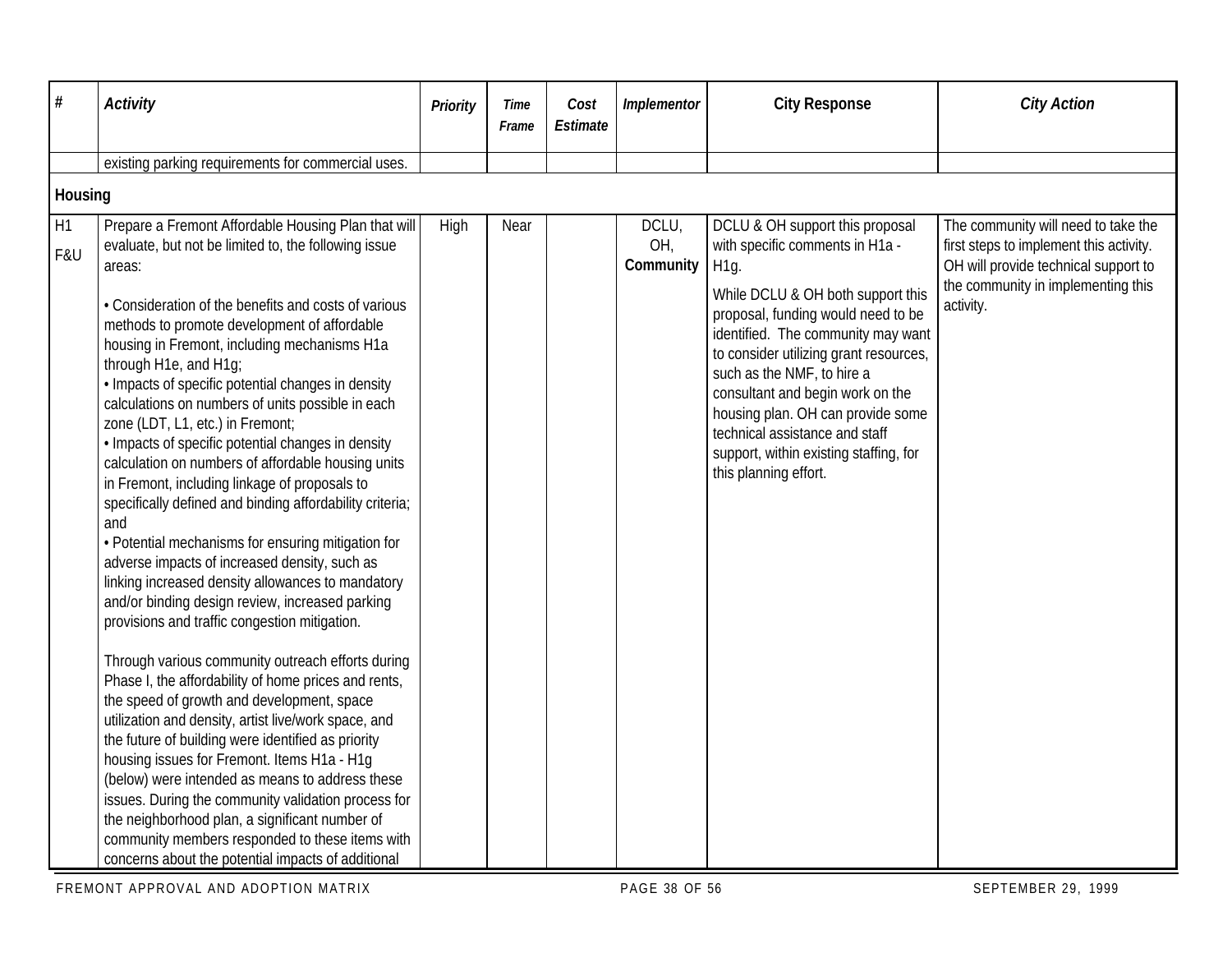| $\#$             | <b>Activity</b>                                                                                                                                                                                                                                                                                                                                                                                                                   | <b>Priority</b> | Time<br>Frame | Cost<br>Estimate | Implementor | <b>City Response</b>                                                                                                                                                                                                                                                                                                                                                                                                                                                                                                                                           | <b>City Action</b>                                                                                                                                                                                                                                                                                                            |  |  |  |  |  |
|------------------|-----------------------------------------------------------------------------------------------------------------------------------------------------------------------------------------------------------------------------------------------------------------------------------------------------------------------------------------------------------------------------------------------------------------------------------|-----------------|---------------|------------------|-------------|----------------------------------------------------------------------------------------------------------------------------------------------------------------------------------------------------------------------------------------------------------------------------------------------------------------------------------------------------------------------------------------------------------------------------------------------------------------------------------------------------------------------------------------------------------------|-------------------------------------------------------------------------------------------------------------------------------------------------------------------------------------------------------------------------------------------------------------------------------------------------------------------------------|--|--|--|--|--|
|                  | housing density in the neighborhood. The Fremont<br>Affordable Housing Plan is intended to address<br>community concerns about the impacts of additional<br>housing density as well as the need for affordable<br>housing.                                                                                                                                                                                                        |                 |               |                  |             |                                                                                                                                                                                                                                                                                                                                                                                                                                                                                                                                                                |                                                                                                                                                                                                                                                                                                                               |  |  |  |  |  |
|                  | The following are issues to be considered as part of Fremont Affordable Housing Plan. These are not intended to be discrete actions.                                                                                                                                                                                                                                                                                              |                 |               |                  |             |                                                                                                                                                                                                                                                                                                                                                                                                                                                                                                                                                                |                                                                                                                                                                                                                                                                                                                               |  |  |  |  |  |
| H <sub>1a</sub>  | A Detached Accessory Dwelling Unit (ADU) project<br>in accordance with the City of Seattle's proposed<br>Demonstration Program for Innovative Housing<br>should occur in the neighborhood.<br>Revise Seattle Land Use Code to allow detached<br>ADUs as "garage apartments" in single-family<br>zones, specific to the Fremont Urban Village and<br>Planning Area. Parking requirements will be the<br>same as for existing ADUs. |                 |               |                  | DCLU,<br>OH | See also the response to H1.<br>Following the evaluation of the<br>Demonstration Program, which is<br>expected in 2000, DCLU will work<br>with Fremont in the development of<br>the first code amendments to allow<br>this type of use and development.<br>OH looks forward to working with<br>Fremont and other neighborhoods<br>interested in adding affordable ADUs<br>in their neighborhood.                                                                                                                                                               | DCLU and OH will work with the<br>neighborhood to explore code<br>amendments and programs relating to<br>ADUs.<br>Any changes to requirements in the<br>overlapping planning areas between<br>Fremont and Wallingford will have to<br>be looked at closely since the plans<br>speak about ADUs in very different<br>language. |  |  |  |  |  |
| H <sub>1</sub> p | Use residential "small lots" in multifamily zones to<br>allow cottage development with density limit<br>incentives to promote affordable housing<br>conditioned on a design review process.                                                                                                                                                                                                                                       |                 |               |                  | <b>DCLU</b> | See also the response to H1.<br>Cottage housing is permitted in<br>Lowrise zones, and unit subdivisions<br>to allow ownership of the house and<br>lot are also permitted.<br>The Housing Production Ordinance,<br>passed in the 4 <sup>th</sup> quarter 1998,<br>provided for rounding up in density<br>calculations.<br>DCLU will be working to refine the<br>Residential Small Lot zones (RSL)<br>later this year, to make it work better<br>for the neighborhoods that want to<br>apply it. When the neighborhood is<br>ready to pursue a rezone, DCLU will | This activity will be part of the<br>Northwest Sector work program, and<br>will be considered as opportunities<br>arise.                                                                                                                                                                                                      |  |  |  |  |  |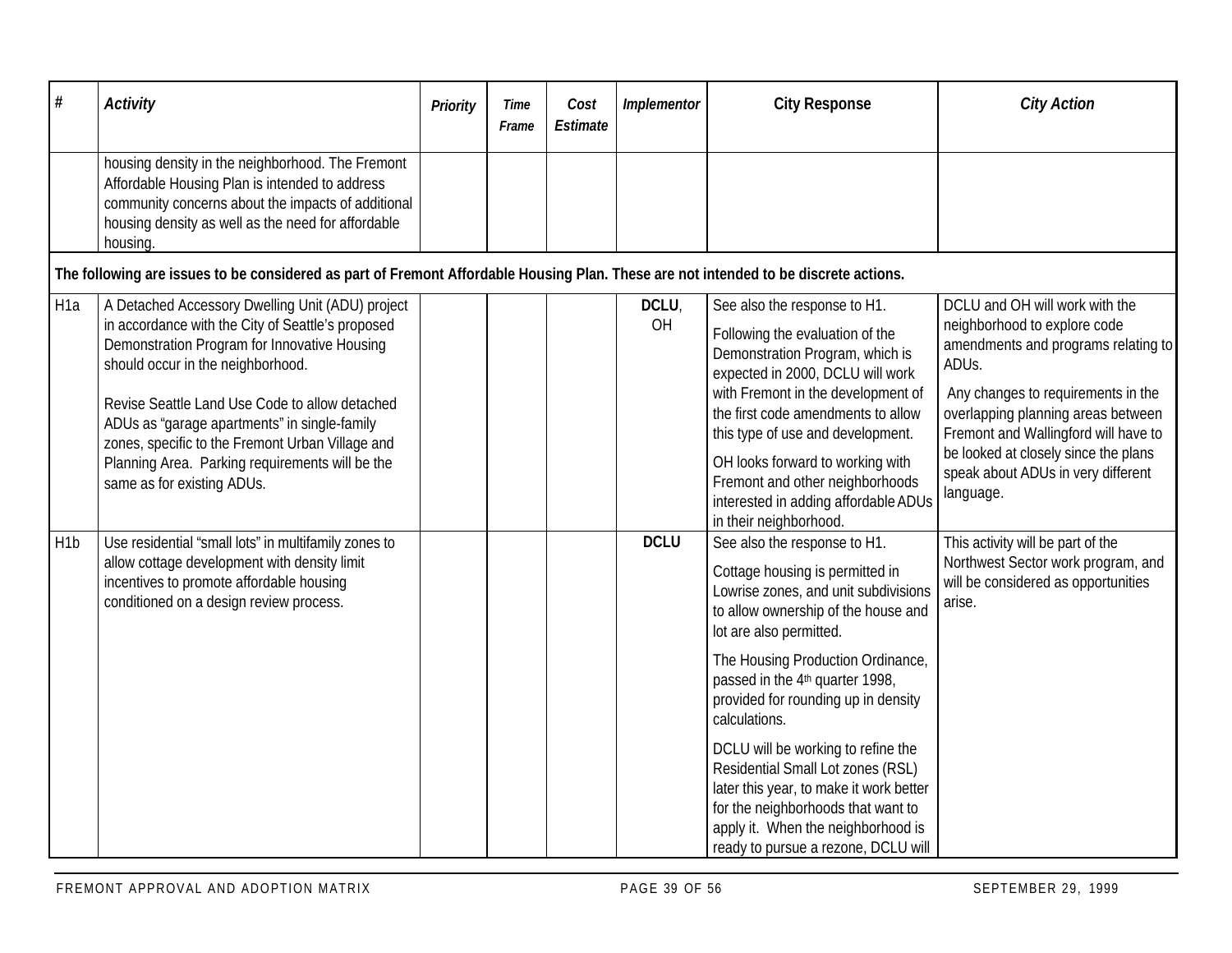| $\#$            | <b>Activity</b>                                                                                                                                                                                                                                                                                                                                                                                                                  | Priority | Time<br>Frame | Cost<br>Estimate | Implementor | <b>City Response</b>                                                                                                                                                                                                                                                                                                                                                                                                                                                                                                                                                                                                                                                                                                 | <b>City Action</b>                                                                                                                                                                                                     |
|-----------------|----------------------------------------------------------------------------------------------------------------------------------------------------------------------------------------------------------------------------------------------------------------------------------------------------------------------------------------------------------------------------------------------------------------------------------|----------|---------------|------------------|-------------|----------------------------------------------------------------------------------------------------------------------------------------------------------------------------------------------------------------------------------------------------------------------------------------------------------------------------------------------------------------------------------------------------------------------------------------------------------------------------------------------------------------------------------------------------------------------------------------------------------------------------------------------------------------------------------------------------------------------|------------------------------------------------------------------------------------------------------------------------------------------------------------------------------------------------------------------------|
|                 |                                                                                                                                                                                                                                                                                                                                                                                                                                  |          |               |                  |             | work with the neighborhood to do<br>the necessary rezones with the<br>revised RSL.                                                                                                                                                                                                                                                                                                                                                                                                                                                                                                                                                                                                                                   |                                                                                                                                                                                                                        |
| H <sub>1c</sub> | Create an overlay zone within the Urban Village and<br>develop artist live/work studios.<br>City should fund development of artist live/work<br>studios within this zone.<br>This program would build upon experience and<br>success of a pilot project to create spaces in<br>abandoned structures.<br>Extend the work of the Community Housing Trust to<br>develop live/work space contingent upon results of<br>pilot project |          |               |                  | DCLU.<br>OH | Rising land prices in the Fremont<br>area would make this type of pilot<br>project a challenge, combined with<br>the fact that industrial sites in<br>Fremont are still highly desirable for<br>industrial type uses. Artist live/work<br>housing could be eligible to apply for<br>existing housing capital funds, but<br>there are no additional funds<br>allocated for this type of project.<br>Home occupations in single family<br>zones are permitted although tightly<br>regulated. In Industrial zones,<br>artists' studios/dwellings are<br>permitted in existing buildings by<br>conditional use. And in commercial<br>zones, live/work units can be<br>established where residential uses<br>are allowed. | This activity will be part of the<br>Northwest Sector work program, and<br>will be considered as opportunities<br>arise.                                                                                               |
| H <sub>1d</sub> | Use 'rounding up" of L1, L2, and L3 zones in<br>Fremont for density calculations to allow more units<br>per acre, to promote the construction of affordable<br>townhomes in Fremont.                                                                                                                                                                                                                                             |          |               |                  | DCLU,<br>OH | See also the response to H1.<br>OH is interested in participating in<br>the feasibility analysis of affordable<br>housing units in a variety of land use<br>zones. Depending on land use<br>regulations, units may be more or<br>less affordable.<br>See H1b for information on the<br>density calculations.                                                                                                                                                                                                                                                                                                                                                                                                         | This activity has already been<br>implemented through the passage of<br>the Housing Production Ordinance,<br>passed in the 4 <sup>th</sup> quarter 1998, which<br>provided for rounding up in density<br>calculations. |
| H <sub>1e</sub> | Revision of L1 and LDT (multifamily) zoning codes<br>to encourage small lot development, creation of<br>small houses behind existing structures, and                                                                                                                                                                                                                                                                             |          |               |                  | <b>DCLU</b> | See also the response to H1.<br>DCLU supports this concept. The                                                                                                                                                                                                                                                                                                                                                                                                                                                                                                                                                                                                                                                      | This activity has already been<br>implemented in part through the<br>passage of the Housing Production                                                                                                                 |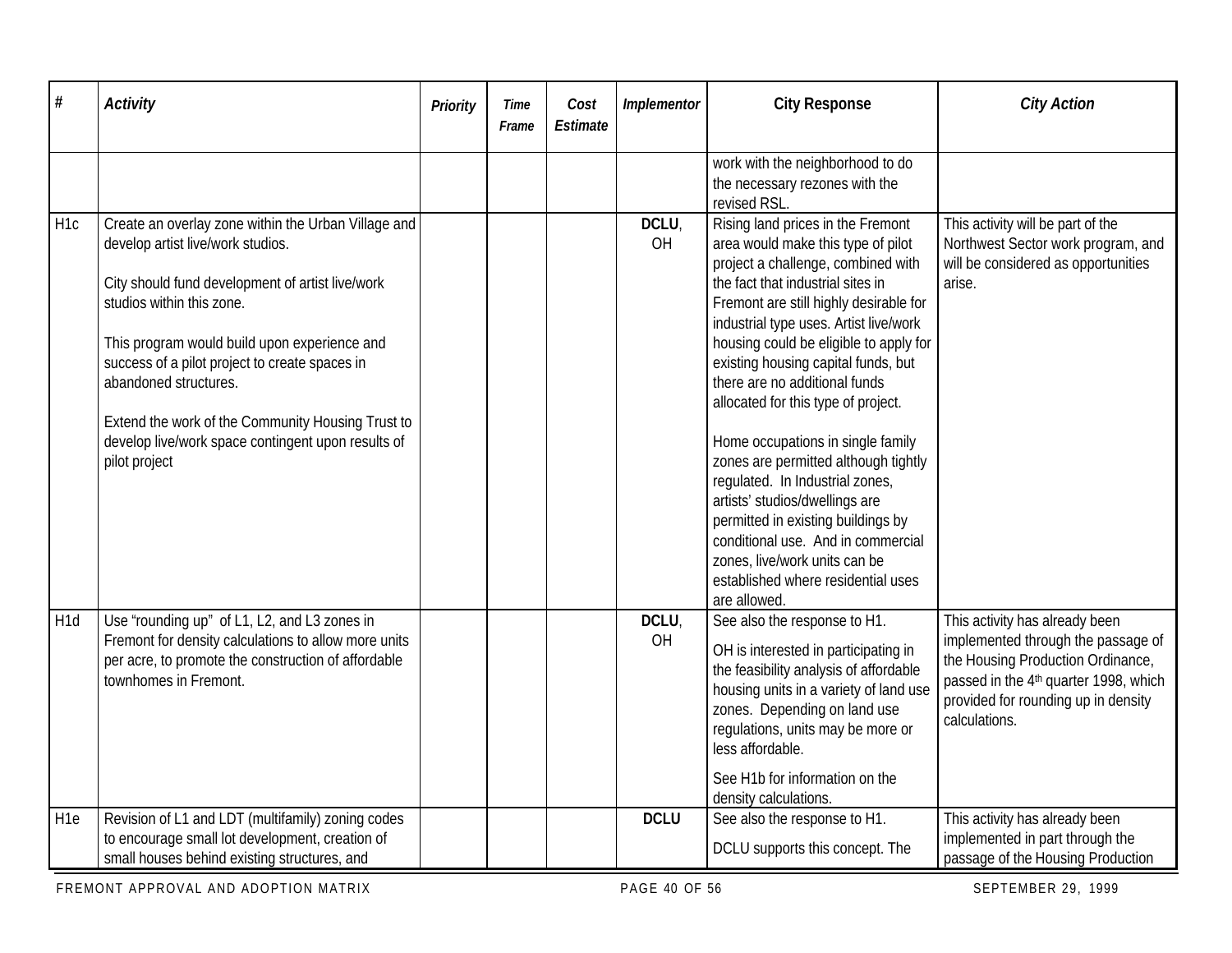| #               | <b>Activity</b>                                                                                                                                                                                                                                                                                                                                                                                                                                                                                                                                                                                                                                                                                                                                            | Priority | <b>Time</b><br>Frame | Cost<br>Estimate | Implementor          | <b>City Response</b>                                                                                                                                                                                                                                                                                                                                            | <b>City Action</b>                                                                                                                                               |
|-----------------|------------------------------------------------------------------------------------------------------------------------------------------------------------------------------------------------------------------------------------------------------------------------------------------------------------------------------------------------------------------------------------------------------------------------------------------------------------------------------------------------------------------------------------------------------------------------------------------------------------------------------------------------------------------------------------------------------------------------------------------------------------|----------|----------------------|------------------|----------------------|-----------------------------------------------------------------------------------------------------------------------------------------------------------------------------------------------------------------------------------------------------------------------------------------------------------------------------------------------------------------|------------------------------------------------------------------------------------------------------------------------------------------------------------------|
|                 | retention of existing multifamily housing by allowing<br>greater density than currently permitted in low-<br>density multifamily residential areas.                                                                                                                                                                                                                                                                                                                                                                                                                                                                                                                                                                                                        |          |                      |                  |                      | Housing Production Ordinance,<br>passed in the 4 <sup>th</sup> quarter 1998,<br>provided for rounding up in density<br>calculations.                                                                                                                                                                                                                            | Ordinance, passed in the 4th quarter<br>1998. DCLU and OH are willing to<br>discuss steps that would further<br>implement this activity.                         |
| H <sub>1f</sub> | A physical inventory of Fremont housing to identify<br>important attributes.<br>Inventory to identify:<br>Sites available for redevelopment;<br>$\bullet$<br>Buildings to be preserved;<br>$\bullet$<br>Loft/industrial buildings for adaptive reuse for<br>$\bullet$<br>live/work studios:<br>Buildings in need of major repair;<br>$\bullet$<br>Underutilized buildings; and<br>$\bullet$<br>All buildings suitable for families with children,<br>$\bullet$<br>with specific attention to the amount of usable<br>yard space available.<br>Inventory would be completed by consultant,<br>Concurrent with Historic Buildings and Abandoned<br><b>Buildings Surveys.</b><br>Inventory would include single family zone and<br>structures as appropriate. |          |                      |                  | Community<br>DON/OUC | See also the response to H1.<br>This is a community based activity.<br>OH will provide technical support to<br>the neighborhood in the endeavor. If<br>this is completed concurrent with<br>other housing inventories, OUC may<br>also be able to offer technical<br>assistance.                                                                                | The Community will need to take the<br>lead on this activity. OH & OUC will<br>provide technical support.                                                        |
| H <sub>1q</sub> | Revision of Land Use Code to allow duplex<br>development on corner lots 5000 sq ft or greater in<br>single-family zones to promote affordable housing.                                                                                                                                                                                                                                                                                                                                                                                                                                                                                                                                                                                                     |          |                      |                  | DCLU,<br>OH          | See also the response to H1.<br>DCLU supports this and will suggest<br>to Council that this concept be tried<br>in the second round Demonstration<br>Ordinance expected to be developed<br>soon after the evaluation of the first<br>round Demonstration Program. The<br>evaluation is expected to conclude in<br>2000.<br>OH is interested in participating in | DCLU will take the next steps to<br>include this recommendation in the<br>second round Demonstration<br>Ordinance which is expected to be<br>considered in 2000. |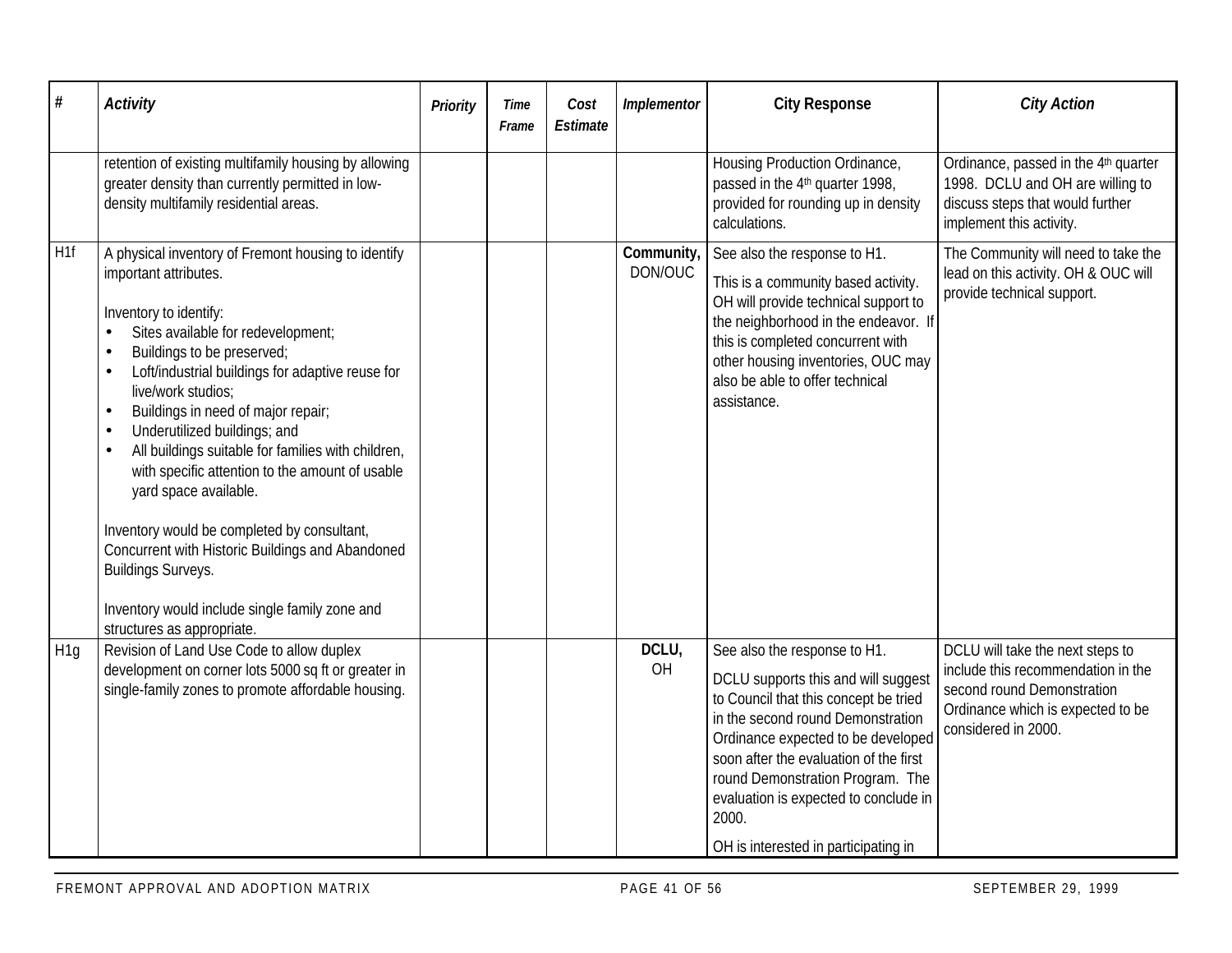| $\#$                  | <b>Activity</b>                                                                                                                                                                                                                                                                                                                                                                                                                                                                                                                                                                                                                                                                                                                                         | <b>Priority</b> | Time<br>Frame | Cost<br>Estimate | Implementor                                                                           | <b>City Response</b>                                                                                                                                                                                                                                                                                                                                                                                                                                                                                                                                                     | <b>City Action</b>                                                                                                                                                     |
|-----------------------|---------------------------------------------------------------------------------------------------------------------------------------------------------------------------------------------------------------------------------------------------------------------------------------------------------------------------------------------------------------------------------------------------------------------------------------------------------------------------------------------------------------------------------------------------------------------------------------------------------------------------------------------------------------------------------------------------------------------------------------------------------|-----------------|---------------|------------------|---------------------------------------------------------------------------------------|--------------------------------------------------------------------------------------------------------------------------------------------------------------------------------------------------------------------------------------------------------------------------------------------------------------------------------------------------------------------------------------------------------------------------------------------------------------------------------------------------------------------------------------------------------------------------|------------------------------------------------------------------------------------------------------------------------------------------------------------------------|
|                       |                                                                                                                                                                                                                                                                                                                                                                                                                                                                                                                                                                                                                                                                                                                                                         |                 |               |                  |                                                                                       | this proposed change. OH will<br>conduct a feasibility analysis for<br>affordable housing units which is a<br>key to the success of this proposed<br>land use change.                                                                                                                                                                                                                                                                                                                                                                                                    |                                                                                                                                                                        |
| H2<br>F&U             | Promote the establishment of an "Affordable<br>Housing Advocacy Group/Community Land Trust"<br>that will work to create additional affordable housing<br>in Fremont.<br>This will be a new combined land trust and<br>affordable housing advocacy (501(c)3 or PDA non-<br>profit) organization. Support will be sought from the<br>City of Seattle in the form of possible operational<br>funding and public land partnerships.<br>The first actions of the Fremont Affordable Housing<br>Advocacy Group/Community Land Trust will be<br>based on the acquisition and use of public lands to<br>provide affordable housing in the Fremont Urban<br>Village. The Affordable Housing/Land Trust also<br>will perform an affordable housing advocacy role. | High            | Near          |                  | Fremont<br>Community<br>Groups,<br><b>New</b><br>Community<br>Housing<br>Trust,<br>OH | This is primarily a community based<br>activity. The Office of Housing is<br>interested in participating in the<br>feasibility analysis of affordable<br>housing units in a variety of<br>circumstances and development<br>models. OH can also offer technical<br>support to the community. There are<br>existing non-profit agencies that<br>might be able to do this and avoid<br>the time and expense required to<br>establish a new non-profit. At this<br>time the City has no funds available<br>to support the creation of any<br>additional non-profit agencies. | The community will need to take the<br>lead on this activity. OH will provide<br>technical support.                                                                    |
| H <sub>3</sub><br>F&U | Apply the "Community Land Trust" concept to<br>unused or underutilized houses and apartments -<br>purchase these for rehabilitation by Trust; this<br>concept is similar to the Capitol Hill Housing<br>Improvement Program (CHHIP).                                                                                                                                                                                                                                                                                                                                                                                                                                                                                                                    | High            | Mid           |                  | <b>New</b><br>Community<br>Housing<br><b>Trust</b>                                    | This is primarily a community based<br>activity. OH has a variety of single<br>family and multifamily housing<br>assistance programs for both home<br>owners and renters which may be<br>available in the Fremont<br>neighborhood.<br>The NW Neighborhood<br>Development Manager can assist<br>the neighborhood in determining the<br>next steps for moving this concept<br>forward.                                                                                                                                                                                     | The community will need to take the<br>lead on this activity with assistance<br>from the NW Neighborhood<br>Development Manager. OH will<br>provide technical support. |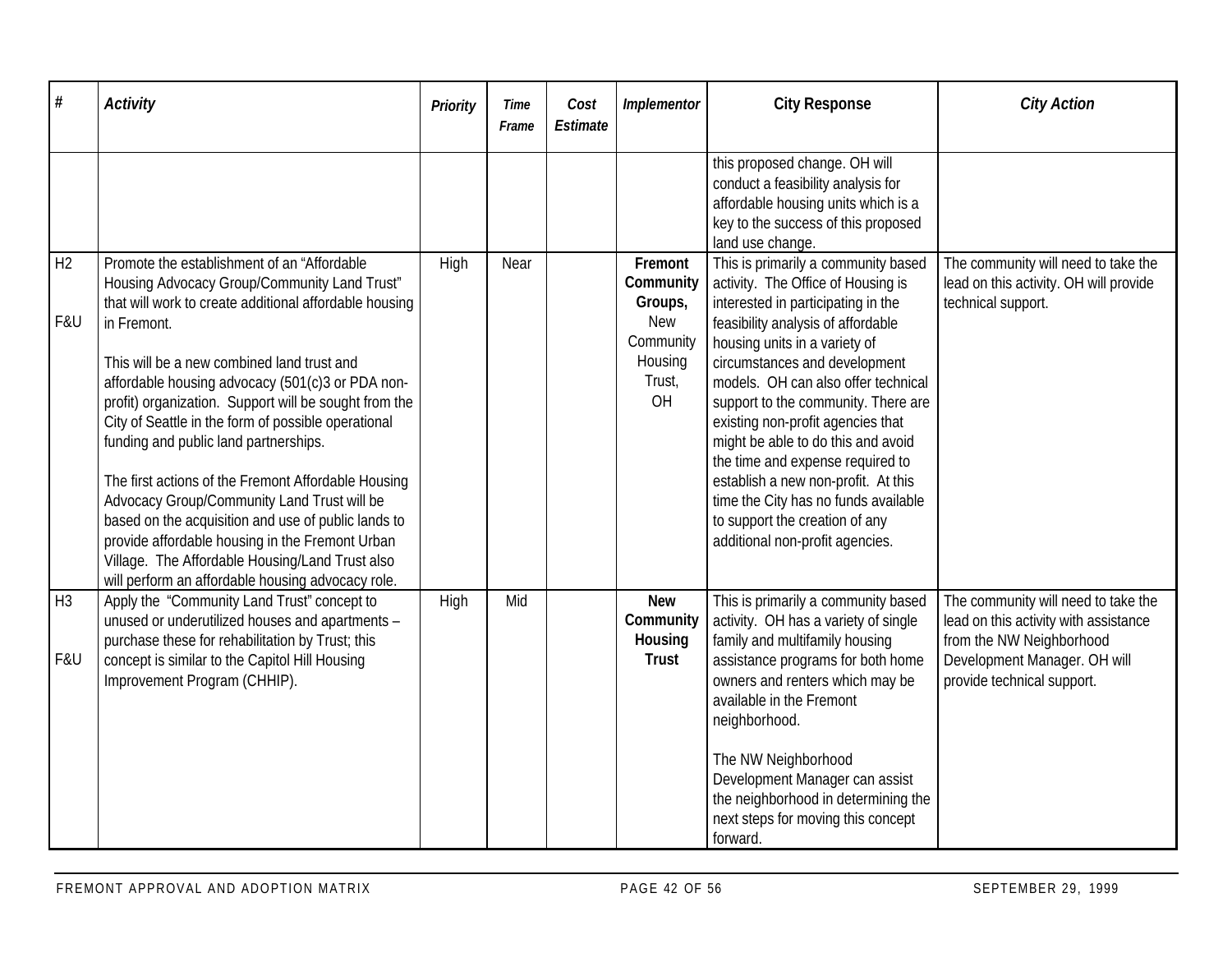| $\#$                  | <b>Activity</b>                                                                                                                                                                                                                                                                                                                                                                                             | Priority | Time<br>Frame | Cost<br>Estimate | Implementor                                        | <b>City Response</b>                                                                                                                                                                                                                                                                                                                                                                                                              | <b>City Action</b>                                                                                                                                                     |
|-----------------------|-------------------------------------------------------------------------------------------------------------------------------------------------------------------------------------------------------------------------------------------------------------------------------------------------------------------------------------------------------------------------------------------------------------|----------|---------------|------------------|----------------------------------------------------|-----------------------------------------------------------------------------------------------------------------------------------------------------------------------------------------------------------------------------------------------------------------------------------------------------------------------------------------------------------------------------------------------------------------------------------|------------------------------------------------------------------------------------------------------------------------------------------------------------------------|
| H4<br>F&U             | Create a neighborhood fund to capture land value<br>increases on redevelopment sites. Allow funds to<br>land write-downs, decreasing projected<br>development costs.<br>(1) City would create a fund which would be<br>managed by the non-profit (Land Trust/affordable<br>housing organization).<br>(2) City/non-profit buys and sells homes with<br>proviso on future use and sales, etc.                 | Med.     | Mid           |                  | <b>New</b><br>Community<br>Housing<br><b>Trust</b> | This is primarily a community based<br>activity. OH can also offer technical<br>support to the community.<br>The NW Neighborhood<br>Development Manager can assist<br>the neighborhood in determining the<br>next steps for moving this concept<br>forward.                                                                                                                                                                       | The community will need to take the<br>lead on this activity with assistance<br>from the NW Neighborhood<br>Development Manager. OH will<br>provide technical support. |
| H <sub>5</sub><br>F&U | Undertake a pilot land trust project to acquire for<br>reuse, unused or underutilized structure(s) in<br>Industrial Buffer or Commercial zones for use as<br>artist live/work spaces. Would require identification<br>of appropriate site(s) and purchase for program.<br>Criteria for "artist" and "Artist Live/Work<br>Space/Residence" definitions would be required<br>prior to program implementation. | High     | Mid           |                  | <b>New</b><br>Community<br>Housing<br>Trust,<br>OH | This is primarily a community based<br>activity. The City's OH has been<br>involved in the funding of artist<br>live/work projects in Downtown<br>neighborhoods and may be of some<br>assistance in Fremont as well.<br>The NW Neighborhood<br>Development Manager can assist<br>the neighborhood in determining the<br>next steps for moving this concept<br>forward.                                                            | The Community will need to take the<br>lead on this activity with assistance<br>from the NW Neighborhood<br>Development Manager. OH can<br>provide technical support.  |
| H <sub>6</sub><br>F&U | Expand funding for rehabilitation (REACH) Program<br>in Fremont for low-interest loans. Include studio<br>upgrades.<br>Expand existing REACH program or initiate new<br>funding source(s).                                                                                                                                                                                                                  | Med.     | Mid           |                  | OH                                                 | Currently, the City's Office of<br>Housing rehabilitation funds are for<br>single family units which are owner<br>occupied and for multifamily units<br>which are renter occupied. Both<br>funding types are available in the<br>Fremont neighborhood. The City is<br>evaluating the use of REACH funds<br>for renter-occupied single family<br>homes. OH will propose<br>restructuring of the program to the<br>Council in 1999. | OH will submit proposed restructuring<br>of the REACH program to the council<br>in 1999 which may provide<br>opportunities to further implement this<br>activity.      |
| H <sub>7</sub>        | Identify artist studio spaces in Fremont concurrent<br>with Historic Survey and Vacant Buildings Survey.                                                                                                                                                                                                                                                                                                    | Med.     | Mid           |                  | Fremont<br>Community                               | This is a community based activity.<br>If this is completed concurrent with                                                                                                                                                                                                                                                                                                                                                       | The Community will need to take the<br>lead on this activity. OUC will provide                                                                                         |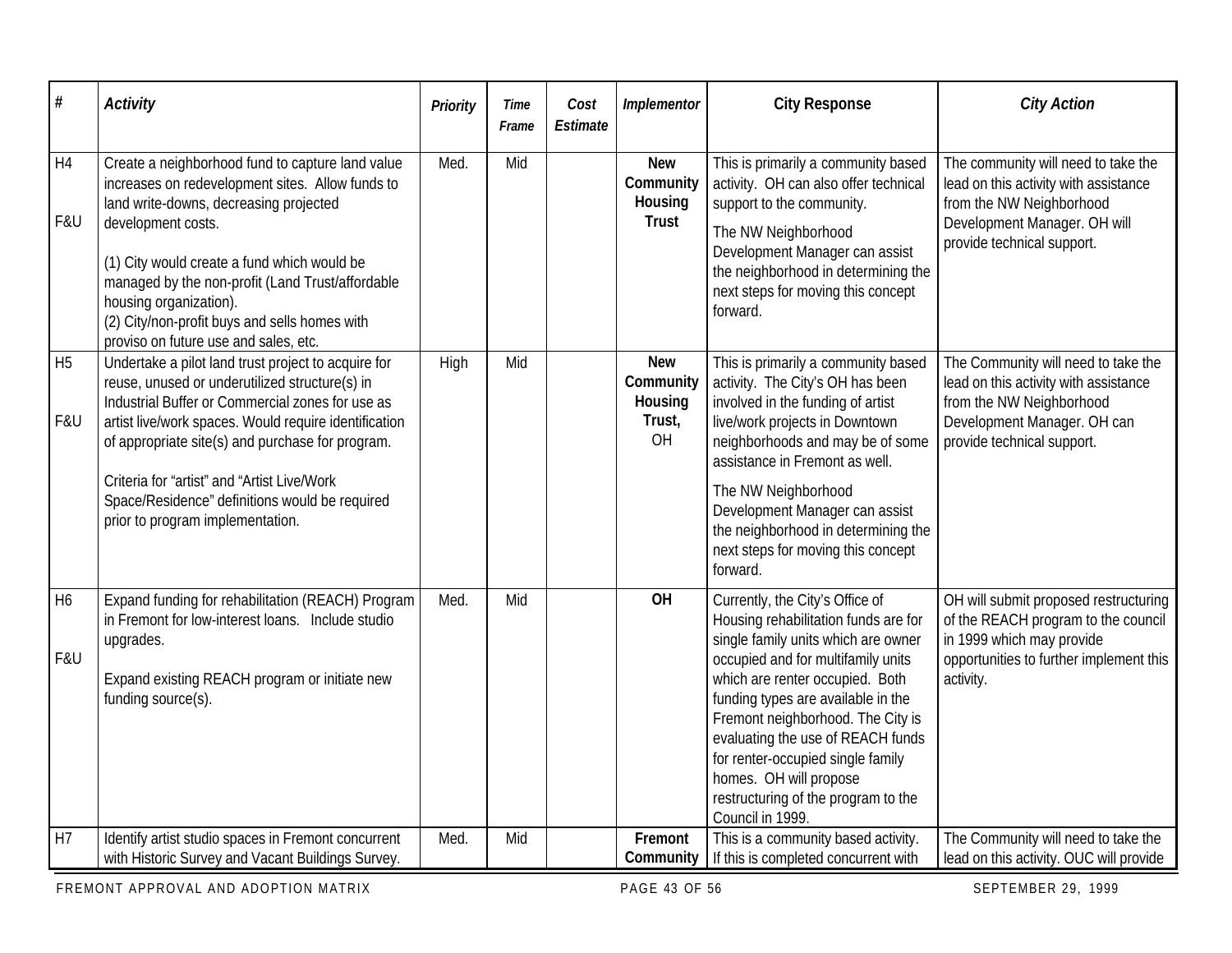| #                      | <b>Activity</b>                                                                                                                                                                                                                        | Priority | Time<br>Frame | Cost<br>Estimate | Implementor                                         | <b>City Response</b>                                                                                                                                                                                                                                                                                                                                                                                                                                                                                                     | <b>City Action</b>                                                                                                                                                                                |
|------------------------|----------------------------------------------------------------------------------------------------------------------------------------------------------------------------------------------------------------------------------------|----------|---------------|------------------|-----------------------------------------------------|--------------------------------------------------------------------------------------------------------------------------------------------------------------------------------------------------------------------------------------------------------------------------------------------------------------------------------------------------------------------------------------------------------------------------------------------------------------------------------------------------------------------------|---------------------------------------------------------------------------------------------------------------------------------------------------------------------------------------------------|
| F&U                    |                                                                                                                                                                                                                                        |          |               |                  | Groups,<br>DON/OUC<br>Community<br>Housing<br>Trust | other housing inventories, OUC may<br>be able to offer technical assistance.                                                                                                                                                                                                                                                                                                                                                                                                                                             | technical support if this inventory is<br>done concurrently with other<br>inventories.                                                                                                            |
| H <sub>8</sub><br>F&U  | Create a registry that matches artists with<br>building/housing opportunities. City should fund<br>Fremont Arts Council to administer program.                                                                                         | High     | Near          |                  | Fremont<br>Arts<br>Council,<br>SAC,<br>OH           | This is a community based activity.<br>The City does not have funding for<br>this activity; however, the<br>neighborhood could apply for grant<br>funds, such as the NMF.                                                                                                                                                                                                                                                                                                                                                | The Community will need to take the<br>lead on this activity. SAC and OH can<br>provide technical support                                                                                         |
| H <sub>9</sub><br>F&U  | Create a registry similar to King County's "Artists<br>Made Building Parts" Registry of artists whose work<br>requires industrial studio space. Facilitate<br>compliance with DCLU's ordinance allowing<br>live/work space.            | High     | Near          |                  | Fremont<br><b>Arts</b><br>Council,<br>SAC,<br>OH    | This is a community based activity.                                                                                                                                                                                                                                                                                                                                                                                                                                                                                      | The Community will need to take the<br>lead on this activity. SAC and OH can<br>provide technical support. The City<br>will sponsor a conference on artist<br>live/work space in October of 1999. |
| H <sub>10</sub><br>F&U | Research development of a historic housing district<br>in Fremont and provide building code relief for<br>historic residential structures. Could include parking<br>requirements, access requirements, energy code<br>compliance, etc. |          |               |                  | Community<br><b>DCLU</b><br>DON/OUC                 | With assistance from the NW<br>Neighborhood Development<br>Manager, the neighborhood should<br>contact the Landmarks Preservation<br>Board to explore the next steps to<br>implement this activity. The City is<br>also developing a Conservation<br>District Strategy in response to<br>neighborhood concerns over historic<br>preservation expressed through the<br>neighborhood plans. The NW<br>Neighborhood Development<br>Manager can assist the<br>neighborhood in getting involved in<br>this policy discussion. | This activity will be part of the<br>Northwest Sector work program.                                                                                                                               |
|                        | Transportation                                                                                                                                                                                                                         |          |               |                  |                                                     |                                                                                                                                                                                                                                                                                                                                                                                                                                                                                                                          |                                                                                                                                                                                                   |
| T1                     | Improve Stone Way pedestrian crossings and<br>transit facilities:                                                                                                                                                                      | High     | Near          |                  | <b>SEATRAN</b><br><b>METRO</b>                      | In general, the City supports<br>pedestrian and transit facility                                                                                                                                                                                                                                                                                                                                                                                                                                                         | 1. Existing crosswalks will be<br>repainted as resources allow. After                                                                                                                             |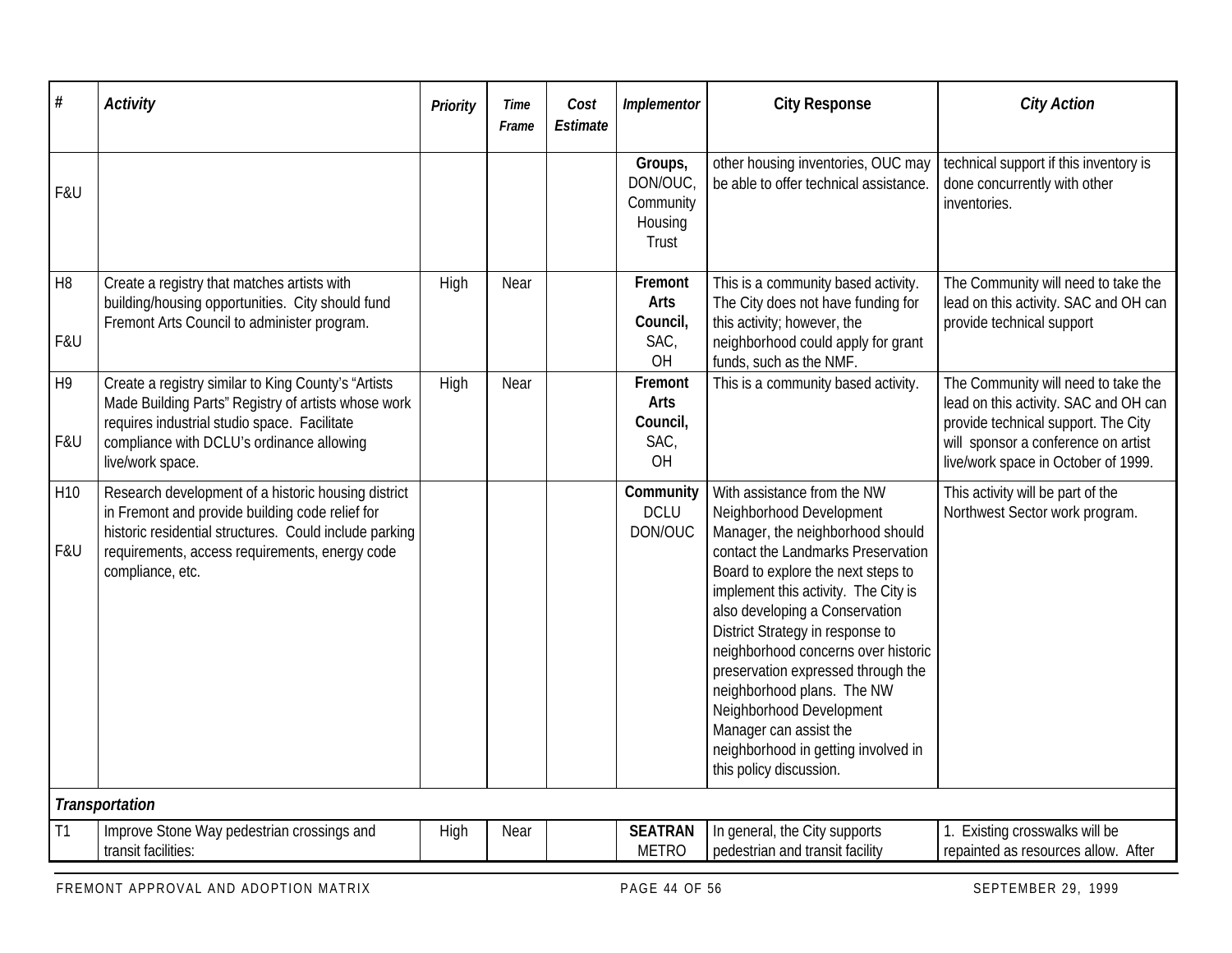| $\#$ | <b>Activity</b>                                                                                                                                                                                                                                                                | Priority | Time<br>Frame | Cost<br>Estimate | Implementor | <b>City Response</b>                                                                                                                                                                                                                                                                                                                                                                                                                                                                                                                                                                                                                                                                                                                                                                                                                                                                                                                                                  | <b>City Action</b>                                                                                                                                                                                                                                                                                                                                                                                                                                                                                                                                                                                                                                                                                                                                                                                                                                                                                                                                                                                                                                                                                                                                                                                                                                         |
|------|--------------------------------------------------------------------------------------------------------------------------------------------------------------------------------------------------------------------------------------------------------------------------------|----------|---------------|------------------|-------------|-----------------------------------------------------------------------------------------------------------------------------------------------------------------------------------------------------------------------------------------------------------------------------------------------------------------------------------------------------------------------------------------------------------------------------------------------------------------------------------------------------------------------------------------------------------------------------------------------------------------------------------------------------------------------------------------------------------------------------------------------------------------------------------------------------------------------------------------------------------------------------------------------------------------------------------------------------------------------|------------------------------------------------------------------------------------------------------------------------------------------------------------------------------------------------------------------------------------------------------------------------------------------------------------------------------------------------------------------------------------------------------------------------------------------------------------------------------------------------------------------------------------------------------------------------------------------------------------------------------------------------------------------------------------------------------------------------------------------------------------------------------------------------------------------------------------------------------------------------------------------------------------------------------------------------------------------------------------------------------------------------------------------------------------------------------------------------------------------------------------------------------------------------------------------------------------------------------------------------------------|
| F    | Paint crosswalks:<br>1.<br>2.<br>Identify opportunities for consolidating or<br>relocating bus stops;<br>Identify locations where shelters are needed;<br>3.<br>4.<br>Identify locations for curb ramps, pedestrian<br>signals, and pedestrian safety devices at<br>crossings. |          |               |                  |             | improvements on Stone Way.<br>As funding allows, SEATRAN is<br>converting all crosswalks to<br>Thermoplastic ladder style<br>crosswalks. The community will<br>need to identify locations where<br>they are requesting new<br>crosswalks. SEATRAN will<br>evaluate these locations once<br>the crosswalk policy is revised/<br>adopted. See CH6.<br>SEATRAN is willing to work<br>with Metro on this activity. The<br>City will forward this transit<br>request to KC Metro on the<br>community's behalf.<br>The City will forward this transit<br>request to KC Metro on the<br>community's behalf.<br>SEATRAN has a program to<br>install curb ramps. The<br>Community will need to identify<br>priority locations. SEATRAN<br>will include these locations into<br>the program over the next few<br>years.<br>The Community will need to<br>identify locations where they<br>are recommending pedestrian<br>signals. SEATRAN can then<br>evaluate these locations. | policy changes are considered<br>through Policy Docket review of<br>crosswalk policy (see CH6) and the<br>completion of the circulation study,<br>SEATRAN will evaluate painting new<br>crosswalks along Stone Way.<br>2. SPO, SEATRAN and DON will<br>review the transit service requests<br>and transit stop improvements<br>identified in the neighborhood plans<br>and integrate those requested<br>improvements into the work being<br>done under Strategy T4 "Establish<br>and Implement Transit Service<br>Priorities" in the City's Transportation<br>Strategic Plan (TSP). The Executive<br>will report to the City Council<br>Transportation Committee on its<br>progress on Strategy T4 as part of its<br>ongoing reporting requirements on<br>the TSP. When this work is<br>completed, the executive will forward<br>this and related transit requests to<br>King County Metro on the<br>community's behalf. The executive<br>will also report to the Neighborhoods,<br>Growth Planning and Civic<br>Engagement Committee.<br>3. See #2<br>4. The community will need to take<br>the first steps to implement this<br>activity by identifying priority facilities<br>and locations. This activity will be<br>part of the Northwest Sector work |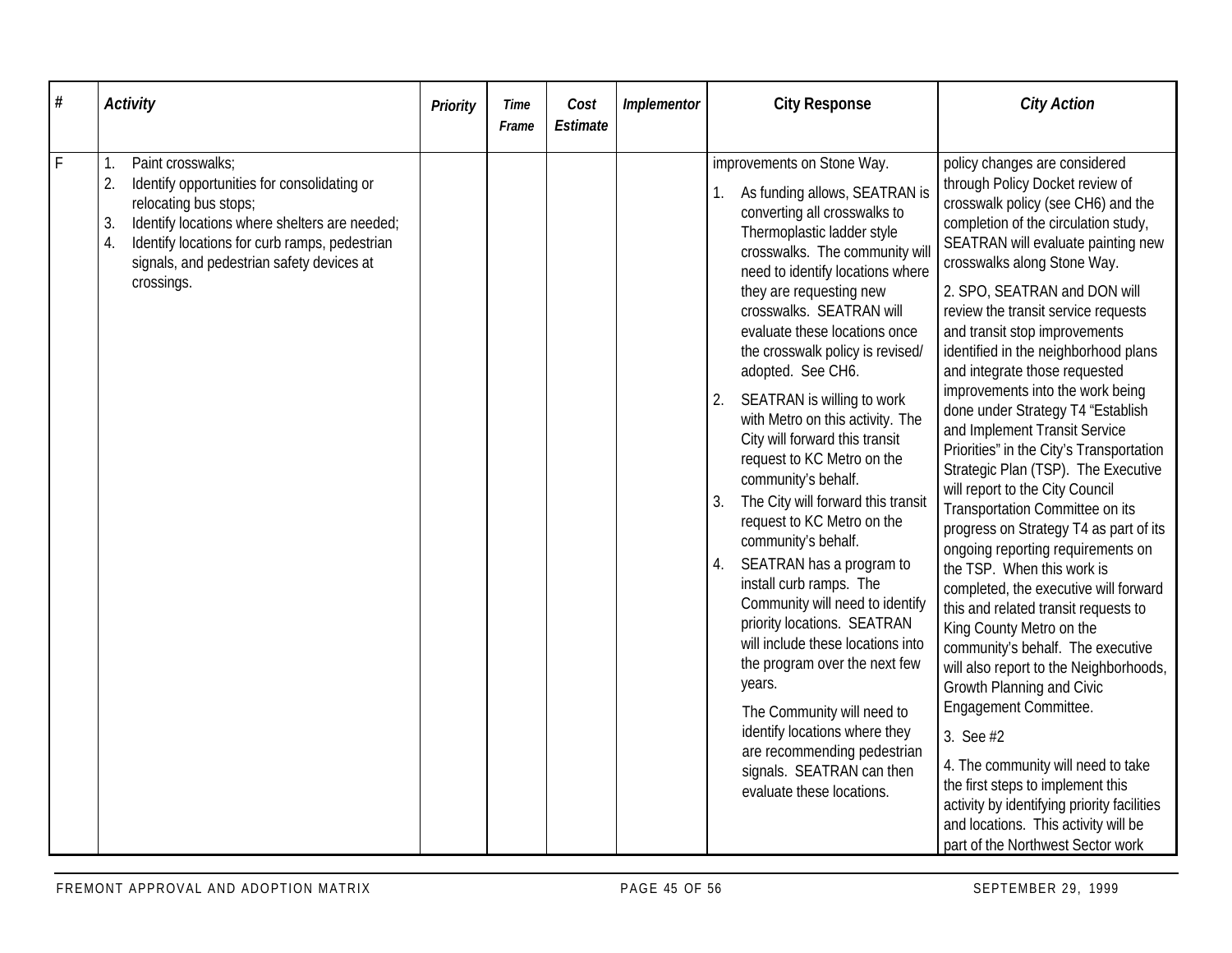| #                                | <b>Activity</b>                                                                                                                                                                                                                                                                                                                                                                                                                                                                                                                              | Priority | Time<br>Frame | Cost<br>Estimate | Implementor                                                                | <b>City Response</b>                                                                                                                                                                                                                                                                                                        | <b>City Action</b>                                                                                        |
|----------------------------------|----------------------------------------------------------------------------------------------------------------------------------------------------------------------------------------------------------------------------------------------------------------------------------------------------------------------------------------------------------------------------------------------------------------------------------------------------------------------------------------------------------------------------------------------|----------|---------------|------------------|----------------------------------------------------------------------------|-----------------------------------------------------------------------------------------------------------------------------------------------------------------------------------------------------------------------------------------------------------------------------------------------------------------------------|-----------------------------------------------------------------------------------------------------------|
|                                  |                                                                                                                                                                                                                                                                                                                                                                                                                                                                                                                                              |          |               |                  |                                                                            |                                                                                                                                                                                                                                                                                                                             | program, and will be considered as<br>opportunities arise.                                                |
| T <sub>2</sub><br>$\mathsf F$    | Consolidate/redistribute bus stops to provide<br>greater spacing and improved bus travel times.<br>Prepare a comprehensive plan for bus stop<br>consolidation/redistribution in Fremont that:<br>Takes into consideration the location of high-<br>1.<br>density residential areas and senior centers;<br>Limits the extent of additional walking<br>2.<br>distances;<br>Takes advantage of walking downhill;<br>3.<br>Minimizes impacts on on-street parking and<br>4.<br>loading zones; and<br>Includes adequate public involvement.<br>5. | Med.     | Mid           |                  | Fremont<br>Community<br>Groups,<br><b>King County</b><br>Metro,<br>SEATRAN | SEATRAN will continue to work with<br>Metro on this issue. Metro is<br>interested in continuing speed and<br>reliability improvements along the N.<br>45th Street corridor and along the<br>north/ south corridors in this area.<br>The City will forward this transit<br>request to KC Metro on the<br>community's behalf. | See response to T1, paragraph 2<br>above.                                                                 |
| T <sub>3</sub><br>$\overline{F}$ | Improve transit connections from Upper and Lower<br>Fremont to other locations in Seattle:<br>Downtown Seattle;<br>1.<br>2.<br>Seattle Pacific University;<br>3.<br>Kingdome area "sports complex;"<br>University District;<br>4.<br>Seattle Center;<br>5.<br>Ballard:<br>6.<br>7.<br>Northgate; and<br>8.<br>Green Lake.                                                                                                                                                                                                                    | High     | Mid           |                  | <b>King County</b><br>Metro                                                | The City will forward this transit<br>request to KC Metro on the<br>community's behalf.                                                                                                                                                                                                                                     | See response to T1, above.                                                                                |
| T <sub>4</sub><br>$\mathsf F$    | Extend the Queen Anne Trolley (No. 13) north<br>across the Fremont Bridge and up Fremont Avenue<br>to the Woodland Park Zoo.                                                                                                                                                                                                                                                                                                                                                                                                                 | Med.     | Long          |                  | <b>King County</b><br>Metro                                                | The City will forward this transit<br>request to KC Metro on the<br>community's behalf.                                                                                                                                                                                                                                     | See response to T1, above.                                                                                |
| T <sub>5</sub><br>$\cup$         | Install transit stops on Aurora Avenue at Bridge<br>Way.                                                                                                                                                                                                                                                                                                                                                                                                                                                                                     | Med.     | Mid           |                  | King<br>County,<br>Metro,<br>SPO,                                          | SPO has already forwarded this<br>activity to WSDOT for consideration<br>in the Aurora Multi-Modal study.<br>The City will also forward this transit                                                                                                                                                                        | SPO has already forwarded this<br>activity to WSDOT for consideration in<br>the Aurora Multi-Modal study. |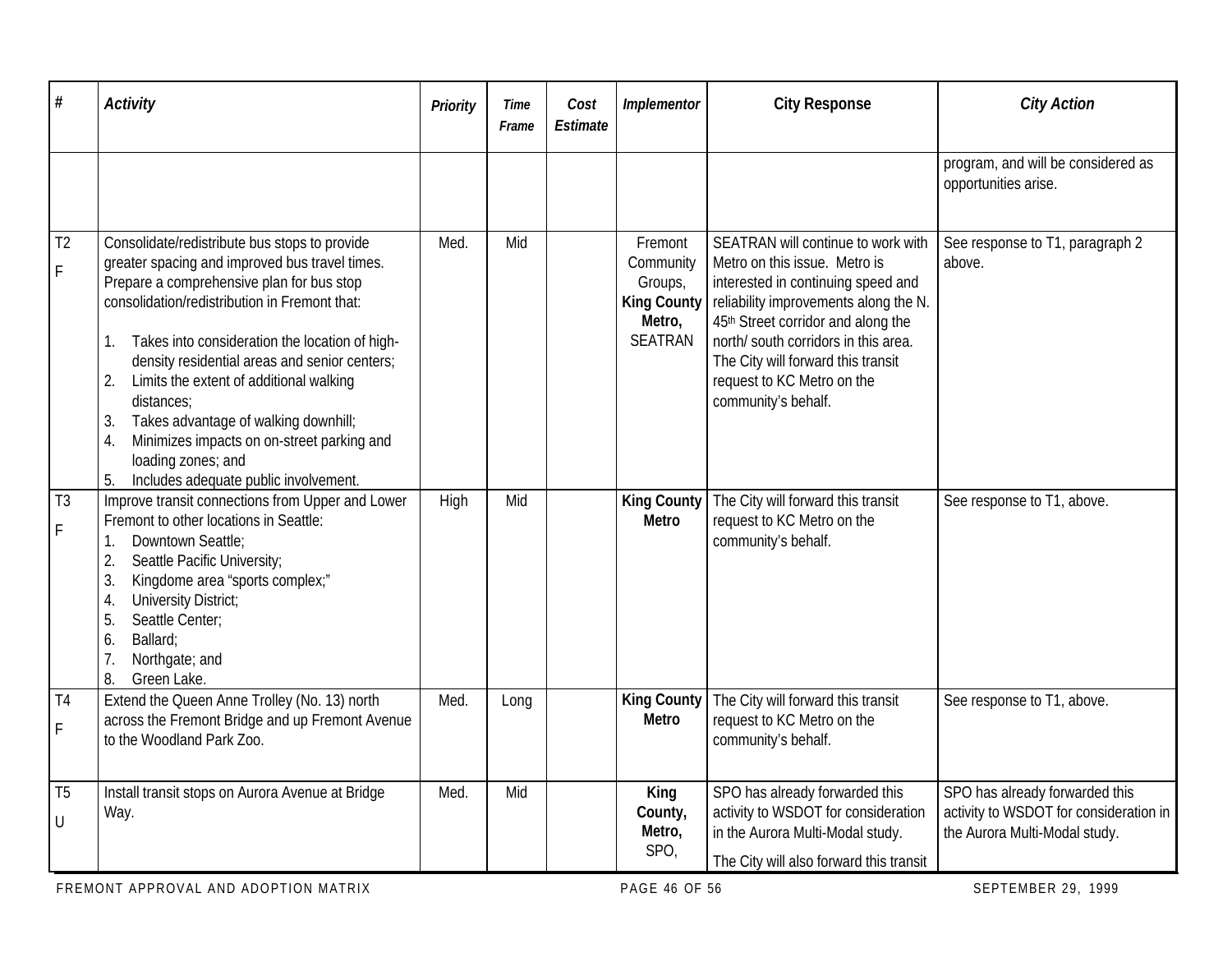| $\#$                          | <b>Activity</b>                                                                                                                                                                                                                                                                                   | Priority | Time<br>Frame | Cost<br>Estimate | Implementor                 | <b>City Response</b>                                                                                                                                                                                                                                                                                                                                                                                                                                                                                                                                                                                                                                     | <b>City Action</b>                                                                                                                                                                    |
|-------------------------------|---------------------------------------------------------------------------------------------------------------------------------------------------------------------------------------------------------------------------------------------------------------------------------------------------|----------|---------------|------------------|-----------------------------|----------------------------------------------------------------------------------------------------------------------------------------------------------------------------------------------------------------------------------------------------------------------------------------------------------------------------------------------------------------------------------------------------------------------------------------------------------------------------------------------------------------------------------------------------------------------------------------------------------------------------------------------------------|---------------------------------------------------------------------------------------------------------------------------------------------------------------------------------------|
|                               |                                                                                                                                                                                                                                                                                                   |          |               |                  | WSDOT                       | request to KC Metro on the<br>community's behalf.                                                                                                                                                                                                                                                                                                                                                                                                                                                                                                                                                                                                        | See response to T1, above.                                                                                                                                                            |
| T <sub>7</sub><br>F           | Improve connections between the main bicycle<br>routes and trails passing through Fremont including:<br>Fremont Bridge;<br>1.<br>Ship Canal Trail (s/o Ship Canal);<br>2.<br>Burke-Gilman Trail (n/o Ship Canal);<br>3.<br>Dexter Avenue bicycle lanes; and<br>4.<br>5.<br>Westlake Avenue Trail. | High     | Near          |                  | <b>SEATRAN</b>              | It is unclear what type of<br>improvements are being requested.<br>Many of these routes are currently<br>connected. SEATRAN believes that<br>completion of the Quadrant<br>development will complete the<br>connection of the routes listed.                                                                                                                                                                                                                                                                                                                                                                                                             | This activity will be part of the<br>Northwest Sector work program, and<br>will be considered as opportunities<br>arise. The NDM will help to clarify the<br>intent of this activity. |
| T <sub>8</sub><br>$\mathsf F$ | Create new bicycle route between the Fremont<br>Bridge and Greenlake Way and Greenwood Avenue<br>bicycle lanes north of 50th Street via Woodland<br>Park Avenue N.                                                                                                                                | High     | Mid           |                  | <b>SEATRAN</b>              | Although in some ways Woodland<br>Park Avenue offers benefits as a<br>bike route, this proposal raises many<br>complex issues. One important<br>issue that would need to be<br>addressed is how to get bikes and<br>pedestrians across main arterials<br>which include Bridge Way, N. 46th<br>St., and Green Lake Way.<br>This proposal spans the Green<br>Lake, Wallingford,<br>Greenwood/Phinney Ridge and<br>Fremont Neighborhood Plans. The<br>next step would be for the various<br>neighborhoods to work together with<br>the Northwest Sector Team and<br>SEATRAN to address the question<br>of arterial crossings and other<br>potential issues. | This activity will be part of the<br>Northwest Sector work program, and<br>will be considered as opportunities<br>arise.                                                              |
| T <sub>9</sub><br>F           | Facilitate and support bicycle use by implementing<br>the following concepts where appropriate:<br>Bicycle actuation at signals on bicycle routes;<br>1.                                                                                                                                          | High     | Near          |                  | <b>SEATRAN</b><br>Community | In general, the City supports<br>improving bicycle access in<br>neighborhoods. SEATRAN will                                                                                                                                                                                                                                                                                                                                                                                                                                                                                                                                                              | 1. SEATRAN will investigate specific<br>intersections if those locations are<br>provided by the community.                                                                            |
|                               | 2.<br>Queue-jump lanes, head-of-the-queue holding<br>areas, and signal priority for bicycles at major                                                                                                                                                                                             |          |               |                  |                             | continue to work with the community<br>on bicycle improvements as                                                                                                                                                                                                                                                                                                                                                                                                                                                                                                                                                                                        | 2. SEATRAN has not supported this                                                                                                                                                     |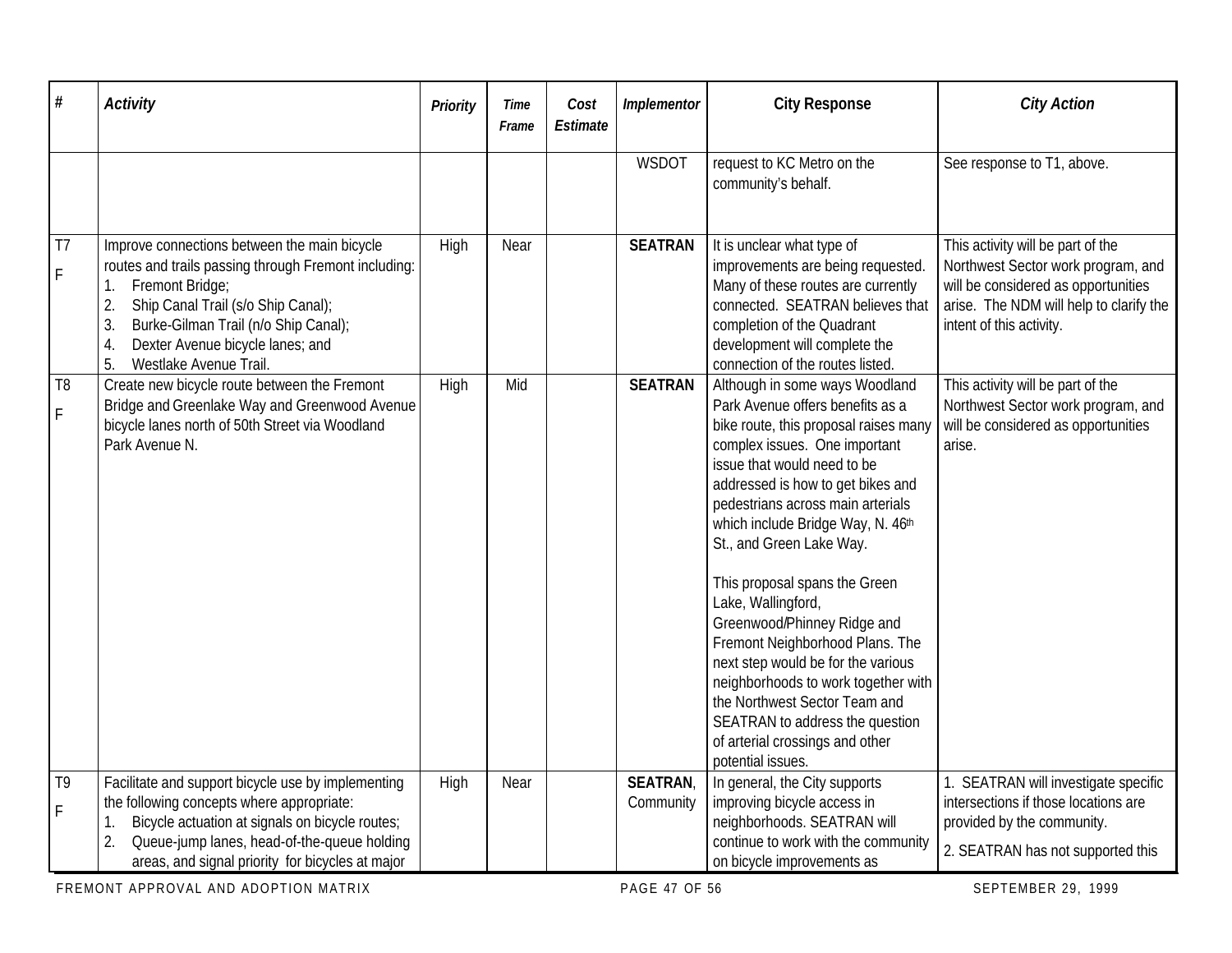| #              | <b>Activity</b>                                                                                                                                                                                                                                                                                                                                                                          | Priority | Time<br>Frame | Cost<br>Estimate | Implementor    | <b>City Response</b>                                                                                                                                                                                                                                                                                                                                                                                                                                                                                                                                                                                                                                                                                                    | <b>City Action</b>                                                                                                                                                                                                                                                                                                                                                                                                                                                                                           |
|----------------|------------------------------------------------------------------------------------------------------------------------------------------------------------------------------------------------------------------------------------------------------------------------------------------------------------------------------------------------------------------------------------------|----------|---------------|------------------|----------------|-------------------------------------------------------------------------------------------------------------------------------------------------------------------------------------------------------------------------------------------------------------------------------------------------------------------------------------------------------------------------------------------------------------------------------------------------------------------------------------------------------------------------------------------------------------------------------------------------------------------------------------------------------------------------------------------------------------------------|--------------------------------------------------------------------------------------------------------------------------------------------------------------------------------------------------------------------------------------------------------------------------------------------------------------------------------------------------------------------------------------------------------------------------------------------------------------------------------------------------------------|
|                | intersections;<br>3.<br>Bicycle sharing or community bicycle<br>programs;<br>Larger bicycle racks on Metro buses;<br>4.<br>5.<br>Bicycle stop signs (sign size and placement<br>designed to be visible and clear to bicyclists).                                                                                                                                                         |          |               |                  |                | resources allow.<br>Existing detectors are bike<br>sensitive. If cyclists are<br>experiencing difficulties at<br>specific intersections,<br>SEATRAN will investigate those<br>locations.<br>SEATRAN does not support<br>2.<br>this activity due to the conflict<br>with vehicular traffic patterns at<br>major intersections.<br>This is a community activity.<br>3.<br>SEATRAN does not have the<br>resources to support a bicycle<br>sharing program.<br>The City will forward this transit<br>4.<br>request to KC Metro on the<br>community's behalf.<br>Cyclists must observe and obey<br>existing traffic controls.<br>SEATRAN does not support the<br>installation of additional<br>duplicative traffic controls. | type of improvement. However,<br>oHoweHSEATRAN will consider this<br>proposal and alternatives with the<br>community during the development of<br>the Fremont circulation plan.<br>3. The Community will need to take<br>the lead on this activity.<br>4. See response to T1, above.<br>5. SEATRAN has not supported this<br>type of improvement. However,<br>oHoweHSEATRAN will consider this<br>proposal and alternatives with the<br>community during the development of<br>the Fremont circulation plan. |
| T10<br>$\sf U$ | Improve pedestrian crossings by installing<br>pedestrian-oriented devices, such as signal<br>timing/phase for pedestrian and pedestrian signal<br>where appropriate, at downtown Fremont<br>intersections:<br>Fremont Avenue N./Fremont Place/N.35th<br>Street;<br>N.34th Street/Fremont Avenue;<br>2.<br>N.35th Street/Evanston Avenue;<br>3.<br>4.<br>N.36th Street/Fremont Place; and | Med.     | Mid           |                  | <b>SEATRAN</b> | SEATRAN will evaluate locations<br>identified, and will work with the<br>community to address specific<br>concerns at these locations if this is<br>deemed a high priority transportation<br>improvement by the neighborhood.                                                                                                                                                                                                                                                                                                                                                                                                                                                                                           | SEATRAN will evaluate the locations<br>identified. This activity will also be<br>considered as part of the Northwest<br>Sector work program in the future as<br>opportunities arise.                                                                                                                                                                                                                                                                                                                         |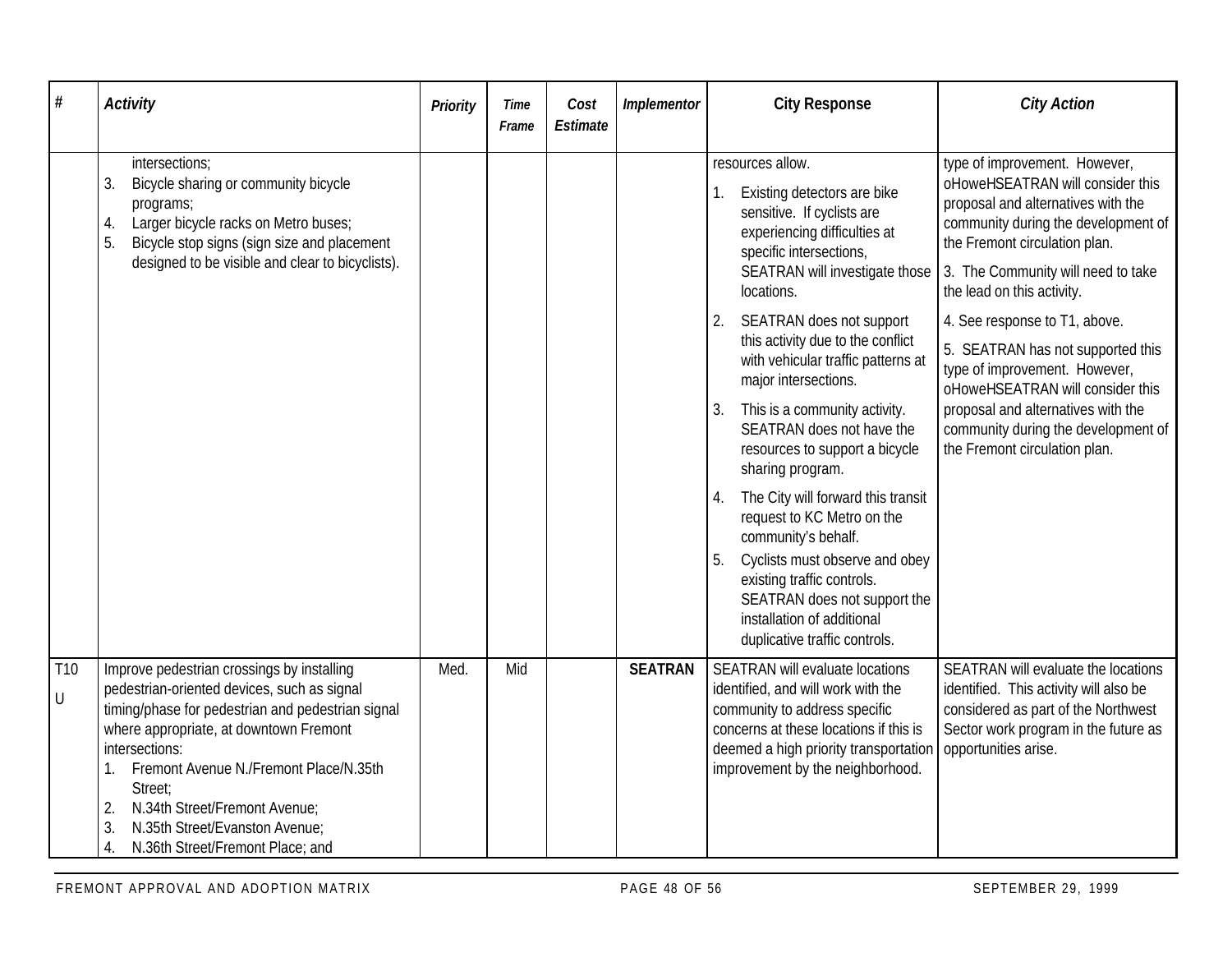| #                               | <b>Activity</b>                                                                                                                                                                                                                                                                                                                                                                                                         | Priority | Time<br>Frame | Cost<br>Estimate | Implementor                                                      | <b>City Response</b>                                                                                                                                                                                                                                                                                                                                         | <b>City Action</b>                                                                                                                                                                                                 |
|---------------------------------|-------------------------------------------------------------------------------------------------------------------------------------------------------------------------------------------------------------------------------------------------------------------------------------------------------------------------------------------------------------------------------------------------------------------------|----------|---------------|------------------|------------------------------------------------------------------|--------------------------------------------------------------------------------------------------------------------------------------------------------------------------------------------------------------------------------------------------------------------------------------------------------------------------------------------------------------|--------------------------------------------------------------------------------------------------------------------------------------------------------------------------------------------------------------------|
| <b>T11</b>                      | Other identified intersections. Yet to be<br>5.<br>identified<br>Improve availability and utility of downtown Fremont                                                                                                                                                                                                                                                                                                   | Med.     | Mid           |                  | <b>SEATRAN</b>                                                   | 1. SEATRAN will work with the                                                                                                                                                                                                                                                                                                                                | 1. SEATRAN will work with the                                                                                                                                                                                      |
| $\bigcup$                       | public parking in coordination with access/<br>circulation improvements:<br>Maximize on-street, short-term parking;<br>2.<br>Monitor parking use to ensure that it is not<br>being used for employee parking or other long-<br>term parking purposes;<br>Identify opportunities to make private off-street<br>3.<br>parking available for weekend public use;<br>Provide more convenient parking for the library.<br>4. |          |               |                  | Property<br>Owners<br>Community,<br>Chamber                      | community on specific revisions to<br>parking restrictions. SEATRAN will<br>require that proposed revisions be<br>supported by abutting businesses<br>/residents.<br>2 & 3. The Community will need to<br>take the lead on these activities.<br>4. Providing additional parking for<br>the library is not currently part of the<br>Capital Improvement Plan. | community on this recommendation.<br>2 & 3. The Community will need to<br>take the lead on these activities.<br>4. Further consideration of this<br>activity will be part of the Northwest<br>Sector work program. |
| T12<br>$\mathsf F$              | Install traffic calming and traffic control devices to<br>decrease speeds and discourage through-traffic at<br>identified locations:<br>2nd Avenue NW/NW 44th Street;<br>1.<br>2.<br>2nd Avenue NW/NW 43rd Street;<br>3.<br>1st Avenue NW/NW 43rd Street/ NW 44th<br>Street; and<br>2nd Avenue NW/Baker Avenue/ NW 41st<br>4.<br>Street.                                                                                | Med.     | Mid           |                  | <b>SEATRAN</b>                                                   | <b>SEATRAN's Neighborhood Traffic</b><br>Engineering Section will work with<br>the community to identify<br>appropriate traffic calming measures<br>at these locations, and potential<br>funding sources.                                                                                                                                                    | SEATRAN will work with the<br>community to pursue implement this<br>recommendation. This activity will<br>also be part of the Northwest Sector<br>work program, and will be considered<br>as opportunities arise.  |
| T <sub>13</sub><br>$\mathsf F$  | Install traffic calming and traffic control devices to<br>decrease speeds and discourage or prevent<br>through-truck and auto traffic moving between<br>Market and 8th Avenue NW via 1st Avenue NW,<br>45th Street, and other local streets.                                                                                                                                                                            | Med.     | Mid           |                  | <b>SEATRAN</b>                                                   | <b>SEATRAN's Neighborhood Traffic</b><br>Engineering section will work with<br>the community to identify<br>appropriate traffic calming measures<br>at these locations, and potential<br>funding sources.                                                                                                                                                    | SEATRAN will work with the<br>community to implement this<br>recommendation. This activity will<br>also be part of the Northwest Sector<br>work program, and considered as<br>opportunities arise.                 |
| T <sub>14</sub><br>$\mathsf{F}$ | Develop, institute, and promote a car-sharing<br>program for current and future Fremont residents.                                                                                                                                                                                                                                                                                                                      | High     | Near          |                  | King County<br>/Metro,<br>SPO,<br>Fremont<br>Community<br>Groups | The City and Metro are<br>implementing a car sharing program<br>this year. The current program is<br>expected to begin in the following<br>neighborhoods: First Hill, Capitol<br>Hill, Lower Queen Anne, and Denny                                                                                                                                           | This activity will be part of the<br>Northwest Sector work program, and<br>will be considered as opportunities<br>arise.                                                                                           |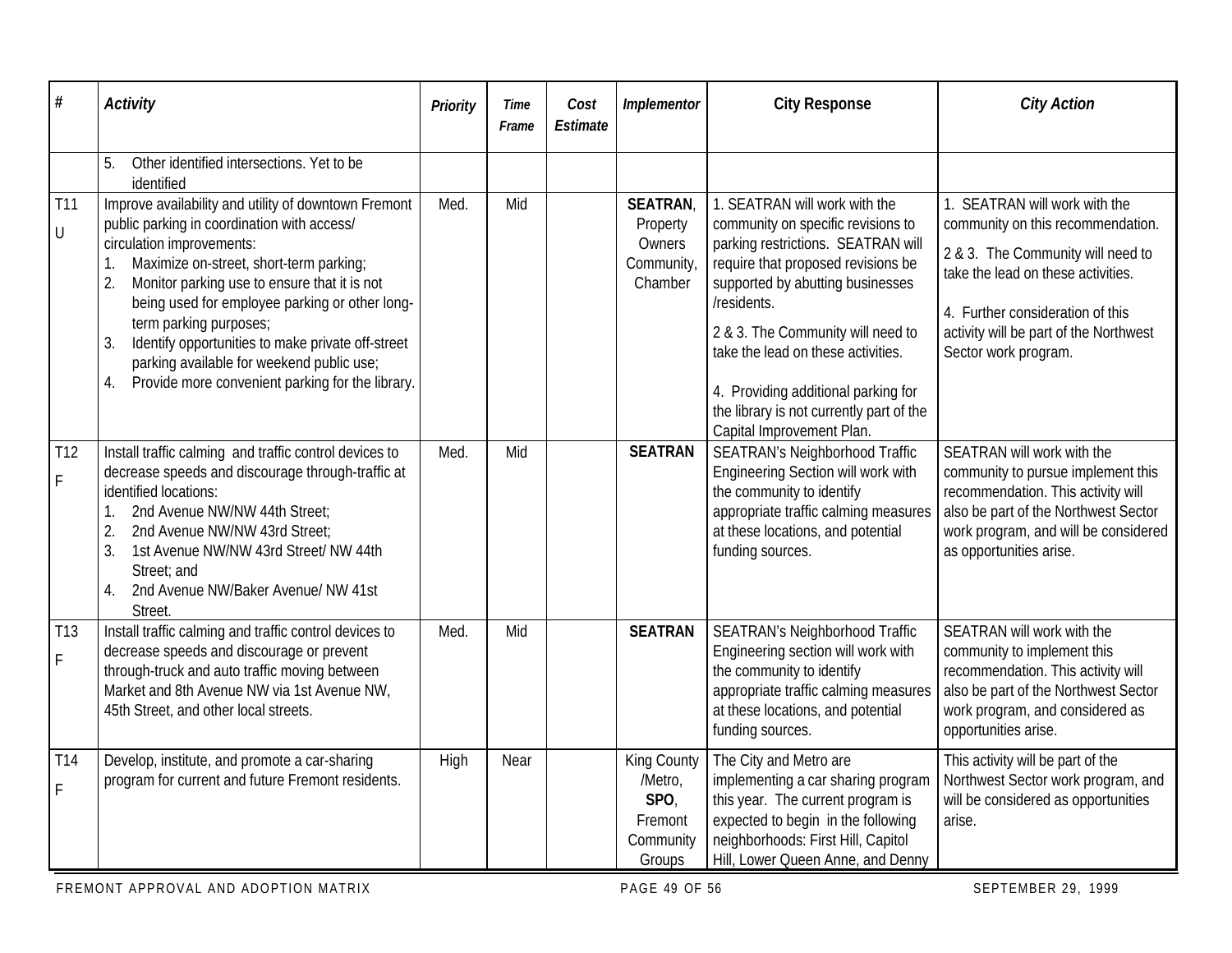| $\#$                 | <b>Activity</b>                                                                                                                               | Priority | Time<br>Frame | Cost<br>Estimate | Implementor    | <b>City Response</b>                                                                                                                                                                                                                                         | <b>City Action</b>                                                                                                                                                                                                                                                        |
|----------------------|-----------------------------------------------------------------------------------------------------------------------------------------------|----------|---------------|------------------|----------------|--------------------------------------------------------------------------------------------------------------------------------------------------------------------------------------------------------------------------------------------------------------|---------------------------------------------------------------------------------------------------------------------------------------------------------------------------------------------------------------------------------------------------------------------------|
|                      |                                                                                                                                               |          |               |                  |                | Regrade in 1999. The car sharing<br>program may be expanded after<br>review of initial results.                                                                                                                                                              |                                                                                                                                                                                                                                                                           |
| T15<br>F             | Install pedestrian light and traffic calming features<br>on 3rd Avenue N.W. to slow traffic and reduce risk<br>to children at Ross Playfield. | High     | Near          |                  | <b>SEATRAN</b> | SEATRAN is currently considering a<br>test of speed humps along 3rd<br>Avenue NW south of NW 65th Street<br>as part of the 1999/2000<br>Neighborhood Street Fund process.<br>However, speed humps cannot be<br>installed on minor or principal<br>arterials. | SEATRAN will work with the<br>community to pursue implementation<br>of this recommendation where<br>appropriate. Also, this activity will be<br>part of the Northwest Sector work<br>program, and considered as<br>opportunities arise.                                   |
| T16<br>$\cup$        | Sign pedestrian route on Burke Gilman Trail on<br>corner of N. Northlake Way at Stone Way.                                                    | High     | Near          |                  | <b>SEATRAN</b> | SEATRAN can investigate this<br>request; however, clarification is<br>needed on the specific problem or<br>issue the community is trying to<br>address.                                                                                                      | SEATRAN will work with the<br>community to refine this<br>recommendation. Also, this activity<br>will be part of the Northwest Sector<br>work program, and considered as<br>opportunities arise.                                                                          |
| <b>T17</b><br>$\cup$ | Rebuild Stone Way and N. Northlake Way to correct<br>eroding street conditions, drainage and to support<br>large truck access.                | High     | Near          |                  | <b>SEATRAN</b> | SEATRAN supports this activity but<br>funding needs to be identified.                                                                                                                                                                                        | This activity will be of the Northwest<br>Sector work program, and considered<br>as opportunities arise.                                                                                                                                                                  |
| T18<br>F             | Establish bicycle lanes on Woodland Park Avenue<br>N., coordinate with Green Lake and Wallingford<br>neighborhoods.                           | High     | Near          |                  | <b>SEATRAN</b> | See response to T8.                                                                                                                                                                                                                                          | This activity will be part of the<br>Northwest Sector work program, and<br>will be considered as opportunities<br>arise.                                                                                                                                                  |
| LT4<br>F             | Maintain/retain direct bus service to downtown<br>Seattle after the initiation of the Sound Move LRT.                                         |          |               |                  | <b>Metro</b>   | The City will forward this transit<br>request to KC Metro on the<br>community's behalf.                                                                                                                                                                      | Bus service will be significantly re-<br>designed when Light Rail Transit<br>opens, both to eliminate parallel<br>redundant service and to provide<br>feeder service. The City and<br>KC/Metro will work with the public in<br>this effort.<br>See response to T1, above. |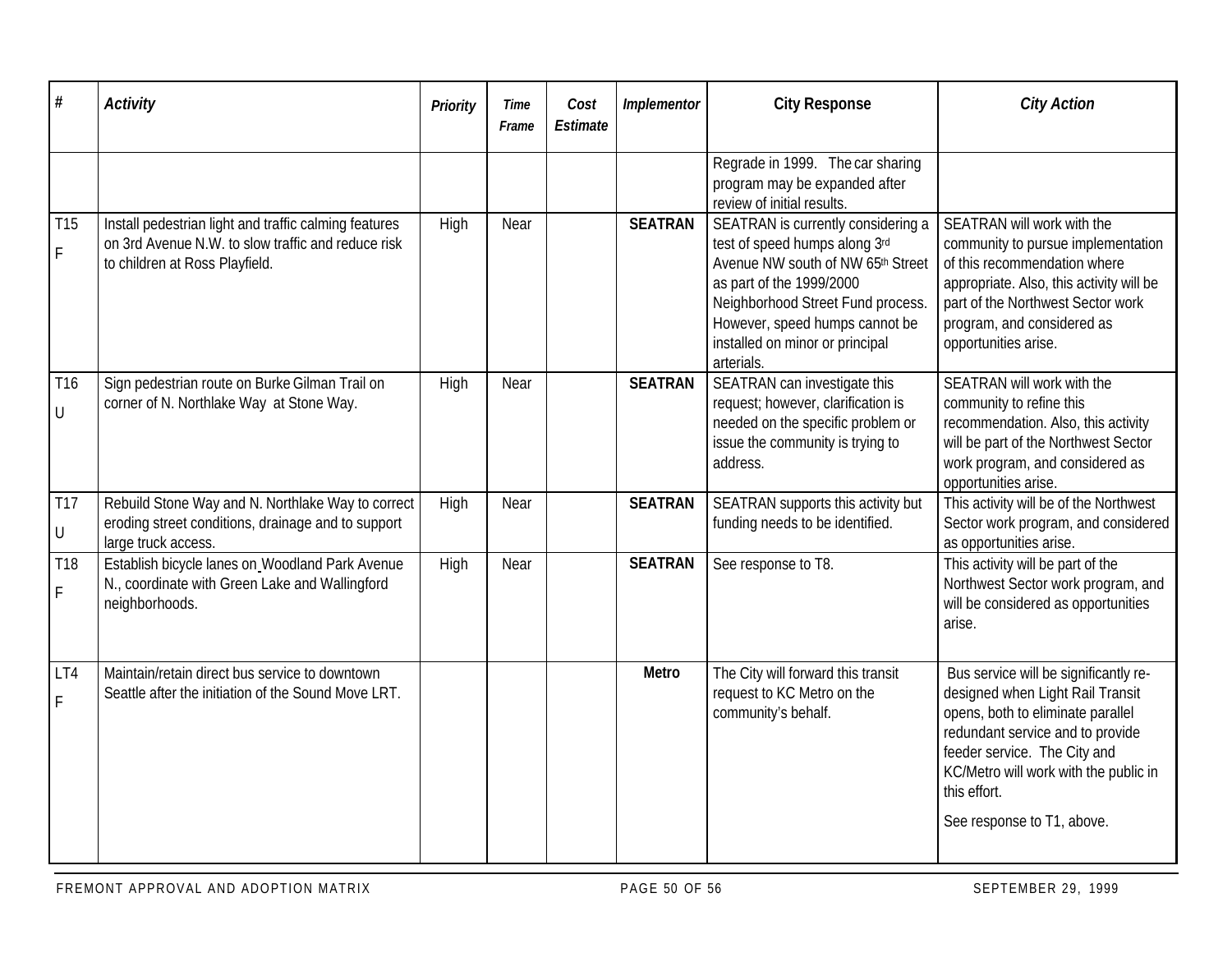| $\#$                | <b>Activity</b>                                                                                                                                                                                                                                                                                                                                                                                                                                                                                                                                                                                                                                                                                                                                                                                                                                                      | <b>Priority</b> | <b>Time</b><br>Frame | Cost<br>Estimate | Implementor                                    | <b>City Response</b>                                                                                                                                                                                                                                                                                                                                                                                                                                                                                                                                                                                                          | <b>City Action</b>                                                                                                                                                                 |
|---------------------|----------------------------------------------------------------------------------------------------------------------------------------------------------------------------------------------------------------------------------------------------------------------------------------------------------------------------------------------------------------------------------------------------------------------------------------------------------------------------------------------------------------------------------------------------------------------------------------------------------------------------------------------------------------------------------------------------------------------------------------------------------------------------------------------------------------------------------------------------------------------|-----------------|----------------------|------------------|------------------------------------------------|-------------------------------------------------------------------------------------------------------------------------------------------------------------------------------------------------------------------------------------------------------------------------------------------------------------------------------------------------------------------------------------------------------------------------------------------------------------------------------------------------------------------------------------------------------------------------------------------------------------------------------|------------------------------------------------------------------------------------------------------------------------------------------------------------------------------------|
| LT5<br>$\mathsf F$  | Monorail service to downtown Fremont. The<br>alignment of the northwest leg of the Monorail<br>system should serve Fremont and include a station<br>in downtown Fremont.                                                                                                                                                                                                                                                                                                                                                                                                                                                                                                                                                                                                                                                                                             |                 |                      |                  | Community<br><b>ETC</b>                        | This is a community based activity.<br>SPO will forward this request to the<br><b>Elevated Transportation Company</b><br>(ETC) on the community's behalf.                                                                                                                                                                                                                                                                                                                                                                                                                                                                     | The City will forward this request to<br>the Elevated Transportation Company<br>(ETC) on the community's behalf.                                                                   |
| LT6<br>$\bigcup$    | Develop shuttle/circulator transit system around<br>Lake Union for commuter and tourist use.                                                                                                                                                                                                                                                                                                                                                                                                                                                                                                                                                                                                                                                                                                                                                                         |                 |                      |                  | <b>Metro</b>                                   | The City will forward this transit<br>request to KC Metro on the<br>community's behalf.                                                                                                                                                                                                                                                                                                                                                                                                                                                                                                                                       | See response to T1, above.                                                                                                                                                         |
| LT7<br>$\bigcup$    | Develop water taxi service connecting the<br>downtown Fremont waterfront to South Lake Union,<br>Eastlake, UW, Ballard, Fishermen's Terminal, and<br>Seattle Pacific University.                                                                                                                                                                                                                                                                                                                                                                                                                                                                                                                                                                                                                                                                                     |                 |                      |                  | Community<br>Private<br>Interest               | Water taxi service across Lake<br>Union from downtown Fremont to<br>South Lake Union has already been<br>developed by a private interest. It is<br>expected that the service will expand<br>to include the listed destinations in<br>the next year.                                                                                                                                                                                                                                                                                                                                                                           | This recommendation has begun to<br>be implemented by private interests.<br>It is expected that the service will<br>expand to include the listed<br>destinations in the next year. |
| <b>Arts</b>         |                                                                                                                                                                                                                                                                                                                                                                                                                                                                                                                                                                                                                                                                                                                                                                                                                                                                      |                 |                      |                  |                                                |                                                                                                                                                                                                                                                                                                                                                                                                                                                                                                                                                                                                                               |                                                                                                                                                                                    |
| ART1<br>$\mathsf F$ | Develop a second-tier structure within the<br>Department of Neighborhoods/Seattle Arts<br>Commission that recognizes and provides authority<br>to local community arts organizations. Local<br>community arts organizations would have the<br>autonomy and authority to define their own roles<br>and their participation in the selection, siting, and<br>maintaining of community-based arts projects.<br>The Fremont community wants a new<br>organizational structure that will provide the<br>community the right to place art projects in public<br>spaces. The existing Seattle Arts Commission<br>process and criteria for public art are overly<br>constrained by NEA Guidelines which significantly<br>restrict the Fremont community from selecting and<br>siting local art. A new process would give more<br>freedom to the Fremont Arts Council to make | High            | Near                 |                  | DON,<br>SAC,<br><b>Fremont Arts</b><br>Council | The SAC recognizes and supports<br>the role of the local arts<br>organizations in the creation and<br>stewardship of art in the community.<br>The SAC is pleased to see that the<br>community includes maintenance as<br>an aspect of creating and siting art.<br>For projects funded through the<br>DON, SAC reviews applications to<br>ensure that issues of maintenance<br>and durability are addressed, and,<br>because public funds are involved,<br>to see that an equitable selection<br>process has been implemented.<br>SAC offers technical assistance for<br>issues regarding selection, siting or<br>maintenance. | SAC does not support this activity at<br>this time. SAC will work with the<br>Fremont Arts Council to incorporate<br>community concerns into the existing<br>program.              |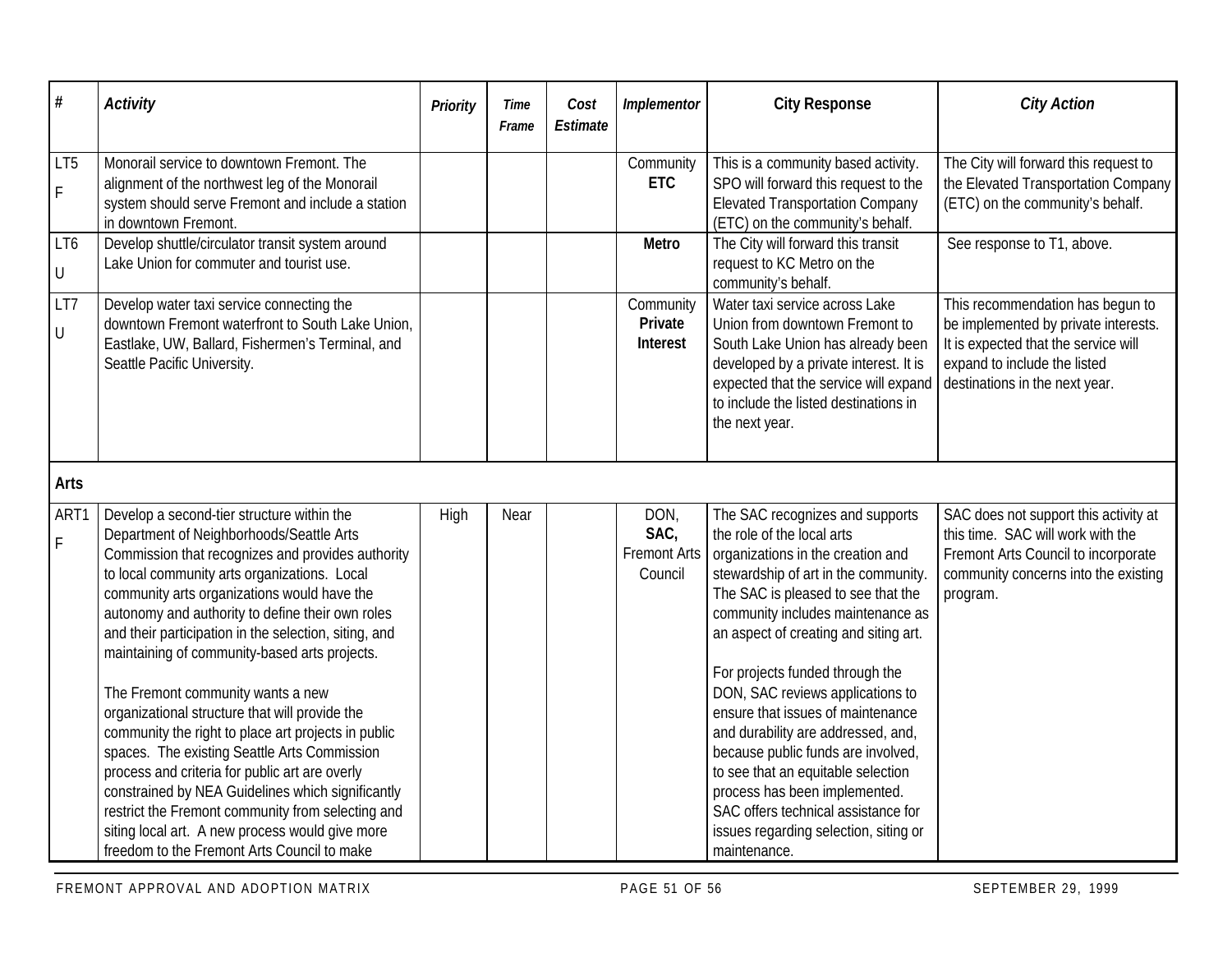| $\#$ | <b>Activity</b>                                                             | <b>Priority</b> | Time<br>Frame | Cost<br>Estimate | Implementor | <b>City Response</b>                                                                                                                                                                                                                                                                                                                                                                                                                                                                                                                                                                                                                                                                                                                                                                                                                                                                                                                                                                                                                                                                                                                                                                                                                                                | <b>City Action</b> |
|------|-----------------------------------------------------------------------------|-----------------|---------------|------------------|-------------|---------------------------------------------------------------------------------------------------------------------------------------------------------------------------------------------------------------------------------------------------------------------------------------------------------------------------------------------------------------------------------------------------------------------------------------------------------------------------------------------------------------------------------------------------------------------------------------------------------------------------------------------------------------------------------------------------------------------------------------------------------------------------------------------------------------------------------------------------------------------------------------------------------------------------------------------------------------------------------------------------------------------------------------------------------------------------------------------------------------------------------------------------------------------------------------------------------------------------------------------------------------------|--------------------|
|      | decisions on siting and selection of public art within<br>the neighborhood. |                 |               |                  |             | If a City capital project generates %<br>for Art funds for the placement of art<br>in a particular neighborhood, SAC<br>includes representatives from the<br>community in the development of the<br>art project's scope, in the selection<br>process, and encourages (often<br>requires through contractual<br>obligation) the selected artist to<br>maintain a relationship with the<br>community during the entire design,<br>fabrication and installation process<br>for the artwork.<br>The Seattle Arts Commission regrets<br>any misunderstandings that have<br>arisen over its legal responsibilities<br>with regard to art on public property.<br>SAC supports the Fremont Arts<br>Council's interest in placing art in<br>public spaces, with one technical<br>constraint. Because the Seattle Arts<br>Commission is charged by the City<br>with maintaining art on City property<br>and with reviewing gifts of art, it is<br>legally responsible for the review of<br>art on City property. When<br>communities propose placing public<br>art, or gifts of art are offered, SAC<br>requests assurance that the<br>community or the donor have<br>addressed issues of ongoing<br>maintenance and have committed to<br>maintaining such art in perpetuity. |                    |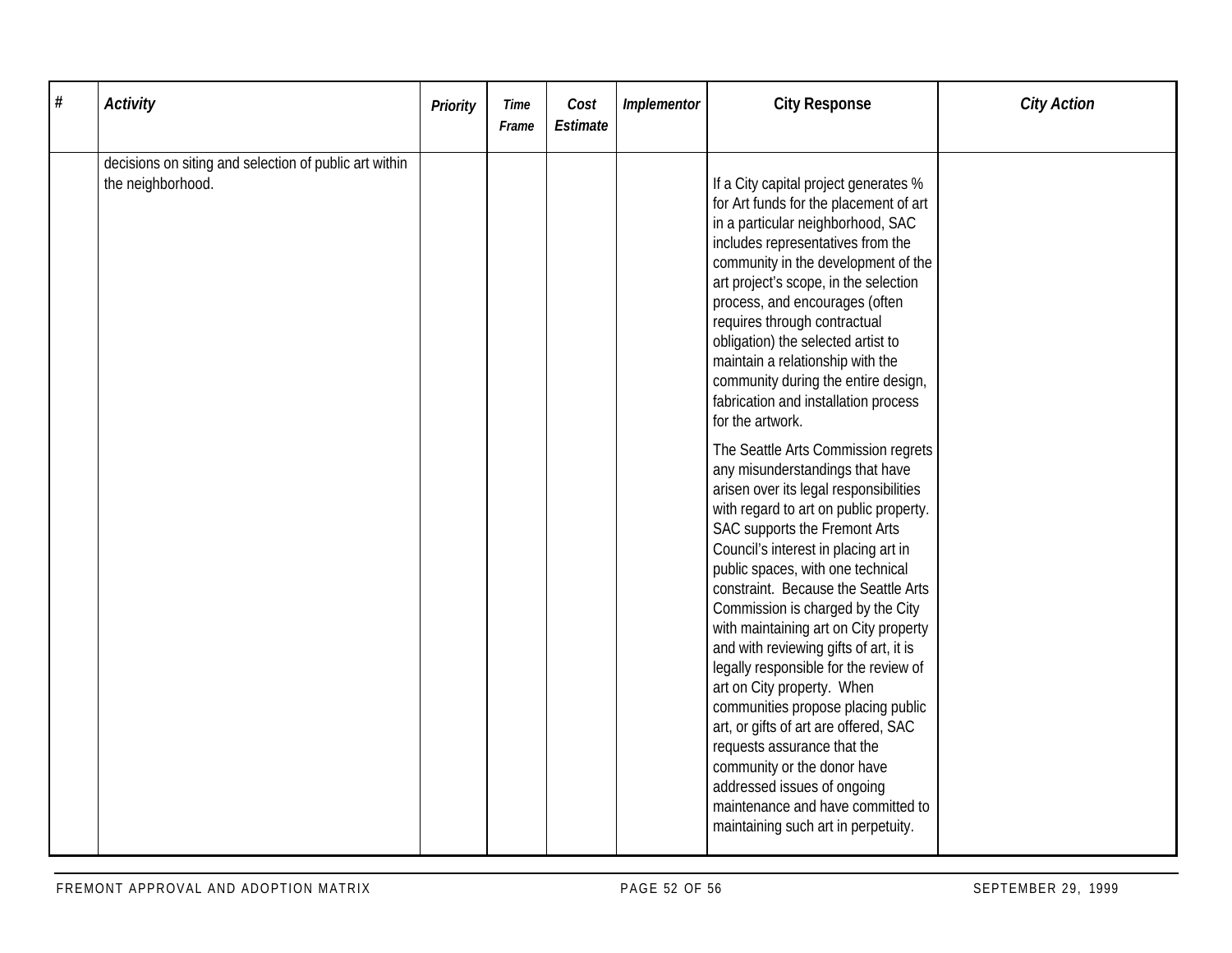| $\#$                               | <b>Activity</b>                                                                                                                                                                                                                                                                                                                                                                                                                                                                                                                                                | Priority | <b>Time</b><br>Frame | Cost<br>Estimate | Implementor                                    | <b>City Response</b>                                                                                                                                                                                                                                                                                                                                                                                                                                                                                                                                                                                                                                                             | <b>City Action</b>                                                                                                                                                                                                                                                                                                                                                                                  |
|------------------------------------|----------------------------------------------------------------------------------------------------------------------------------------------------------------------------------------------------------------------------------------------------------------------------------------------------------------------------------------------------------------------------------------------------------------------------------------------------------------------------------------------------------------------------------------------------------------|----------|----------------------|------------------|------------------------------------------------|----------------------------------------------------------------------------------------------------------------------------------------------------------------------------------------------------------------------------------------------------------------------------------------------------------------------------------------------------------------------------------------------------------------------------------------------------------------------------------------------------------------------------------------------------------------------------------------------------------------------------------------------------------------------------------|-----------------------------------------------------------------------------------------------------------------------------------------------------------------------------------------------------------------------------------------------------------------------------------------------------------------------------------------------------------------------------------------------------|
|                                    |                                                                                                                                                                                                                                                                                                                                                                                                                                                                                                                                                                |          |                      |                  |                                                | NEA guidelines do not apply to the<br>review of community-generated art<br>on public property unless the NEA<br>funds the art.                                                                                                                                                                                                                                                                                                                                                                                                                                                                                                                                                   |                                                                                                                                                                                                                                                                                                                                                                                                     |
| ART <sub>2</sub><br>$\overline{F}$ | Provide funding for community-based arts groups<br>developed in activity ART1. These funds would be<br>for use by the local community-based arts<br>organization and not controlled or restricted by the<br>Seattle Arts Commission. Funds would be used to<br>promote, develop, select, site, and maintain public<br>art on public and private property in the community.                                                                                                                                                                                     | Med.     | Mid                  |                  | DON,<br>SAC,<br>Fremont                        | Funding is available through the<br>Department of Neighborhoods for<br>community based art activities and<br>Arts Council   artwork, and through the Seattle Arts<br>Commission's Arts Support program,<br>which also provides funding<br>assistance to arts groups and arts<br>organizations of all disciplines to<br>provide arts services to residents<br>and visitors.<br>In 1999/2000 SAC's Municipal Art<br>Plan will introduce a program<br>entitled Neighborhood<br>Collaborations specifically aimed at<br>supporting public art projects<br>initiated through a collaboration<br>between artists and communities in<br>support of Neighborhood Plan<br>Implementation. | SAC will work with the Fremont Arts<br>Council to incorporate community<br>concerns into the existing program,<br>and the new Neighborhood<br>Collaborations Program.                                                                                                                                                                                                                               |
| ART3<br>$\mathsf F$                | Modify the art-siting process to seek involvement<br>and approval from community-based arts<br>organizations regarding the selection, siting, and<br>programs in the community where a recognized<br>community-based arts organization is active. The<br>Seattle Arts Commission will work with community-<br>based arts organizations to provide for art which the<br>community desires and needs.<br>Seattle Arts Commission should be responsive to<br>the community and sponsor art appropriate for the<br>community. Fremont Arts Council wants input and | High     | Near                 |                  | DON,<br>SAC,<br><b>Fremont Arts</b><br>Council | See response to ART1.<br>SAC strongly encourages<br>neighborhood and community based<br>arts activities.<br>Fremont Arts Council does have<br>approval on selection, siting or<br>programming of art projects when<br>the funding is raised by the<br>neighborhood and/or when local<br>private funding is matched by the                                                                                                                                                                                                                                                                                                                                                        | SAC routinely seeks involvement and<br>approval from the Fremont Arts<br>Council and other community-based<br>arts organizations regarding the<br>selection, siting, and programs in the<br>community. If the funding is raised by<br>the neighborhood and/or when local<br>private funding is matched by the<br>NMF, Fremont Arts Council has<br>approval on selection, siting and<br>programming. |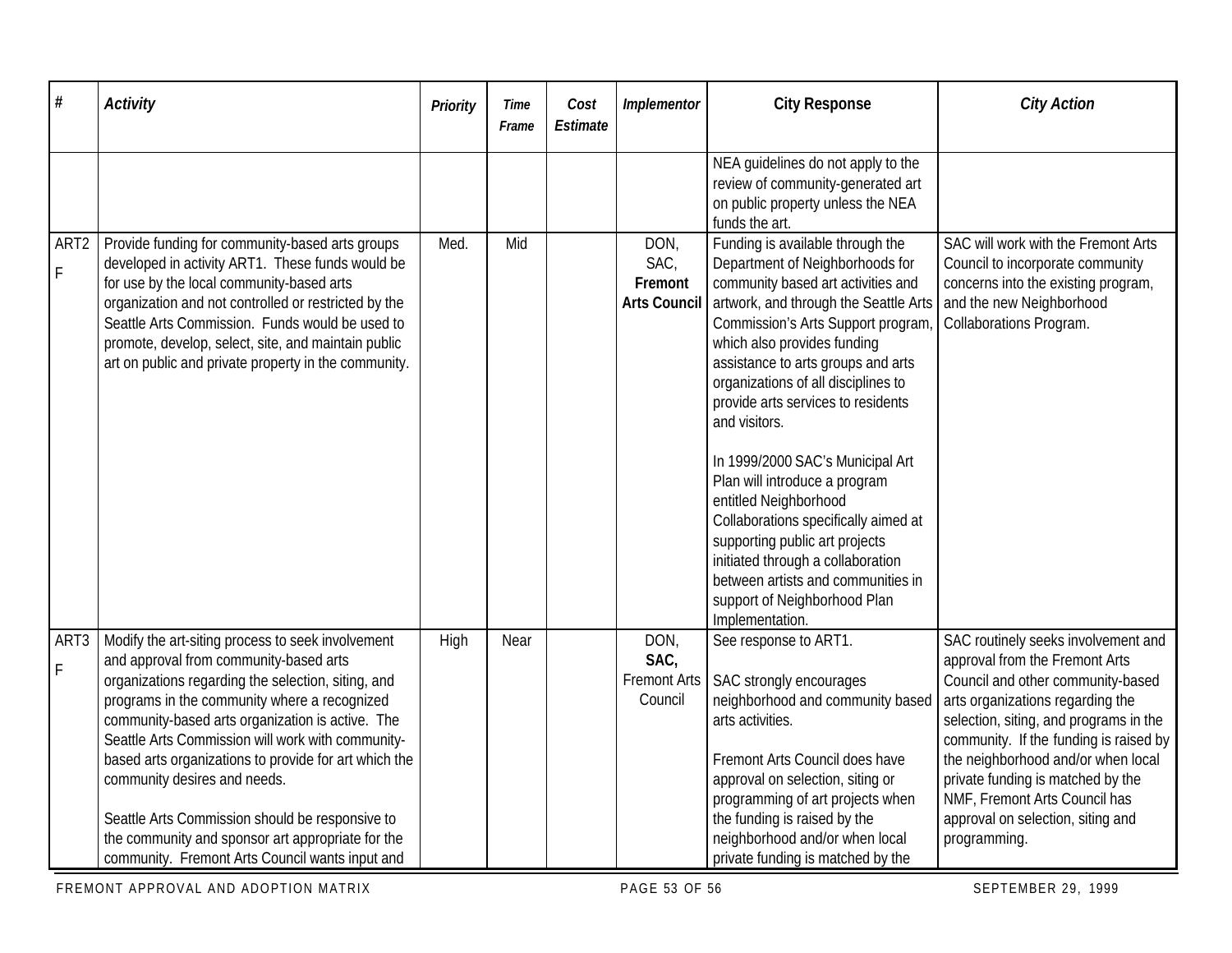| #         | <b>Activity</b>                                                                                                                                                                                                                                                                                                                                                                                                                                                                     | Priority | Time<br>Frame | Cost<br>Estimate | Implementor                                                  | <b>City Response</b>                                                                                                                                                                                                                                                                                                                                                                                                                                                                                                                                                                                                                                       | <b>City Action</b>                                                                                               |
|-----------|-------------------------------------------------------------------------------------------------------------------------------------------------------------------------------------------------------------------------------------------------------------------------------------------------------------------------------------------------------------------------------------------------------------------------------------------------------------------------------------|----------|---------------|------------------|--------------------------------------------------------------|------------------------------------------------------------------------------------------------------------------------------------------------------------------------------------------------------------------------------------------------------------------------------------------------------------------------------------------------------------------------------------------------------------------------------------------------------------------------------------------------------------------------------------------------------------------------------------------------------------------------------------------------------------|------------------------------------------------------------------------------------------------------------------|
|           | approval.                                                                                                                                                                                                                                                                                                                                                                                                                                                                           |          |               |                  |                                                              | NMF. If work is funded primarily by<br>City percent for art funds or it's work<br>to be placed on City property, SAC<br>has final siting authority.<br>For projects funded through the<br>Department of Neighborhoods such<br>as the NMF program, SAC reviews<br>applications to ensure that issues of<br>maintenance and durability are<br>addressed, and, because public<br>funds are involved, to see that an<br>equitable selection process has<br>been implemented. SAC offers<br>technical assistance for issues<br>regarding selection, siting or<br>maintenance, but does not manage<br>the selection, siting or programming<br>of these projects. |                                                                                                                  |
| ART4<br>U | Secure site on publicly-owned land under the<br>Fremont Bridge as a permanent storage area for<br>temporary works of art.<br>The Fremont neighborhood needs to have a storage<br>place for temporary works of art and materials used<br>in annual parades and festivals. This<br>recommendation seeks to secure an adequate site<br>under the Fremont Bridge for this use. The property<br>is owned by the City and leased to a private party<br>under a long-term lease agreement. | High     | Near          |                  | SEATRAN,<br>Fremont<br>Community<br>Groups,<br>Private Party | SEATRAN currently has property<br>underneath the Fremont Bridge;<br>however, this property is essentially<br>landlocked by the adjacent property<br>owner, the Fremont Dock Company.<br>SEATRAN currently uses portions of<br>this property to store materials and<br>equipment for bridge maintenance<br>work. Permission for the use of the<br>remaining portion of the property<br>had previously been granted by<br>ordinance to The Fremont Dock<br>Company. The permit granted use<br>of the property until March 25th<br>1997; however, the Fremont Dock                                                                                            | SEATRAN will work with the<br>community to explore the feasibility of<br>using this site for public art storage. |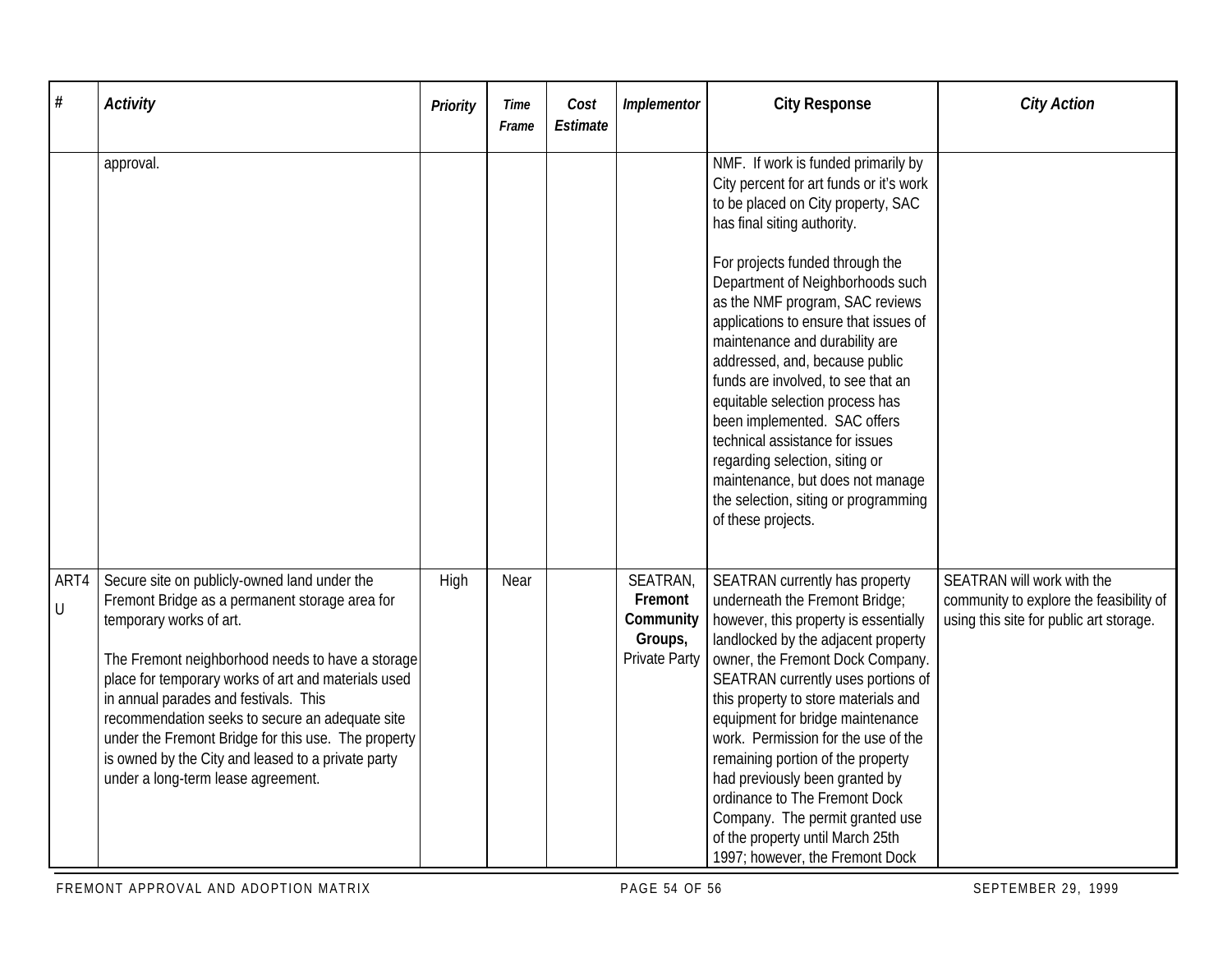| $\#$ | <b>Activity</b> | Priority | <b>Time</b><br>Frame | Cost<br>Estimate | Implementor | <b>City Response</b>                                                                                                                                                                                                                                                                                                                                                                                                                                                                                                                                                           | <b>City Action</b> |
|------|-----------------|----------|----------------------|------------------|-------------|--------------------------------------------------------------------------------------------------------------------------------------------------------------------------------------------------------------------------------------------------------------------------------------------------------------------------------------------------------------------------------------------------------------------------------------------------------------------------------------------------------------------------------------------------------------------------------|--------------------|
|      |                 |          |                      |                  |             | Company did not renew the permit<br>for continued use past this date.<br>SEATRAN will consider issuing an<br>annual permit to another group,<br>provided that the group obtained<br>permission from the Fremont Dock<br>Company to cross their property in<br>order to access the site. The group<br>may also need approval from the<br>Fire Marshal's office on storage of<br>potentially flammable materials<br>under the bridge. A permit fee<br>would also be required.                                                                                                    |                    |
|      |                 |          |                      |                  |             | The next step would be for the<br>community to work with the Fremont<br>Dock Company and obtain an<br>agreement for accessing the<br>property. SEATRAN would then<br>work with the community to identify<br>an appropriate space available for<br>them to use.<br>It should be noted that the permit<br>would need to be renewed on an<br>annual basis. In addition, SEATRAN<br>is considering future plans for the<br>construction of a Bridge<br>Maintenance facility on this property.<br>As a result, community use of this<br>site may not be available in the<br>future. |                    |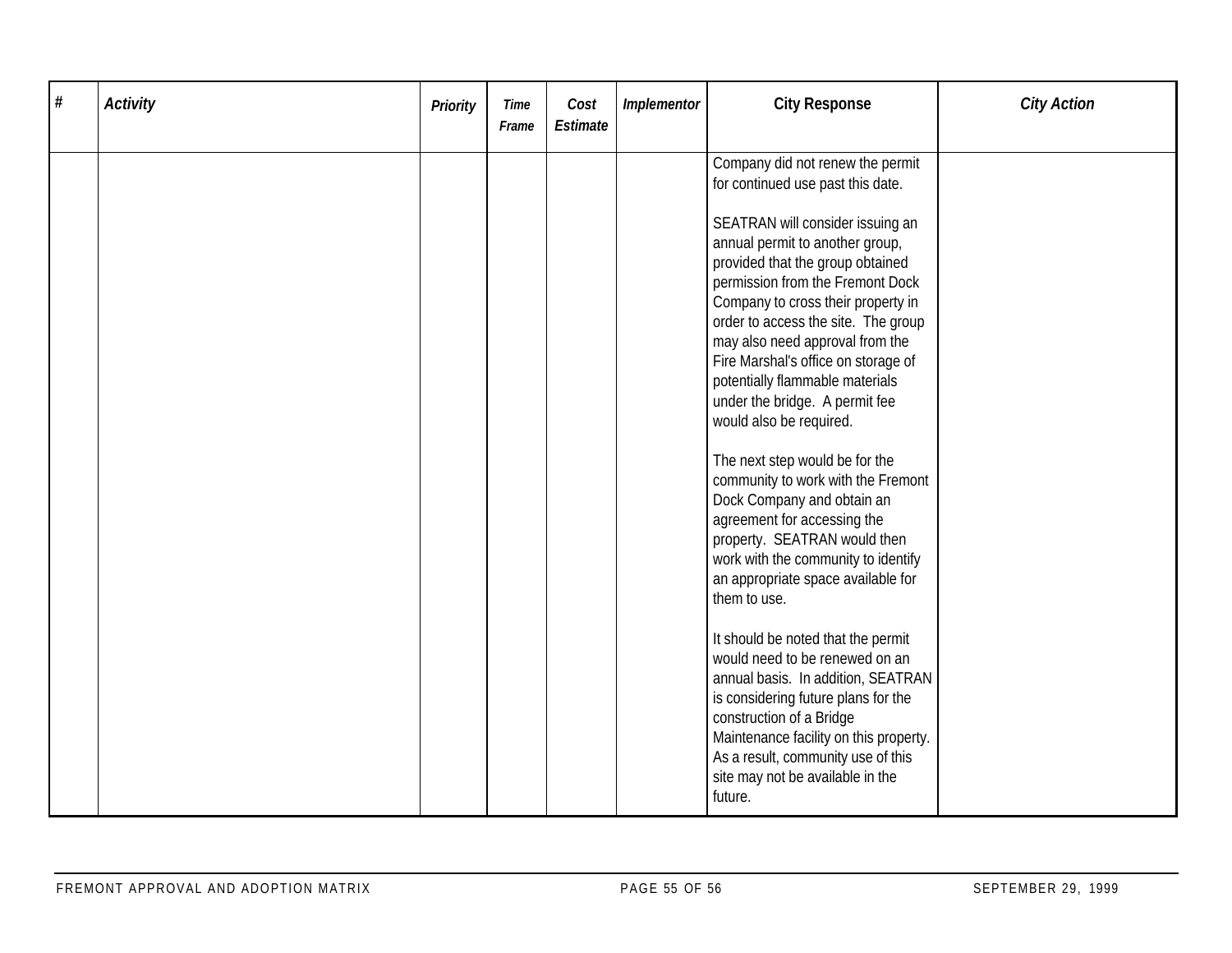| #                                | <b>Activity</b>                                                                                                                                                                                                                                                                                            | Priority | Time<br>Frame | Cost<br>Estimate | Implementor                                                                                              | <b>City Response</b>                                                                                                                                                                                                                                                                                                                                                                                                                                                      | <b>City Action</b>                                                                                                                                                                                                                                 |  |  |  |  |  |
|----------------------------------|------------------------------------------------------------------------------------------------------------------------------------------------------------------------------------------------------------------------------------------------------------------------------------------------------------|----------|---------------|------------------|----------------------------------------------------------------------------------------------------------|---------------------------------------------------------------------------------------------------------------------------------------------------------------------------------------------------------------------------------------------------------------------------------------------------------------------------------------------------------------------------------------------------------------------------------------------------------------------------|----------------------------------------------------------------------------------------------------------------------------------------------------------------------------------------------------------------------------------------------------|--|--|--|--|--|
|                                  | Public Safety [Please note: for Public Safety Lighting see CH10; for Troll Safety Measures, see D3 & D4 in Key Strategy D; for Crime Prevention Through Environmental Design and<br>public safety design measures, see B4 & B5 in Key Strategy B]                                                          |          |               |                  |                                                                                                          |                                                                                                                                                                                                                                                                                                                                                                                                                                                                           |                                                                                                                                                                                                                                                    |  |  |  |  |  |
| S <sub>1</sub><br>$\overline{F}$ | Recruit Block/Apartment/Business Watch Captains<br>for each block in Fremont and seek assistance from<br>the Seattle Police Department to organize Block<br>Watches for safety and security.                                                                                                               | High     | Near          |                  | Fremont<br>Community<br>Groups,<br><b>SPD</b><br>Fremont<br>Aurora<br>Wallingford<br>Neighbors<br>(FAWN) | The Seattle Police Department is<br>excited about working with the<br>neighborhood to strengthen the<br>block watch program. SPD staff will<br>contact neighborhood<br>representatives to initiate the next<br>steps on developing these<br>programs. Ultimately, this activity is<br>community based. Once the<br>concept is better developed, it may<br>be appropriate for the neighborhood<br>to apply for Neighborhood Matching<br>Fund grants to support their work. | SPD will contact neighborhood<br>representatives to intiate the next<br>steps, and will provide technical and<br>program support. This community will<br>need to take the lead to further<br>implement this activity through<br>existing programs. |  |  |  |  |  |
| S <sub>2</sub><br>F              | Recognize existing and new<br>Block/Apartment/Business Watch captains and<br>participants in an annual Fremont celebration.                                                                                                                                                                                | High     | Near          |                  | Fremont<br>Community<br>Groups,<br><b>SPD</b>                                                            | See S1.                                                                                                                                                                                                                                                                                                                                                                                                                                                                   | This community should take the lead<br>on this activity.                                                                                                                                                                                           |  |  |  |  |  |
| S <sub>3</sub><br>$\mathsf F$    | Community should continue to perform regular<br>cleanups of excessively littered areas; City shall<br>provide free dumping. Consider adopt-a-park and<br>adopt-a-street type programs.<br>Provide and maintain more garbage cans<br>throughout the commercial areas and along the<br>Burke - Gilman Trail. | High     | Near          |                  | Fremont<br>Community<br>Groups<br>SPU<br>Solid Waste,<br><b>DPR</b>                                      | DPR supports the community's<br>willingness to become involved in<br>park maintenance. The community<br>can work through the Adopt A Park<br>Coordinator in the North Division for<br>assistance. SPU can work with the<br>community to determine specific<br>areas where additional trash cans<br>would be appropriate.                                                                                                                                                  | This community should take the lead<br>on this activity. SPU and DPR will<br>provide support and assistance<br>through existing programs.                                                                                                          |  |  |  |  |  |
| S <sub>4</sub><br>$\mathsf F$    | Residential Assistance Team development -<br>Continue "Community Assistance Team" to help<br>those unable to afford or perform basic clean-up<br>activities.                                                                                                                                               | Med.     | Near          |                  | Fremont<br>Community<br>Groups<br><b>DON</b>                                                             | This is a community based activity.                                                                                                                                                                                                                                                                                                                                                                                                                                       | The Community will need to take the<br>lead on this activity. DON will provide<br>technical support.                                                                                                                                               |  |  |  |  |  |
| S <sub>5</sub>                   | Continue to encourage neighbors to "adopt"                                                                                                                                                                                                                                                                 | Med.     | Near          |                  | Fremont                                                                                                  | This is a community based activity.                                                                                                                                                                                                                                                                                                                                                                                                                                       | The Community will need to take the                                                                                                                                                                                                                |  |  |  |  |  |